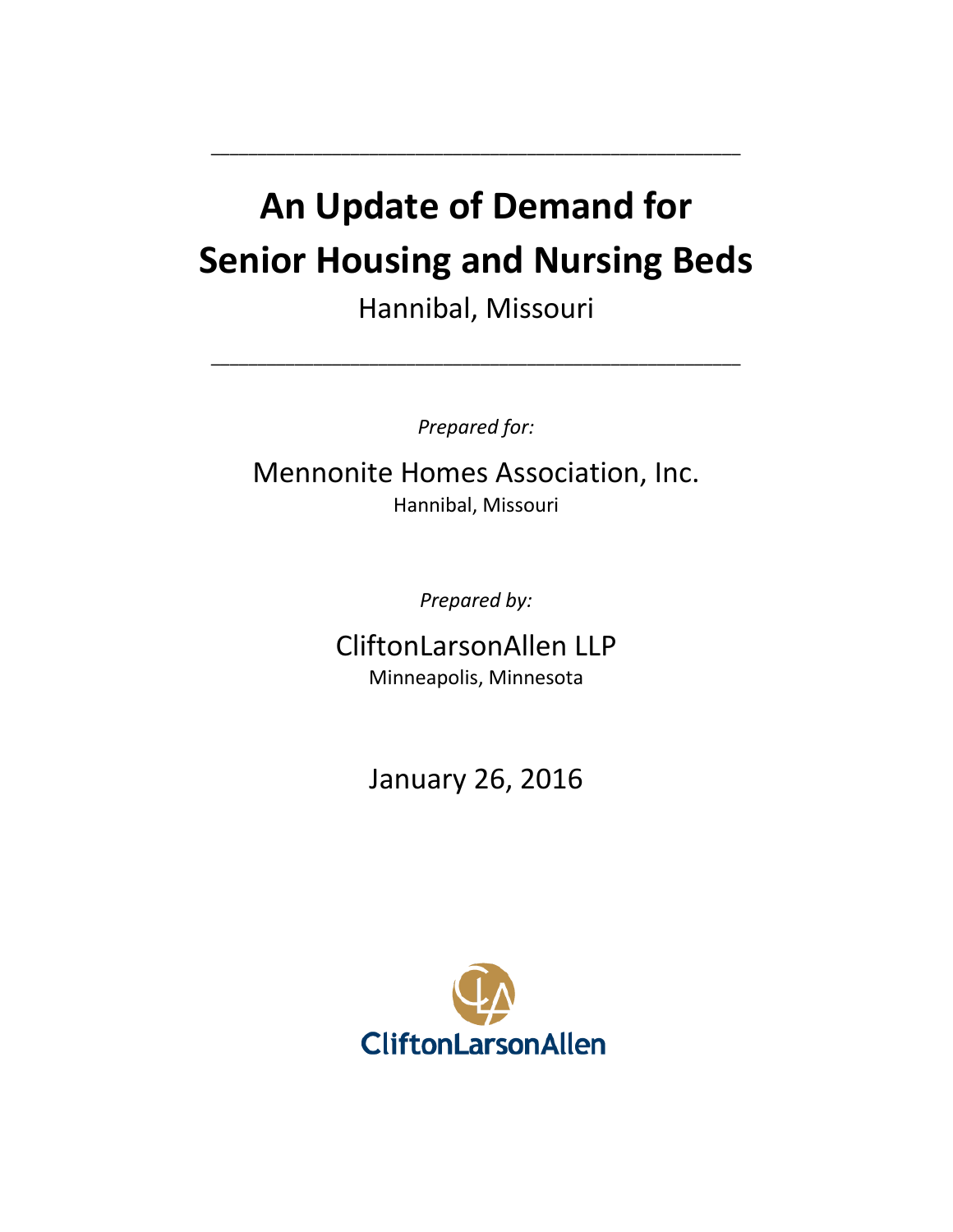

January 26, 2016

### **MEMORANDUM**

**TO:** Mr. Paul Ewert, CEO Mennonite Homes Association, Inc.

**FROM:** CliftonLarsonAllen LLP

**SUBJECT:** Update of Demand for Senior Housing and Nursing Beds in Hannibal, Missouri

### **Summary of Findings**

CliftonLarsonAllen LLP ("CLA") was engaged by Mennonite Homes Association, Inc. ("MHA" or "you") to update demand estimates from a Market Assessment completed for MHA in 2011 (the "Original Study"). The Original Study assessed the potential for additional independent living and assisted living units on or near MHA's Beth Haven campus ("Beth Haven") or elsewhere in Hannibal, Missouri. The primary objectives of this Market Assessment are as follows:

- 1. Obtain an update of the Demand Analysis portion of the Market Assessment conducted for Beth Haven in 2011.
- 2. Update any observations/recommendations based on the new data collected.

The following are key findings from this study:

**The senior population and household base in the Market Area are projected to have moderate** growth through 2021. Growth will be concentrated in the youngest senior age cohort, age 65-to-74, with minimal growth in the age 75+ cohorts. This is similar to what was projected in the Original Study.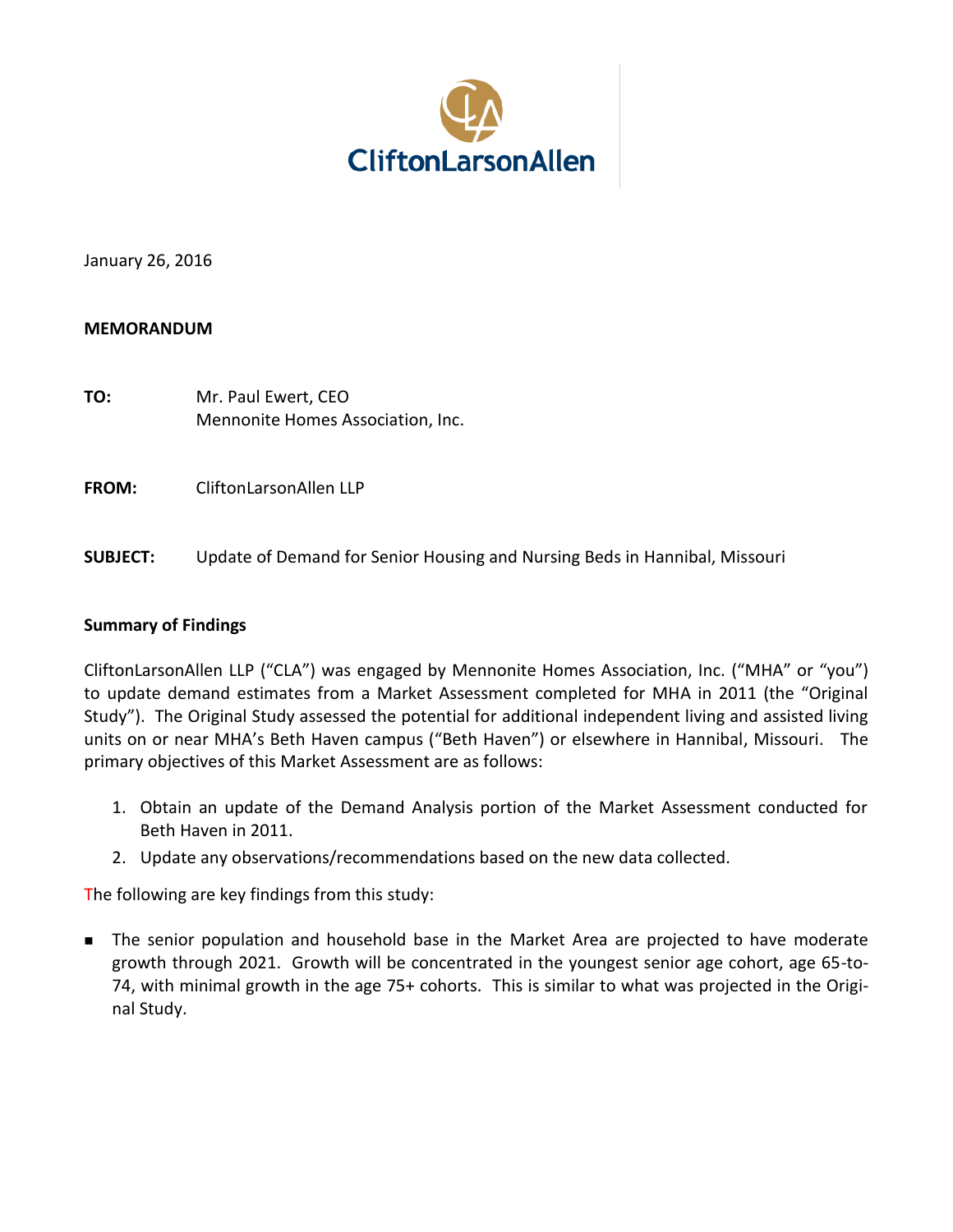- Senior household incomes in the Market Area are similar to the State overall. Median senior household income is projected to grow slower than the rate of inflation (estimated at 3.0 percent annually). The combination of moderate senior household increases and low senior income growth will result in a stable income-qualified market for senior housing.
- Approximately three-quarters of seniors in the Market Area owned their homes in 2010, a slightly lower proportion compared to the State. Younger seniors have higher home-ownership rates than older seniors.
- **Demand was calculated for independent living, assisted living, memory care and skilled nursing** beds in the Market Area. Moderate demand was shown for independent living and assisted living at rent levels of \$1,750 per month or less for independent living and up to \$2,900 for assisted living. Demand was also shown for memory care units at \$4,050 per month. Detailed demand estimates are presented in the last section of this report.
- **Development of additional independent living units appears supportable. We recommend that you** consider an expansion of Pleasant View (apartments) to meet this demand. Demand is not strong, however, which would limit the potential for units built on a separate campus.
- Additional assisted living units are recommended as an expansion of Pleasant View, up to 35 units. We recommend a portion of these units be in a separate secured area for persons with memory impairments.
- Overall demand for nursing beds is negative; therefore, we suggest no further development of nursing beds in the Market Area. Any increase in nursing beds would need to capture market share from other existing nursing facilities in the area since a decline in overall demand is projected through 2021.

### **Introduction**

We have completed our update of demand for independent living, assisted living, memory care assisted living and nursing beds in Hannibal, Missouri, and have summarized our findings in this memorandum. Please note that this update should not be used in any way to finance a project. Once a specific housing concept has been identified, completion of a full Market Feasibility Study is recommended prior to making a final decision to proceed with the project. The results of a full Market Feasibility Study may be different from the results presented in this memorandum and these differences may be material.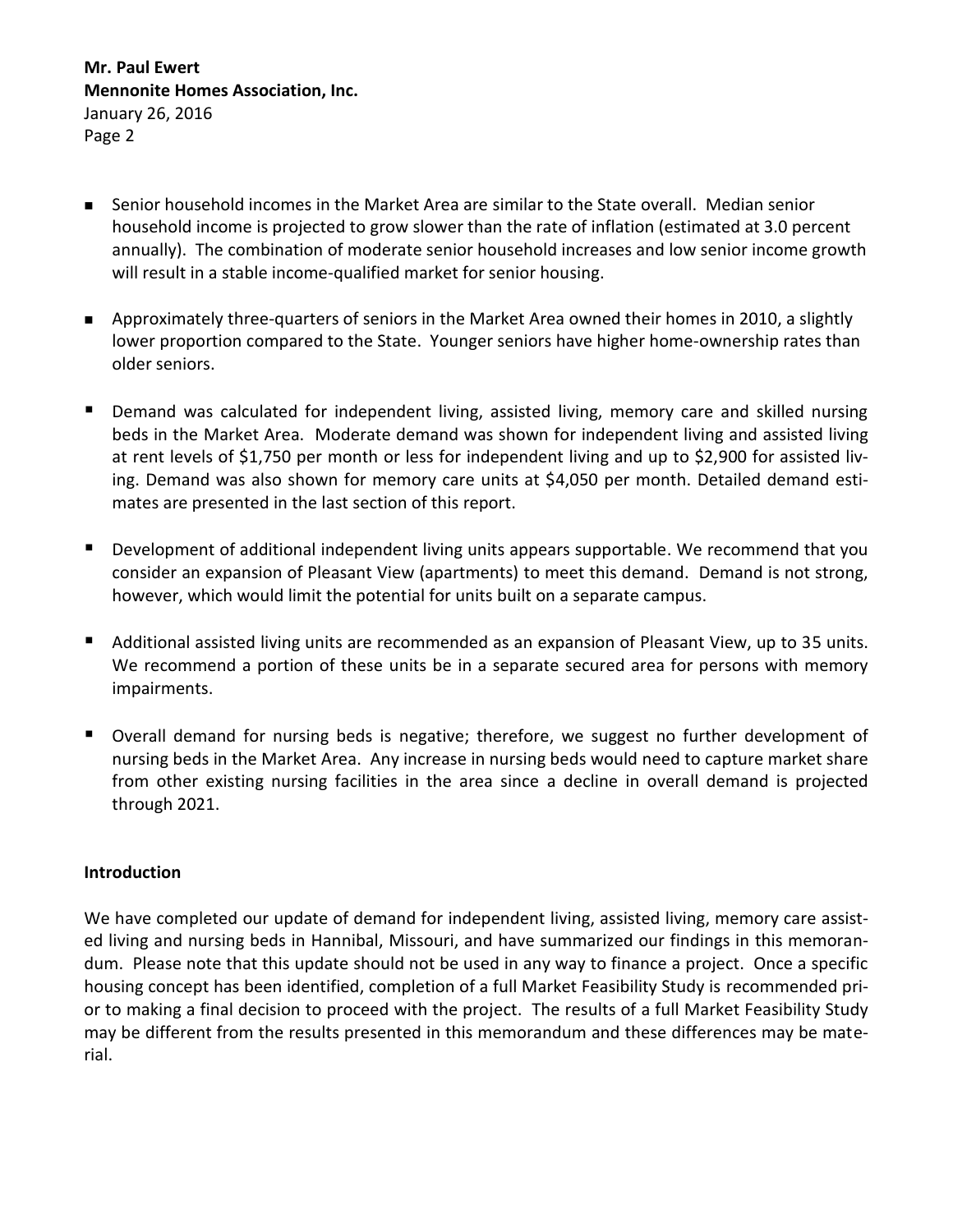CLA was engaged by MHA to update the demand estimates for market-rate independent living, assisted living, memory care assisted living and nursing beds in Hannibal presented as part of the Market Assessment completed by CLA in 2011. The primary objectives of this Market Assessment are as follows:

- 1. Obtain an update of the Demand Analysis portion of the Market Assessment conducted for Beth Haven in 2011.
- 2. Update any observations/recommendations based on the new data collected.

The following tasks were completed as part of this study:

- 1. Demographic Review
	- **Updated data on senior (age 65-and-over) population and household growth through 2021,** by age group within the senior cohort (age 65-to-74, age 75-to-84 and age 85-and-over).
	- Updated data on senior household incomes by age group for 2016 and 2021.
	- Reviewed data on senior household tenure (owner/renter status) by age group, from the 2010 U.S. census.
	- Reviewed data on caregiver ratios in the market area (females age 45-to-64 to total persons age 85-and-over).
	- Updated data on housing values in the market area.
- 2. Competitive Market Review
	- **Using secondary sources and CLA's database of projects, presented an inventory of existing** independent living, assisted living and memory care assisted living facilities in the market area.
	- **Updated data on nursing beds in the market area including occupancy, daily rates and payer** mix.
	- Updated data on pending independent living, assisted living and memory care assisted living in the market area.
- 3. Demand Analysis and Recommendations
	- **D** Updated demand estimates for 2018 for senior housing using five rent levels: two for independent living, two for assisted living and one for memory care assisted living.
	- Using CLA's proprietary demand model for nursing beds, estimate demand for short-stay and long-stay beds in the market area.
	- **Provided general suggestions for a senior housing concept to be developed by Beth Haven.**
	- **Prepared the Demand Analysis Report.**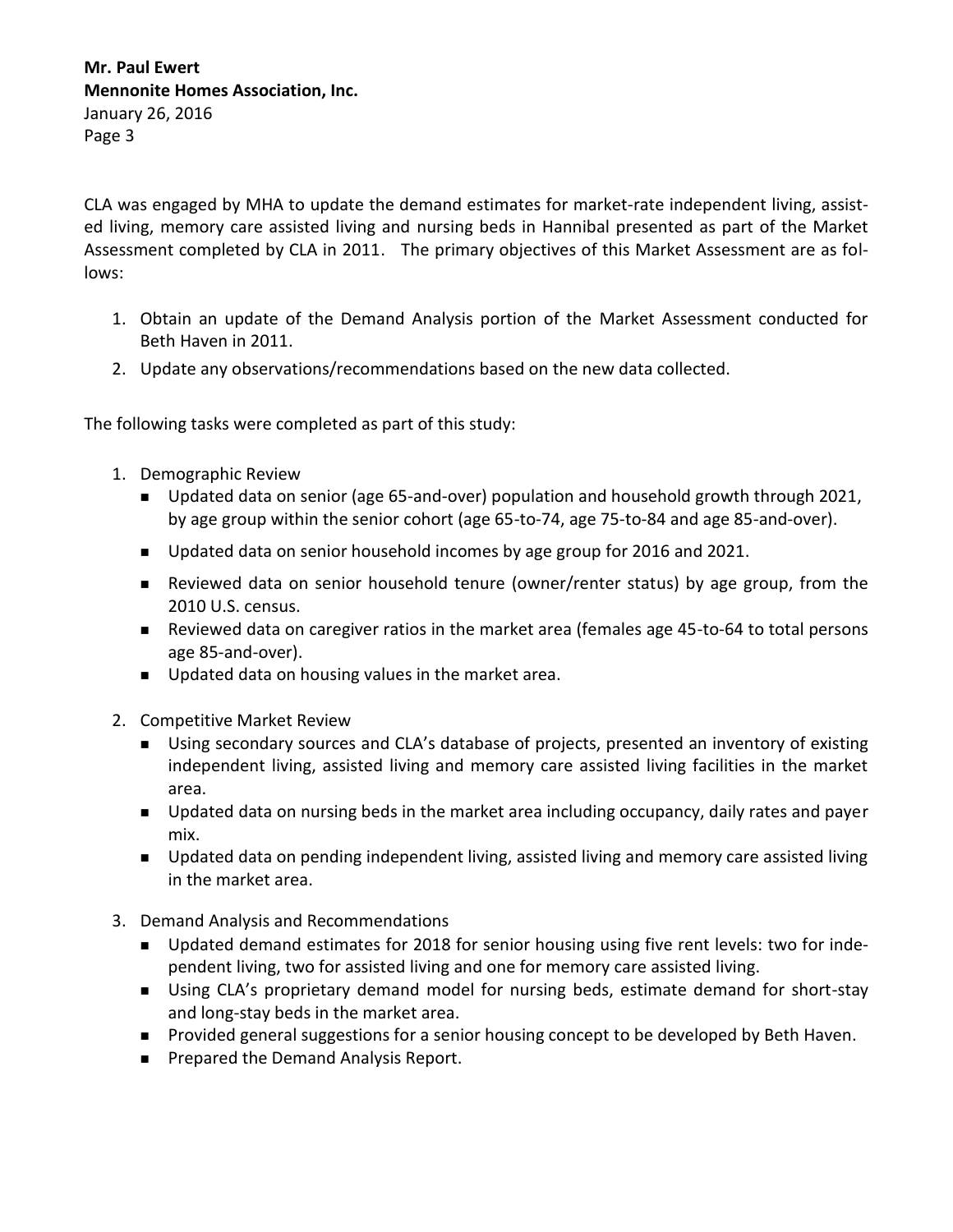## **Market Area Definition**

A Market Area was defined for this study based on the estimated primary draw area of seniors interested in moving to senior housing in Hannibal. The Market Area uses ZIP code boundaries and is based on the ZIP codes of current residents at Beth Haven, geographic barriers, transportation patterns, discussion with representatives of MHA and our knowledge of the draw areas for senior housing. The following ZIP codes (with their respective US Postal Services names) were included in the Market Area:

- $\triangleright$  63401, Hannibal
- 63436, Center
- $\triangleright$  63441, Frankford
- $\geq$  63459, New London

The Market Area is bordered on the east by the Mississippi River and extends approximately four miles to the north, 10 miles to the west and 15 to 20 miles to the south. Note that this Market Area is slightly different than the one used in 2011 as it excludes the Palmyra ZIP code, 63431, due to the lack of draw from this area to Beth Haven. The following presents a map of the Market Area:



## **Market Area Map**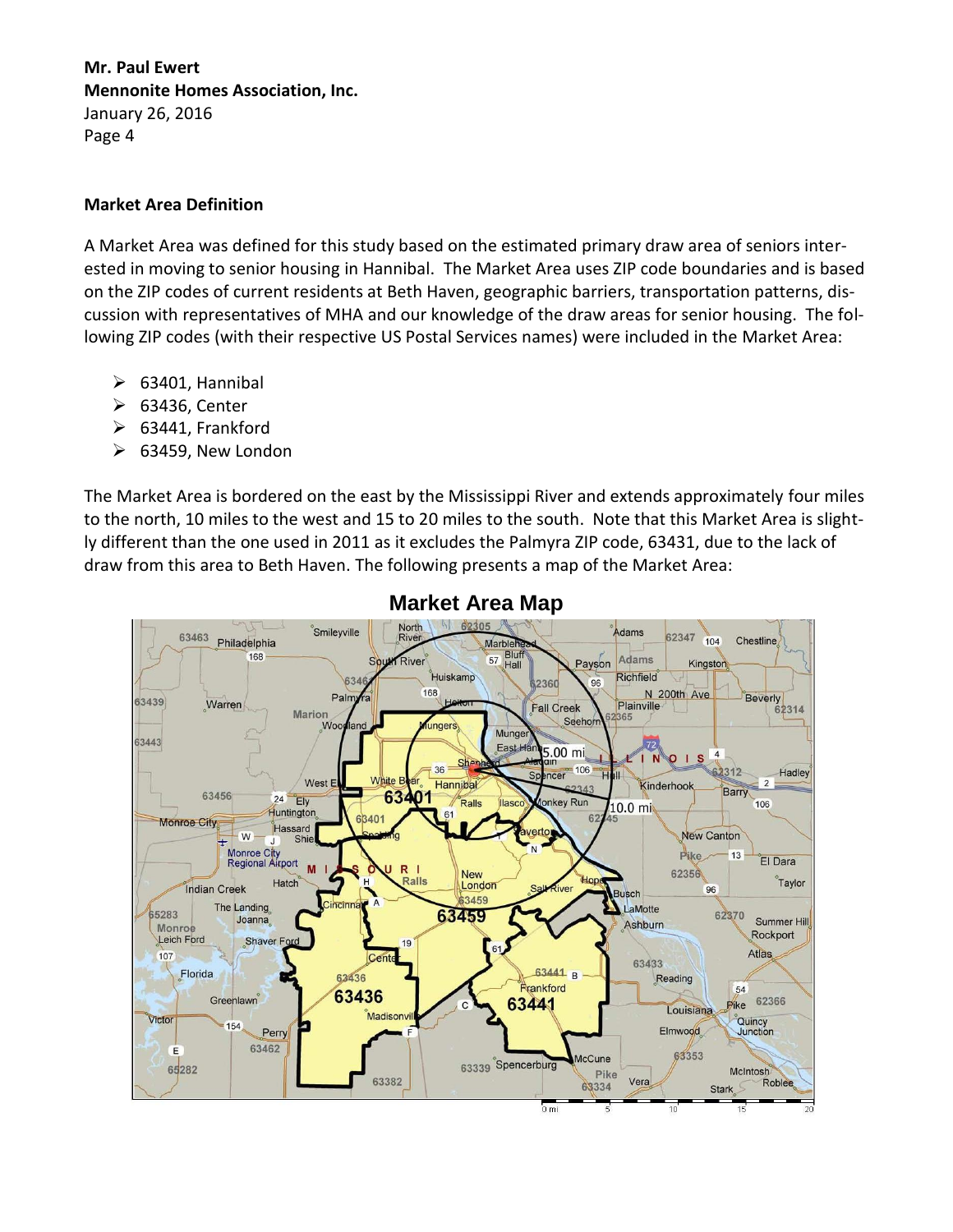#### **Demographic Review**

In order to measure the market potential for additional senior housing and nursing beds, CLA updated key demographic data related to the senior population and household base in the Market Area. Tables 1 through 5 present this data.

For purposes of this analysis, "senior" refers to persons or householders who are at least 65 years old. Tables break information into three sub-groups within the senior cohort: age 65-to-74, 75-to-84 and age 85-and-over. Most tables show the information for the State of Missouri (or the "State") for comparison purposes.

Data for 2000 and 2010 are from the U.S. Census Bureau ("U.S. Census") while estimates for 2016 and projections for 2021 are from The Nielsen Company ("Nielsen"), formerly Claritas, Inc., a national demographic data services firm.

### Senior Population and Household Growth

#### *Senior Population, 2000-2021*

- There were an estimated 4,357 persons age 65-and-over in the Market Area in 2010, about the same number as in 2000. This compares to an increase of 1.0 percent annually in Missouri during the same period.
- While there was an increase in the age 65-to-74 population, this was offset by a decline in the age 75-to-84 population during the 2000s. The age 85-and-over age cohort remained relatively stable (an increase of 5 persons). The decrease in the age 75-to-84 cohort reflects lower birthrates during the depression. Persons in this age cohort in 2010 were born between 1926 and 1935.
- Estimates for 2016 show stronger overall senior growth since 2010 with the youngest and oldest senior cohorts showing growth while the age 75-to-84 age group was relatively stable (loss of 20 persons).
- By 2021, all three senior age cohorts are projected to increase with the largest growth continuing to occur among the younger seniors, 3.8 percent annually from 2010 to 2021. This compares to annual increases of 0.4 percent for the age 75-to-84 cohort and 0.9 percent for the age 85-andover cohort. It is the two older senior age groups that are the key markets for senior housing and services.
- The increase of 2.4 percent annually for the age 65-and-over population in the Market Area from 2010 to 2021 compares to 2.6 percent annually in Missouri.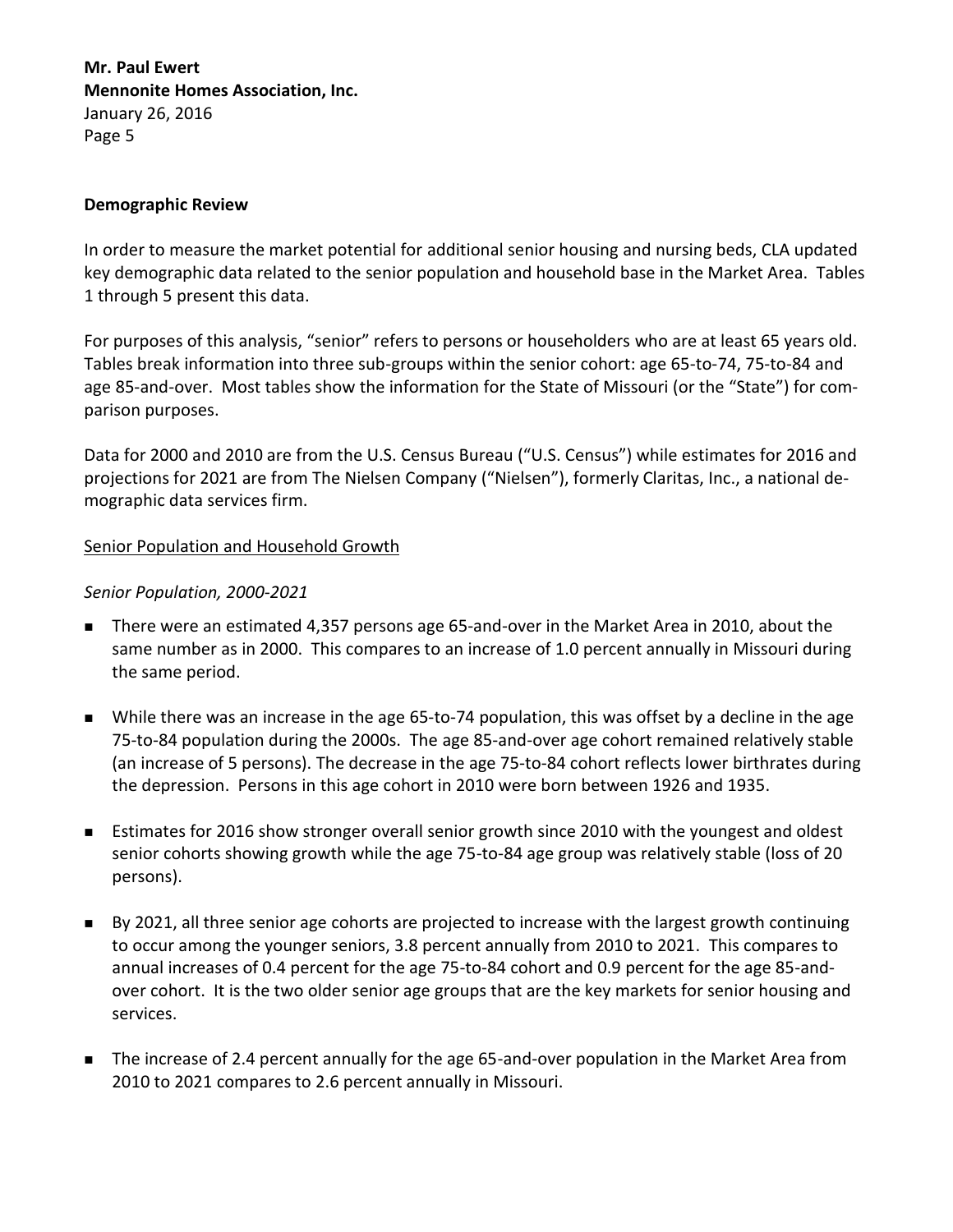|             |                                                   |                     | 2000 - 2021 | <b>MARKET AREA SENIOR POPULATION GROWTH</b> |                                 |           |
|-------------|---------------------------------------------------|---------------------|-------------|---------------------------------------------|---------------------------------|-----------|
|             |                                                   | Total Age 65 & Over |             |                                             | <b>Annual Percentage Change</b> |           |
|             | 2000                                              | 2010                | 2016        | 2021                                        | 2000-2010                       | 2010-2021 |
| Market Area | 4,392                                             | 4,357               | 4,991       | 5,647                                       | $-0.1%$                         | 2.4%      |
| Missouri    | 755,379                                           | 838,294             | 972,976     | 1,117,112                                   | 1.0%                            | 2.6%      |
|             |                                                   | Age 65-74           |             |                                             | <b>Annual Percentage Change</b> |           |
|             | 2000                                              | 2010                | 2016        | 2021                                        | 2000-2010                       | 2010-2021 |
| Market Area | 2,108                                             | 2,261               | 2,877       | 3,409                                       | 0.7%                            | 3.8%      |
| Missouri    | 393,226                                           | 450,490             | 558,617     | 667,816                                     | 1.4%                            | 3.6%      |
|             |                                                   | Age 75 -84          |             |                                             | <b>Annual Percentage Change</b> |           |
|             | 2000                                              | 2010                | 2016        | 2021                                        | 2000-2010                       | 2010-2021 |
| Market Area | 1,626                                             | 1,433               | 1,413       | 1,503                                       | $-1.3%$                         | 0.4%      |
| Missouri    | 263,582                                           | 274,025             | 287,729     | 316,045                                     | 0.4%                            | 1.3%      |
|             |                                                   | Age 85 & Over       |             |                                             | <b>Annual Percentage Change</b> |           |
|             | 2000                                              | 2010                | 2016        | 2021                                        | 2000-2010                       | 2010-2021 |
| Market Area | 658                                               | 663                 | 701         | 735                                         | 0.1%                            | 0.9%      |
| Missouri    | 98,571                                            | 113,779             | 126,630     | 133,251                                     | 1.4%                            | 1.4%      |
| Sources:    | The Nielsen Company and U.S. Bureau of the Census |                     |             |                                             |                                 |           |

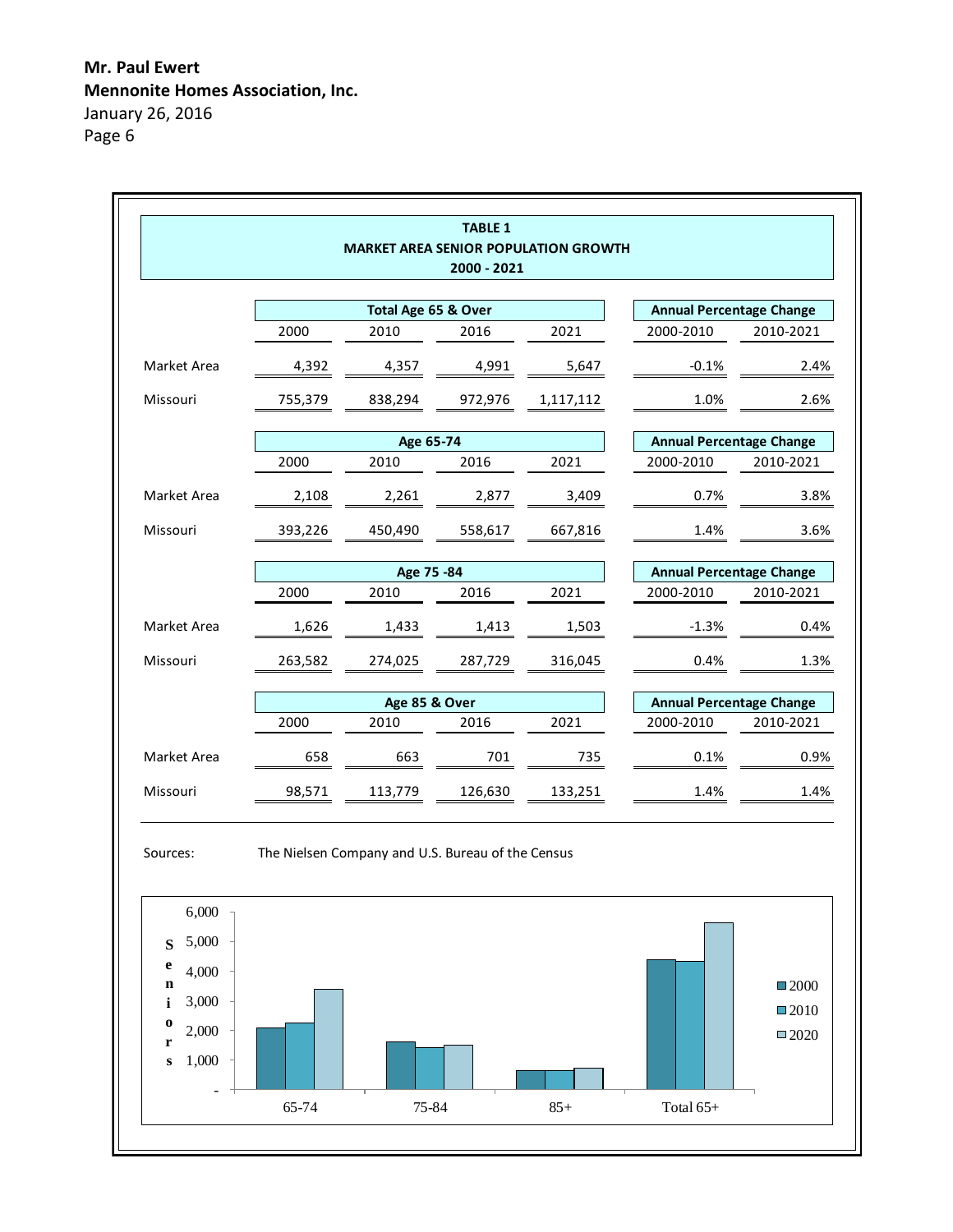### *Senior Household Growth, 2000-2016*

Table 2 shows the number of senior households in the Market Area in 2000 and 2010 from the U.S. Census with estimates for 2016 and projections for 2021 from Nielsen. Households are a more important indicator of housing demand than population because households represent occupied housing units. The following are key points from the table:

- There were an estimated 2,864 senior households in the Market Area in 2010, a light decline from 2000. Missouri posted an increase of 11.5 percent during the decade (1.1 percent annually).
- Roughly half of Market Area senior households were age 65-to-74, 35.4 percent were age 75-to-84 and 14.4 percent were age 85 and over. The youngest and oldest age cohorts posted increases during the 2000s, while the age 75-to-84 cohort declined.
- The senior household base in the Market Area is projected to increase by 2.3 percent annually from 2010 to 2021 similar to the 2.5 percent annual increase projected for Missouri. None of the subage groups in the Market Area are projected to decline during this period, although the age 75-to-84 group is expected to remain relatively stable.
- From 2016 to 2021, younger senior households (age 65-to-74) are projected to have the highest household growth with the addition of 326 households. The two older age groups combined, the primary market for senior housing and services, are projected to increase by roughly 79 households during the five-year period.

We conclude from this data that the need for senior housing and services in the Market Area will increase very slightly through 2021, based on growth trends. Demand will likely grow dramatically later in the decade as the baby boom generation ages into their senior years. In 2021, the oldest babyboomer will turn age 75.

## Overall Population and Household Growth

Table 3 shows the total number of persons and households in all age groups in the Market Area in 2000 and 2010 from the U.S. Census and estimated in 2016 and projected to 2021 by Nielsen. Also shown is the senior proportion of all persons and households in each year. Note that the percent increase shown in the table is the overall growth, not that annual increase as shown in Tables 1 and 2. The following are key points from the table:

 The overall population of the Market Area (all age groups) was estimated to be 28,496 in 2010, an increase of 1.5 percent from 2000. The overall population of Missouri grew by 7.0 percent during the 2000s. The data for 2016 shows relative stability in the Market Area's population with a loss of just 126 persons since 2010.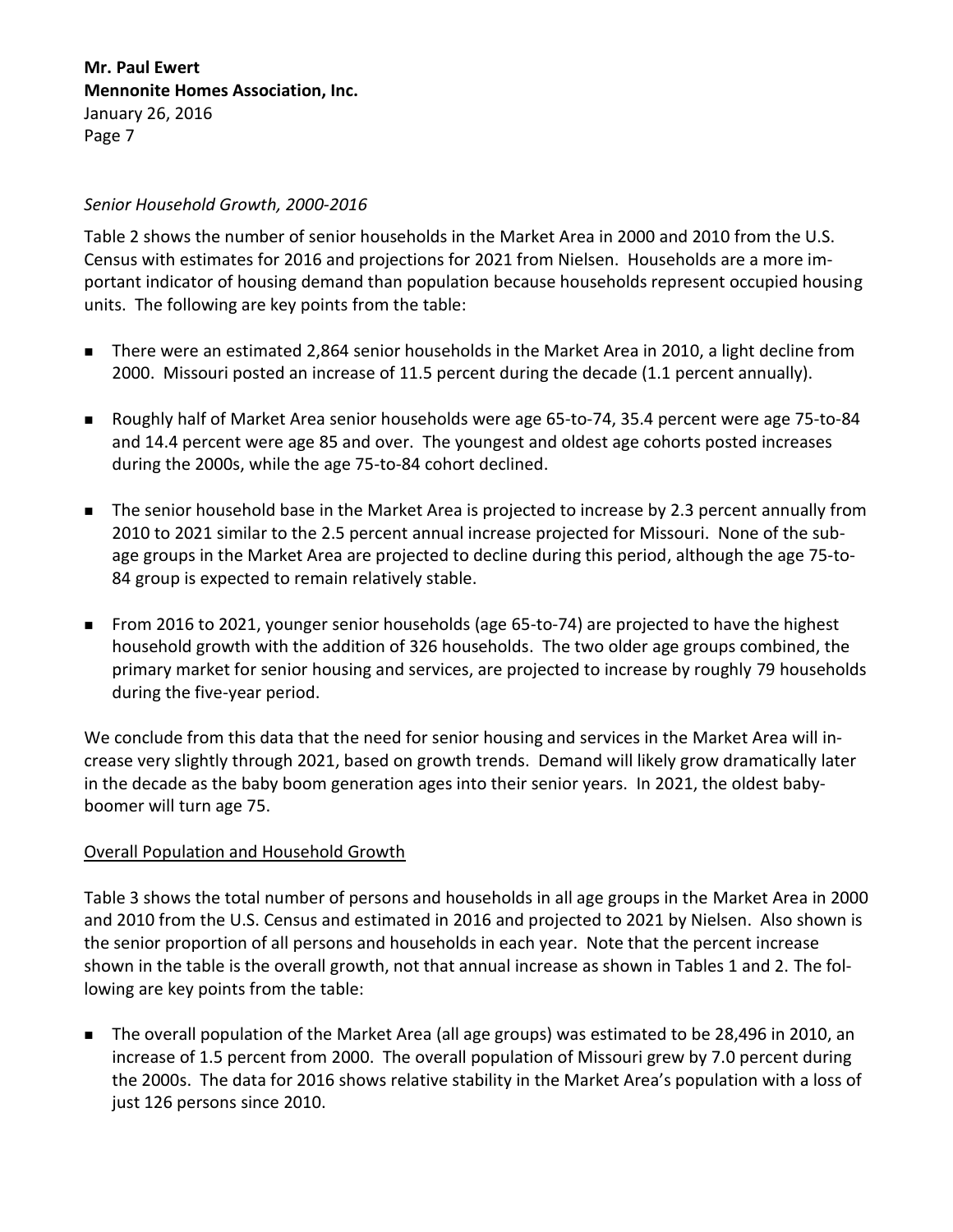|             |         |                     | <b>TABLE 2</b><br>2000 - 2021 | <b>MARKET AREA SENIOR HOUSEHOLD GROWTH</b> |                                 |           |
|-------------|---------|---------------------|-------------------------------|--------------------------------------------|---------------------------------|-----------|
|             |         | Total Age 65 & Over |                               |                                            | <b>Annual Percentage Change</b> |           |
|             | 2000    | 2010                | 2016                          | 2021                                       | 2000-2010                       | 2010-2021 |
| Market Area | 2,905   | 2,864               | 3,276                         | 3,681                                      | $-0.1%$                         | 2.3%      |
| Missouri    | 492,759 | 549,475             | 631,391                       | 719,199                                    | 1.1%                            | 2.5%      |
|             |         | Age 65-74           |                               |                                            | <b>Annual Percentage Change</b> |           |
|             | 2000    | 2010                | 2016                          | 2021                                       | 2000-2010                       | 2010-2021 |
| Market Area | 1,361   | 1,438               | 1,828                         | 2,154                                      | 0.6%                            | 3.7%      |
| Missouri    | 254,942 | 286,833             | 352,711                       | 418,863                                    | 1.2%                            | 3.5%      |
|             |         | Age 75 -84          |                               |                                            | <b>Annual Percentage Change</b> |           |
|             | 2000    | 2010                | 2016                          | 2021                                       | 2000-2010                       | 2010-2021 |
| Market Area | 1,189   | 1,015               | 1,002                         | 1,062                                      | $-1.6%$                         | 0.4%      |
| Missouri    | 186,098 | 188,381             | 196,242                       | 213,881                                    | 0.1%                            | 1.2%      |
|             |         | Age 85 & Over       |                               |                                            | <b>Annual Percentage Change</b> |           |
|             | 2000    | 2010                | 2016                          | 2021                                       | 2000-2010                       | 2010-2021 |
| Market Area | 355     | 411                 | 446                           | 465                                        | 1.5%                            | 1.1%      |
| Missouri    | 51,719  | 74,261              | 82,438                        | 86,455                                     | 3.7%                            | 1.4%      |



Sources: The Nielsen Company and U.S. Bureau of the Census

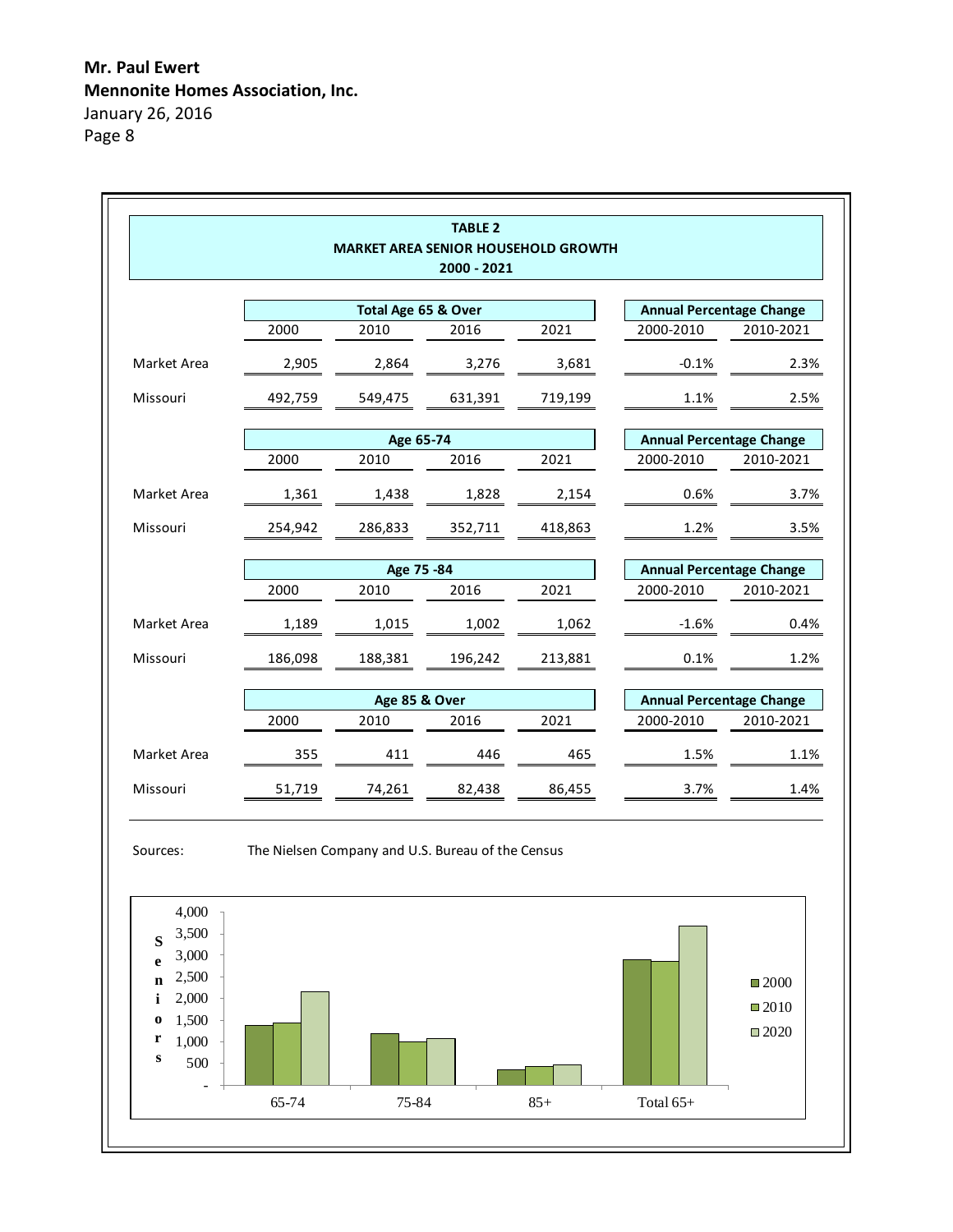- A decline in overall population is project for the Market Area even as Missouri increases its population by nearly 100,000 from over the next five years.
- Household increases reflect the population growth with only a slight increase (310 households, or 2.8 percent) in the Market Area from 2000 to 2010 compared to an 8.1 percent increase in Missouri.

|                                                    |                            |           | <b>TABLE 3</b><br><b>MARKET AREA POPULATION AND HOUSEHOLD GROWTH</b><br>2000 - 2021 |           |           |               |           |         |
|----------------------------------------------------|----------------------------|-----------|-------------------------------------------------------------------------------------|-----------|-----------|---------------|-----------|---------|
|                                                    | <b>HISTORICAL</b>          |           | <b>ESTIMATE/PROJECTION</b>                                                          |           |           | <b>CHANGE</b> |           |         |
|                                                    | <b>U.S. Census</b><br>2000 | 2010      | <b>Nielsen</b><br>2016                                                              |           | 2000-2010 |               | 2010-2021 |         |
| <b>Total Population</b>                            |                            |           |                                                                                     | 2021      | No.       | Pct.          | No.       | Pct.    |
| Market Area Total                                  | 28,074                     | 28,496    | 28,370                                                                              | 28,461    | 422       | 1.5%          | -35       | $-0.1%$ |
| Missouri                                           | 5,595,288                  | 5,988,927 | 6,091,286                                                                           | 6,190,185 | 393,639   | 7.0%          | 201,258   | 3.4%    |
| <b>Households</b>                                  |                            |           |                                                                                     |           |           |               |           |         |
|                                                    | 11,005                     | 11,315    | 11,323                                                                              | 11,393    | 310       | 2.8%          | 78        | 0.7%    |
|                                                    |                            |           |                                                                                     |           |           |               |           |         |
| Market Area Total<br>Missouri                      | 2,197,191                  | 2,375,611 | 2,428,974                                                                           | 2,475,508 | 178,420   | 8.1%          | 99,897    |         |
|                                                    | 2000                       | 2010      | AGE 75+ AS PERCENT OF TOTAL POPULATION/HOUSEHOLDS<br>2016                           | 2021      |           |               |           |         |
|                                                    |                            |           |                                                                                     |           |           |               |           |         |
|                                                    | 8.1%                       | 7.4%      | 7.5%                                                                                | 7.9%      |           |               |           |         |
| <b>Population</b><br>Market Area Total<br>Missouri | 6.5%                       | 6.5%      | 6.8%                                                                                | 7.3%      |           |               |           | 4.2%    |
| <b>Households</b>                                  |                            |           |                                                                                     |           |           |               |           |         |
| Market Area Total                                  | 14.0%                      | 12.6%     | 12.8%                                                                               | 13.4%     |           |               |           |         |

 A slower household increase is projected for the Market Area from 2016 to 2021, an increase of only 70 households.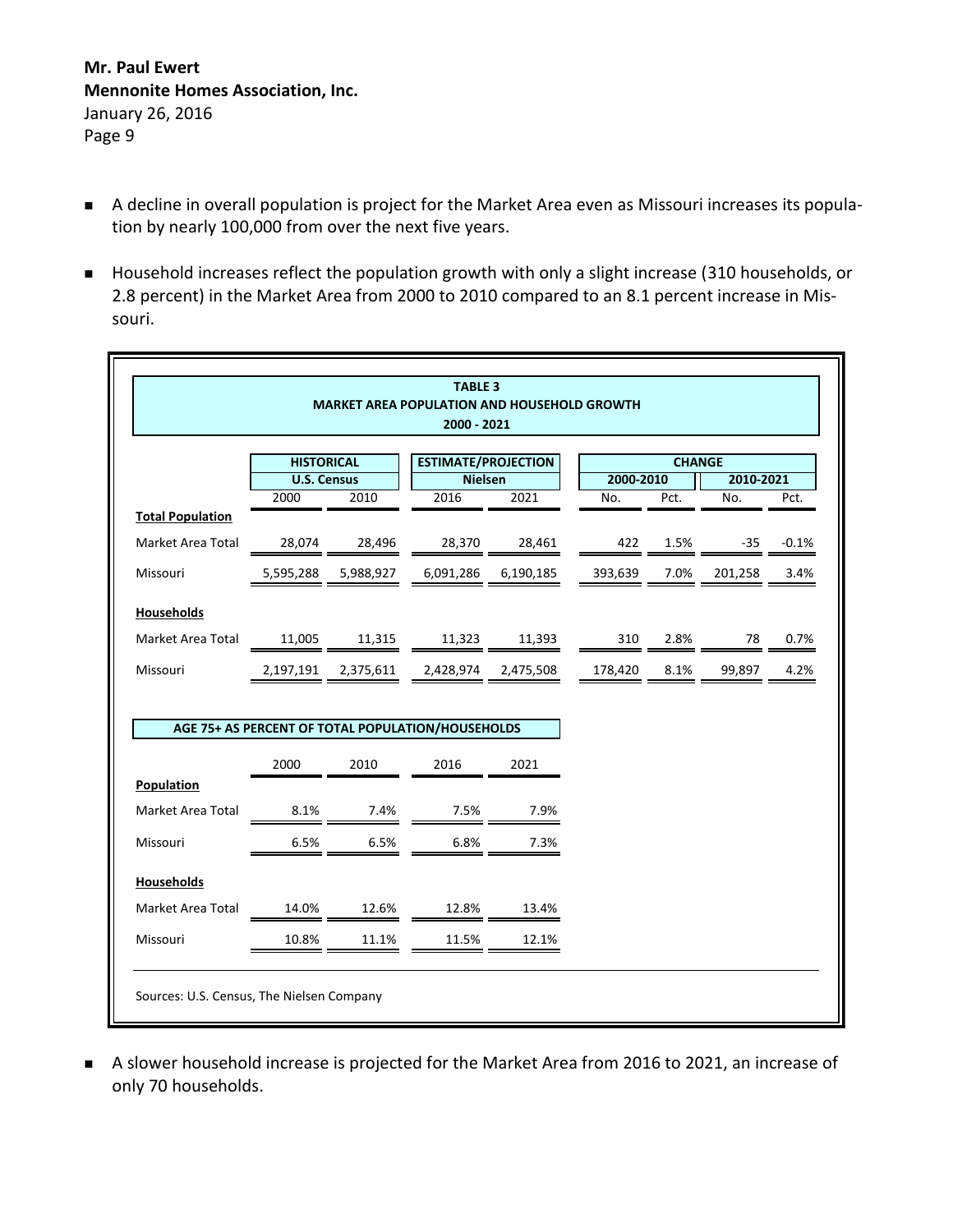- The proportion of the population that is age 75 or older dropped from 2000 to 2010 but is projected to increase from 7.4 percent in 2010 to 7.9 percent in 2021. This is the result of faster growth of seniors compared to the overall population. A similar trend exists for Missouri overall, but the proportion of seniors age 75-and-over is slightly smaller in Missouri compared to the Market Area.
- Similarly, the proportion of senior households age 75-and-over in the Market Area is projected to increase from 12.6 percent in 2010 to 13.4 percent in 2021. Senior households age 75-and-over in Missouri are projected to increase from 11.1 percent in 2010 to 12.1 percent in 2021.

### Senior Household Income

Senior household incomes are an important factor in determining levels of demand at different rent levels. Table 4 presents data on senior household income as estimated by Nielsen for 2016 and projected to 2021. Each of the eight income categories is shown with a percentage of the total households in the three senior sub-groups. Data is also shown for the State overall for comparison purposes. This data is used later in this report to estimate demand for senior housing at different rent levels. The following are key points from the tables:

- Table 4 shows that in 2016 the estimated median income for all senior households in the Market Area (\$37,027) was similar to the State (\$37,776).
- Seniors' incomes decline with age due to fewer persons working and a larger number of oneperson households, and thus fewer households with two pensions. In 2016, seniors age 65-to-74 were estimated to have a median income of \$43,918 compared to \$30,781 for seniors age 75-to-84 and \$22,813 for seniors age 85 and over.
- Among seniors age 75 and over, the key market for senior housing and services, 40.7 percent are estimated to have incomes of at least \$35,000 in 2016, and about one-quarter have incomes of at least \$50,000 in the Market Area. Numerically, 589 households 75-and-over have incomes of \$35,000 or more and 361 households have incomes of \$50,000 or more.
- Table 5 shows that by 2021, median senior household income in the Market Area is projected to increase to \$41,094. This increase of 11.0 percent is not projected to keep up with an assumed 3.0 percent annual inflation rate during the period (15.9 percent over five years).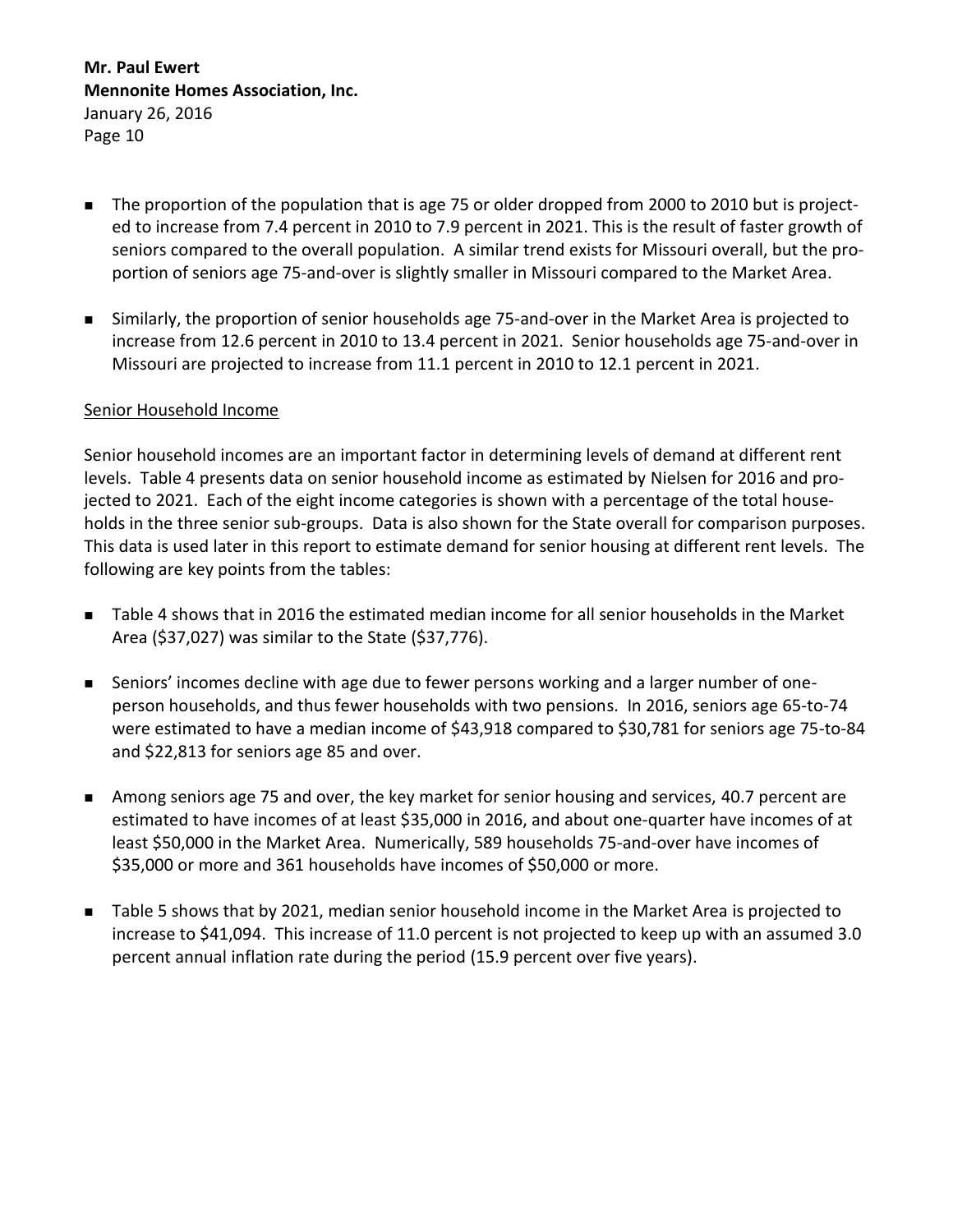Page 11

|                                  |          |         |                    |         | <b>TABLE 4</b><br>MARKET AREA SENIOR HOUSEHOLD INCOME<br>2016 |          |         |          |         |           |
|----------------------------------|----------|---------|--------------------|---------|---------------------------------------------------------------|----------|---------|----------|---------|-----------|
|                                  |          |         | <b>Market Area</b> |         |                                                               |          |         | Missouri |         |           |
|                                  | 2016     |         | 2021               |         | 2016-2021                                                     | 2016     |         | 2021     |         | 2016-2021 |
|                                  | Number   | Percent | Number             | Percent | Change                                                        | Number   | Percent | Number   | Percent | Change    |
| Age 65-74                        |          |         |                    |         |                                                               |          |         |          |         |           |
| Less than $$15,000$              | 241      | 13.2%   | 245                | 11.4%   | 1.7%                                                          | 43,184   | 12.2%   | 46,309   | 11.1%   | 7.2%      |
| \$15,000 - 24,999                | 275      | 15.0%   | 290                | 13.5%   | 5.5%                                                          | 47,630   | 13.5%   | 51,428   | 12.3%   | 8.0%      |
| \$25,000 - 34,999                | 203      | 11.1%   | 217                | 10.1%   | 6.9%                                                          | 46,409   | 13.2%   | 51,540   | 12.3%   | 11.1%     |
| $$35,000 - 49,999$               | 328      | 17.9%   | 363                | 16.9%   | 10.7%                                                         | 62,349   | 17.7%   | 71,466   | 17.1%   | 14.6%     |
| \$50,000 - 74,999                | 422      | 23.1%   | 513                | 23.8%   | 21.6%                                                         | 67,507   | 19.1%   | 79,944   | 19.1%   | 18.4%     |
| \$75,000 - 99,999                | 205      | 11.2%   | 270                | 12.5%   | 31.7%                                                         | 35,202   | 10.0%   | 44,526   | 10.6%   | 26.5%     |
| \$100,000 - 149,999              | 93       | 5.1%    | 148                | 6.9%    | 59.1%                                                         | 30,124   | 8.5%    | 42,259   | 10.1%   | 40.3%     |
| \$150,000 or More                | 61       | 3.3%    | 108                | 5.0%    | 77.0%                                                         | 20,306   | 5.8%    | 31,391   | 7.5%    | 54.6%     |
| Subtotal                         | 1,828    | 100.0%  | 2,154              | 100.0%  | 17.8%                                                         | 352,711  | 100.0%  | 418,863  | 100.0%  | 18.8%     |
| Median Income *                  | \$43,918 |         | \$48,430           |         | 10.3%                                                         | \$44,415 |         | \$47,626 |         | 7.2%      |
|                                  |          |         |                    |         |                                                               |          |         |          |         |           |
| Age 75-84<br>Less than $$15,000$ | 188      | 18.8%   | 179                | 16.9%   | $-4.8%$                                                       | 36,122   | 18.4%   | 36,420   | 17.0%   | 0.8%      |
| \$15,000 - 24,999                | 239      | 23.9%   | 238                | 22.4%   | $-0.4%$                                                       | 42,076   | 21.4%   | 43,110   | 20.2%   | 2.5%      |
| $$25,000 - 34,999$               | 128      | 12.8%   | 131                | 12.3%   | 2.3%                                                          | 31,702   | 16.2%   |          | 15.6%   | 5.5%      |
|                                  |          |         |                    |         |                                                               |          |         | 33,460   |         |           |
| \$35,000 - 49,999                | 171      | 17.1%   | 176                | 16.6%   | 2.9%                                                          | 34,219   | 17.4%   | 37,458   | 17.5%   | 9.5%      |
| \$50,000 - 74,999                | 162      | 16.2%   | 188                | 17.7%   | 16.0%                                                         | 26,305   | 13.4%   | 29,672   | 13.9%   | 12.8%     |
| \$75,000 - 99,999                | 64       | 6.4%    | 76                 | 7.2%    | 18.8%                                                         | 11,843   | 6.0%    | 14,258   | 6.7%    | 20.4%     |
| \$100,000 - 149,999              | 30       | 3.0%    | 46                 | 4.3%    | 53.3%                                                         | 8,132    | 4.1%    | 10,979   | 5.1%    | 35.0%     |
| \$150,000 or More                | 20       | 2.0%    | 28                 | 2.6%    | 40.0%                                                         | 5,843    | 3.0%    | 8,524    | 4.0%    | 45.9%     |
| Subtotal                         | 1,002    | 100.0%  | 1,062              | 100.0%  | 6.0%                                                          | 196,242  | 100.0%  | 213,881  | 100.0%  | 9.0%      |
| Median Income *                  | \$30,781 |         | \$33,702           |         | 9.5%                                                          | \$31,284 |         | \$33,192 |         | 6.1%      |
| Age 85+                          |          |         |                    |         |                                                               |          |         |          |         |           |
| Less than \$15k                  | 123      | 27.6%   | 121                | 26.0%   | $-1.6%$                                                       | 21,159   | 25.7%   | 20,838   | 24.1%   | $-1.5%$   |
| \$15,000 - 24,999                | 128      | 28.7%   | 124                | 26.7%   | $-3.1%$                                                       | 20,419   | 24.8%   | 20,518   | 23.7%   | 0.5%      |
| $$25,000 - 34,999$               | 53       | 11.9%   | 55                 | 11.8%   | 3.8%                                                          | 13,758   | 16.7%   | 14,228   | 16.5%   | 3.4%      |
| \$35,000 - 49,999                | 57       | 12.8%   | 60                 | 12.9%   | 5.3%                                                          | 11,087   | 13.4%   | 11,807   | 13.7%   | 6.5%      |
| \$50,000 - 74,999                | 56       | 12.6%   | 67                 | 14.4%   | 19.6%                                                         | 8,099    | 9.8%    | 8,908    | 10.3%   | 10.0%     |
| \$75,000 - 99,999                | 10       | 2.2%    | 12                 | 2.6%    | 20.0%                                                         | 3,304    | 4.0%    | 3,908    | 4.5%    | 18.3%     |
| \$100,000 - 149,999              | 11       | 2.5%    | 17                 | 3.7%    | 54.5%                                                         | 3,343    | 4.1%    | 4,357    | 5.0%    | 30.3%     |
| \$150,000 or More                | 8        | 1.8%    | 9                  | 1.9%    | 12.5%                                                         | 1,269    | 1.5%    | 1,891    | 2.2%    | 49.0%     |
| Subtotal                         | 446      | 100.0%  | 465                | 100.0%  | 4.3%                                                          | 82,438   | 100.0%  | 86,455   | 100.0%  | 4.9%      |
| Median Income *                  | \$22,813 |         | \$23,992           |         | 5.2%                                                          | \$24,824 |         | \$26,315 |         | 6.0%      |
| Total Age 65+                    |          |         |                    |         |                                                               |          |         |          |         |           |
| Less than \$15,000               | 552      | 16.8%   | 545                | 14.8%   | $-1.3%$                                                       | 100,465  | 15.9%   | 103,567  | 14.4%   | 3.1%      |
| \$15,000 - 24,999                | 642      | 19.6%   | 652                | 17.7%   | 1.6%                                                          | 110,125  | 17.4%   | 115,056  | 16.0%   | 4.5%      |
| \$25,000 - 34,999                | 384      | 11.7%   | 403                | 10.9%   | 4.9%                                                          | 91,869   | 14.6%   | 99,228   | 13.8%   | 8.0%      |
| \$35,000 - 49,999                | 556      | 17.0%   | 599                | 16.3%   | 7.7%                                                          | 107,655  | 17.1%   | 120,731  | 16.8%   | 12.1%     |
| \$50,000 - 74,999                | 640      | 19.5%   | 768                | 20.9%   | 20.0%                                                         | 101,911  | 16.1%   | 118,524  | 16.5%   | 16.3%     |
| \$75,000 - 99,999                | 279      | 8.5%    | 358                | 9.7%    | 28.3%                                                         | 50,349   | 8.0%    | 62,692   | 8.7%    | 24.5%     |
| \$100,000 - 149,999              | 134      | 4.1%    | 211                | 5.7%    | 57.5%                                                         | 41,599   | 6.6%    | 57,595   | 8.0%    | 38.5%     |
| \$150,000 or More                | 89       | 2.7%    | 145                | 3.9%    | 62.9%                                                         | 27,418   | 4.3%    | 41,806   | 5.8%    | 52.5%     |
| Total                            | 3,276    | 100.0%  | 3,681              | 100.0%  | 12.4%                                                         | 631,391  | 100.0%  | 719,199  | 100.0%  | 13.9%     |
|                                  |          |         |                    |         |                                                               |          |         |          |         |           |

Note: Percentages may not add up to 100.0 due to rounding.

\* Some medians are estimated based on weighted averages of median incomes

of sub-groups.

Source: The Nielsen Company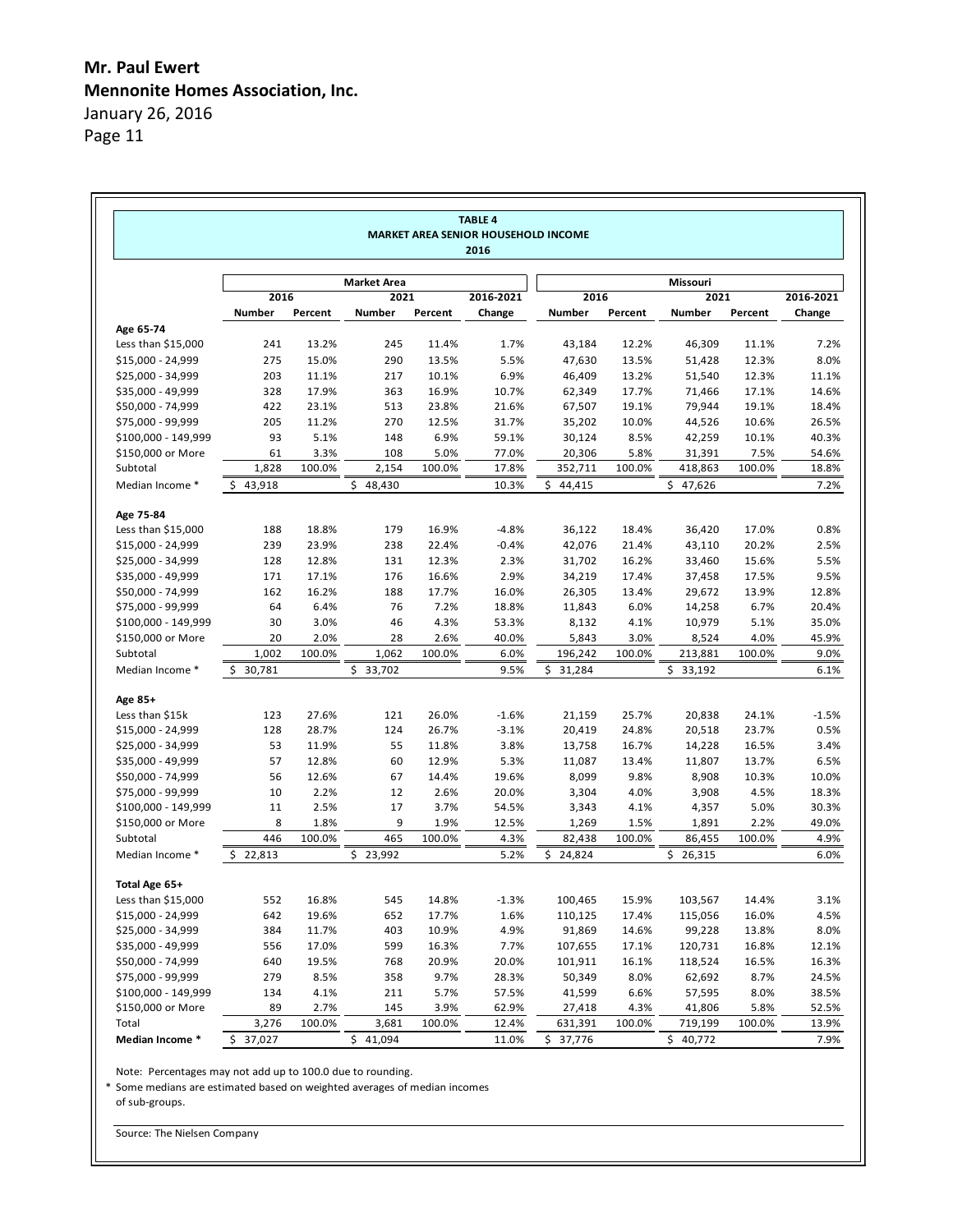#### Senior Household Tenure

The owner/renter status of households is important to the demand for senior housing since seniors who own their homes have an untapped source of income from the investment potential of the equity in their homes. According to national data, more than 70 percent of senior homeowners have no debt on their home. Upon the sale of the home, seniors can invest the proceeds and use the income dollar for dollar to support alternative housing.

Table 5 shows the number of seniors who owned and rented their housing in 2010 in the three subgroups of the senior population for the Market Area from the 2010 U.S. Census. The following are key points from the table:

- Among all Market Area senior households, 75.5 percent owned their housing in 2010. The proportion of homeowners has likely not changed significantly since 2010. The ownership rate was slightly higher in the State, 79.6 percent.
- **The rate of home-ownership declines with age. This is because as seniors get older they are more** likely to move to multi-family housing (usually rental) in order to shed the responsibilities of homemaintenance. In the Market Area, 80.5 percent of seniors age 65-to-74 owned their housing compared to 73.2 percent of seniors age 75-to-84 and 63.5 percent of seniors age 85-and-over.
- **The senior homeowner proportion was slightly lower in the Market Area compared to the State in** all age cohorts.

#### Housing Values

Housing values are an important indicator of affordability of senior housing. Seniors who own their homes have an important source of alternative income from the proceeds of the sale of their home. These proceeds can be invested to produce income or if necessary, the use of the principal, to support payments for housing and services.

The single-family housing market has been in a period of decline, although recent indicators have shown mixed trends nationally. With lower housing values, seniors have less income potential from the sale of their home and declining market activity may make it more difficult for seniors to sell once they decide to move.

The following are values for all owner-occupied housing in the Market Area, according to Nielsen, Inc.

| Market Area                                         | <b>State of Missouri</b>                            |
|-----------------------------------------------------|-----------------------------------------------------|
| $\geqslant$ 2000: \$63,929<br>$\geq 2016: $105,938$ | $\geqslant$ 2000: \$87,329<br>$\geq 2016: $145,185$ |
|                                                     |                                                     |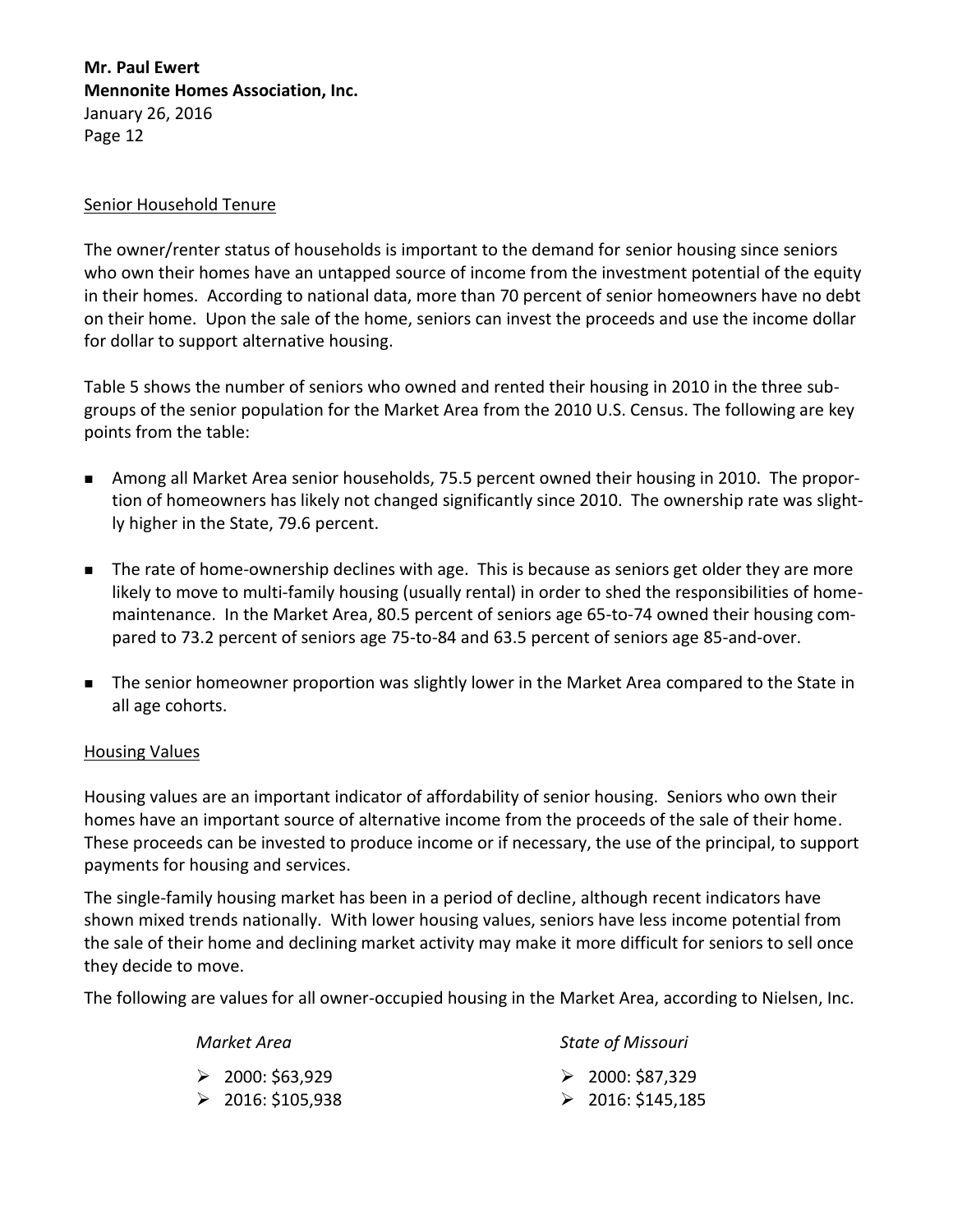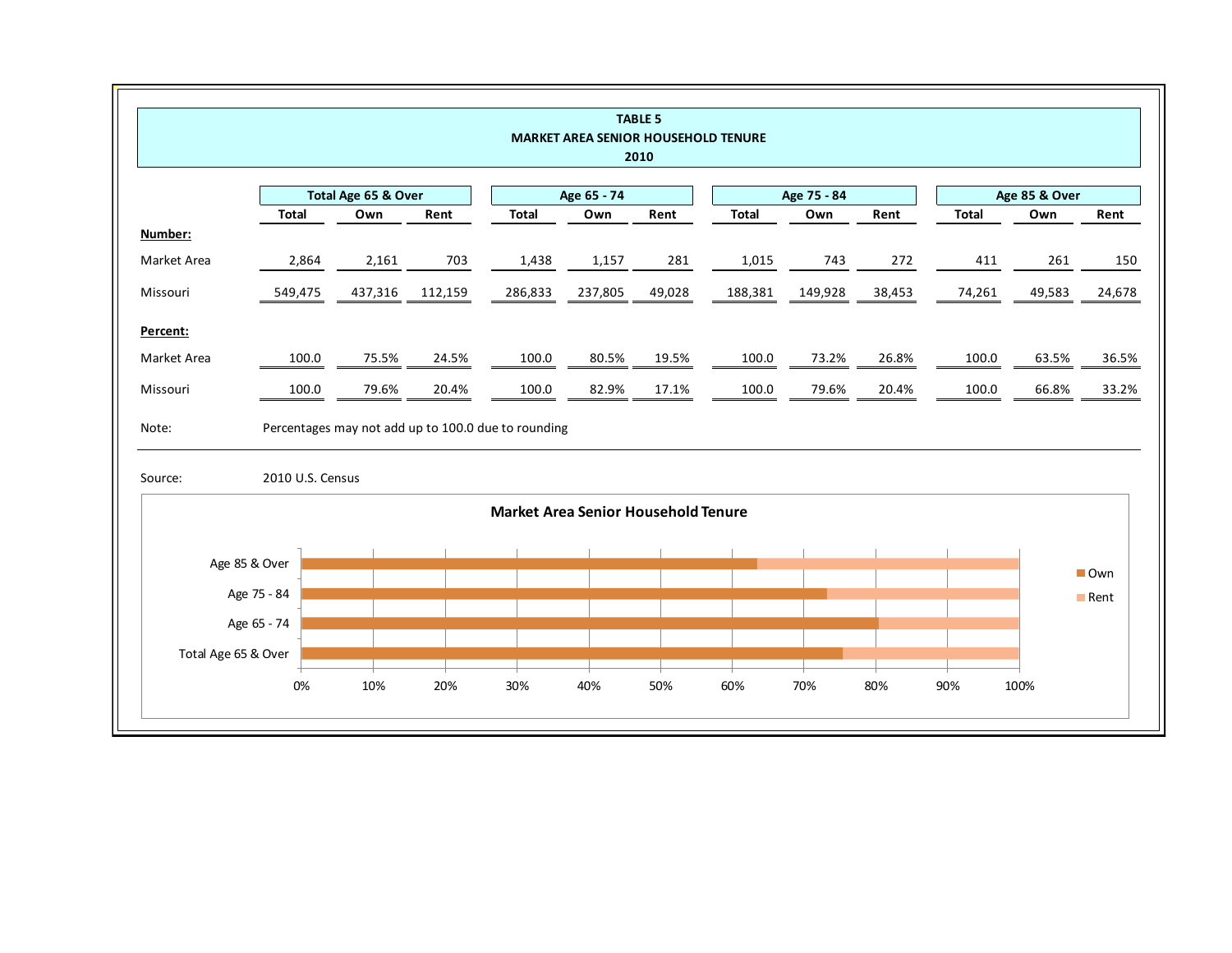CLA also reviewed real estate data from Melissadata.com, a business information web site. on listing prices. Data was available only for the Hannibal ZIP code which showed a median selling price of \$127,832 for the previous 14 months. While this is higher than the estimated values from Nielsen, CLA used the Nielsen data to be conservative.

### **Senior Housing Market Review**

#### Competitive Senior Living Buildings in the Market Area

There is very little market-rate senior housing in the Market Area although there are quite a few independent living buildings for low-income seniors. As in the Original Study, CLA identified only two independent living buildings in the Market Area without income restrictions, including Pleasant View. In addition, there are only three assisted living buildings in the Market Area, and one of these currently has all low-income residents receiving Medicaid funding. While this may reflect the lower incomes of seniors in the Market Area compared to the State of Missouri (and surely compared to wealthier communities), it may also indicate an unmet need for seniors with higher incomes who desire alternative housing but who currently have no options in Hannibal or surrounding communities.

|                                                                                                                                                                                                                                                                                                                                                               | <b>TABLE 6</b><br><b>COMPETITIVE SENIOR HOUSING SUPPLY - MARKET AREA</b><br>2016 |                 |                    |
|---------------------------------------------------------------------------------------------------------------------------------------------------------------------------------------------------------------------------------------------------------------------------------------------------------------------------------------------------------------|----------------------------------------------------------------------------------|-----------------|--------------------|
|                                                                                                                                                                                                                                                                                                                                                               |                                                                                  | Number of Units |                    |
| <b>Community Name</b>                                                                                                                                                                                                                                                                                                                                         | Independent                                                                      | Assisted        | <b>Memory Care</b> |
| <b>Pleasant View</b>                                                                                                                                                                                                                                                                                                                                          | 9                                                                                | 35              | ŋ                  |
| Levering Regional Health*                                                                                                                                                                                                                                                                                                                                     | 0                                                                                | 35              | 0                  |
| Luther Manor**                                                                                                                                                                                                                                                                                                                                                | 19                                                                               | 0               | 0                  |
| Total                                                                                                                                                                                                                                                                                                                                                         | 28                                                                               | 70              | 0                  |
| * Levering Regional Health residents are currently all low-income with<br>housing/services paid by Medicaid. Since historically there have been a few<br>private-pay residents, we have included 5 units in the competitive supply.<br>** Luther Manor's independent living units have very low rents and are thus<br>not included in the competitive supply. |                                                                                  |                 |                    |

Table 6 presents data on the market-rate senior living buildings in the Market Area.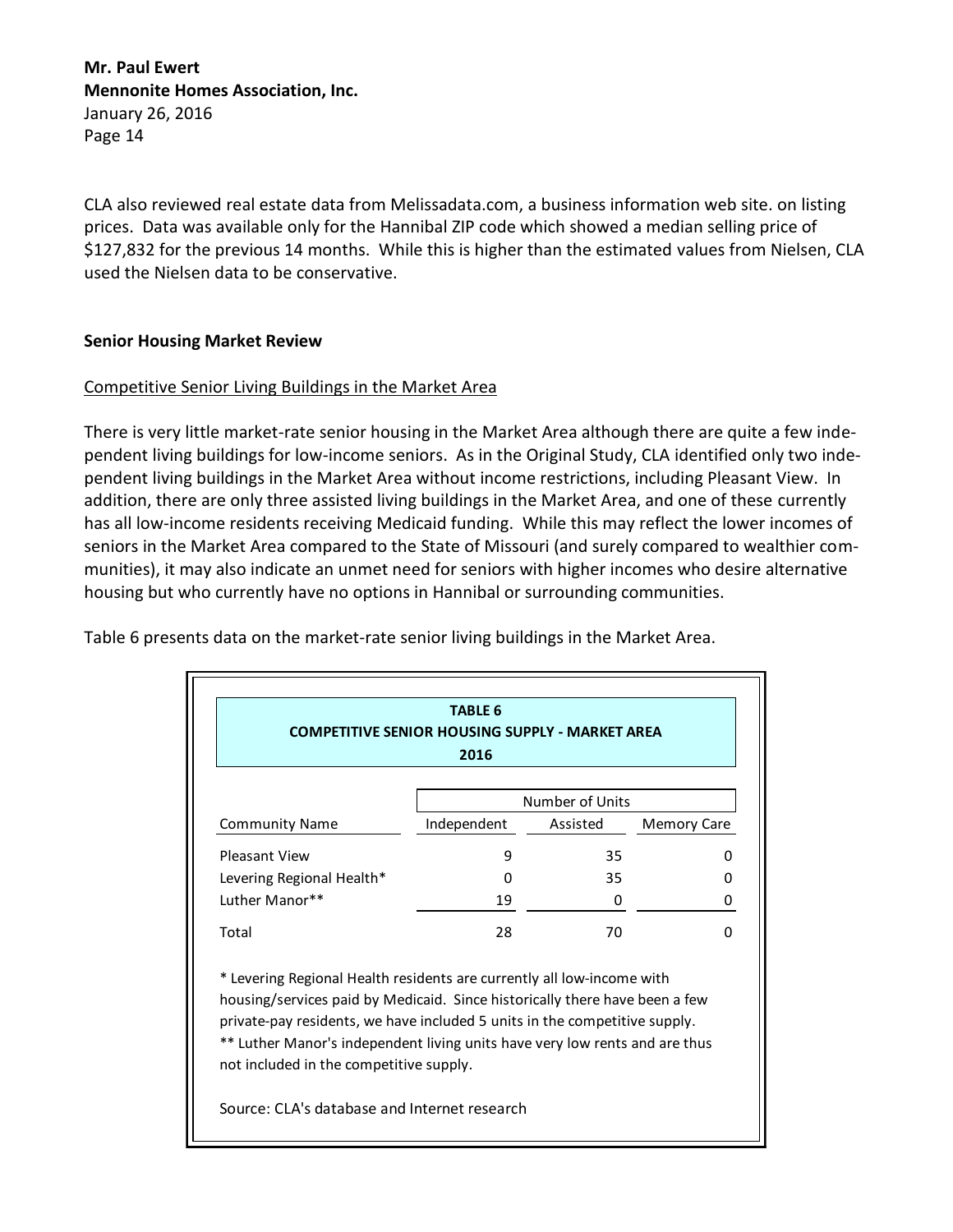The table shows that there are 28 independent living units in the Market Area although the 19 units at Luther Manor have very low rents. For purposes of our demand analysis, we have included only the 9 units at Pleasant View as part of the competitive supply.

Table 6 also shows a total of 70 assisted living units, 35 at Pleasant View and 35 at Levering Regional Health Center ("Levering"). Levering caters to a low-income population and currently all 35 units are occupied by persons receiving Medicaid funding. Historically, Levering has had some persons paying privately and therefore we have included five units in the competitive assisted living supply.

### Competitive Nursing Facilities in the Market Area

Table 7 presents data on the five nursing facilities in the Market Area including Beth Haven. The data was collected through phone interviews with the staff of each facility. The following are key points from the table:

- The five nursing homes have a total of 512 beds (based upon our survey), all of which are Medicare certified. The occupancy of at these facilities is 92.0 percent, slightly lower than the 93.0 percent occupancy level considered acceptable for nursing facilities.
- Daily room rates are similar at the facilities where rate information was available: \$140 to \$148 per day for semi-private rooms and \$146 to \$155 for private rooms. Note that the rates for Luther Manor are effective March 1, 2016.
- Three of the facilities have special units: Beth Haven has an Alzheimer's/dementia unit with 20 beds, Willow Care Center has a wing that was remodeled as a rehab area with 12 beds and Westview Nursing Home has a 12-bed psychiatric unit. Levering also has a behavioral unit but it is open to all ages.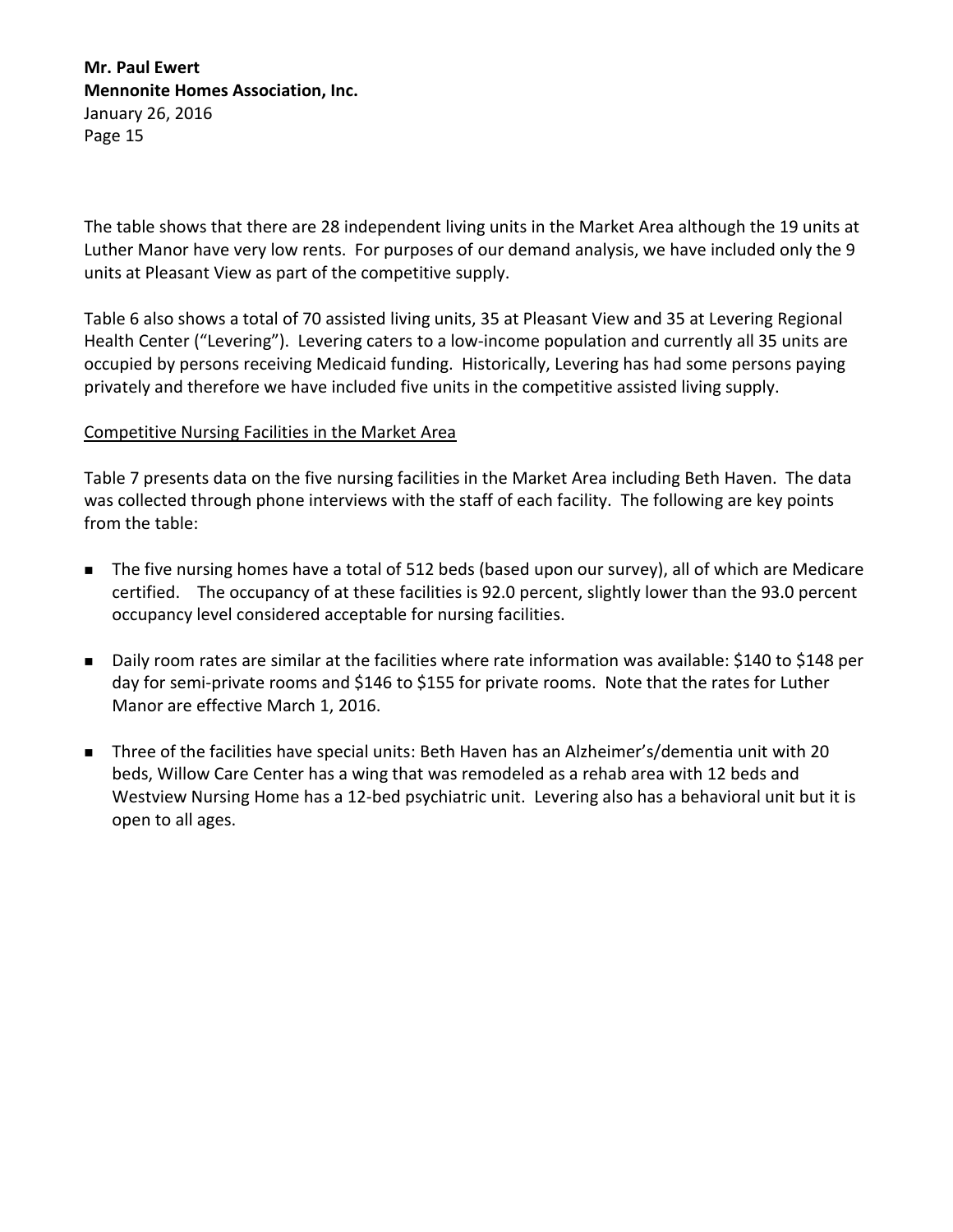|                                                                                                                 |                |                                     | <b>NURSING FACILITIES IN THE MARKET AREA</b>            | <b>TABLE 7</b><br>JANUARY 2016 |                                         |                                        |                                                       |                                      |
|-----------------------------------------------------------------------------------------------------------------|----------------|-------------------------------------|---------------------------------------------------------|--------------------------------|-----------------------------------------|----------------------------------------|-------------------------------------------------------|--------------------------------------|
| <b>SNFs in the PMA</b>                                                                                          | Year<br>Opened | <b>Miles</b><br>from the<br>Project | <b>Number</b><br>of<br><b>Beds</b> in<br><b>Service</b> | Current<br>Occ.                | Room (Beds)<br>by Type                  | <b>Double</b><br>Room<br>Daily<br>Rate | Single<br>Room<br><b>Daily</b><br>Rate                | Separate<br><b>Specialty</b><br>Unit |
| Beth Haven<br>2500 Pleasant Street<br>Hannibal, MO 63401<br><b>Mennonite Homes</b>                              | 1970s          |                                     | 102                                                     | 97.1%                          | 26 (26) Private<br>38 (76) Semi-Private | \$148.00                               | \$155.00                                              | Yes, 20<br>MC Beds                   |
| Levering Regional Health Care Ctr. 1991/2010<br>1734 Market Street<br>Hannibal, MO 63401<br><b>Reliant Care</b> | 1901           | 1.8                                 | 179                                                     | 99.4%                          | * (*) Private<br>* (*) Semi-Private     | \$145.00                               | \$147.00                                              | Behaviora<br>I unit, all<br>ages     |
| <b>Luther Manor</b><br>3170 Highway 61 North<br>Hannibal, MO 63401                                              | 1972           | 0.7                                 | 60                                                      | 93.3%                          | 8 (8) Private<br>26 (52) Semi-Private   |                                        | $$140-$145$ <sup>(1)</sup> \$146-\$151 <sup>(1)</sup> | None                                 |
| <b>Willow Care Center</b><br>328 Munger Lane<br>Hannibal, MO 63401                                              | 1979           | 1.1                                 | 111                                                     | 72.1%                          | 15 (15) Private<br>48 (96) Semi-Private | \$145.00                               | \$155.00                                              | Rehab to<br>Home-12                  |
| <b>Westview Nursing Home</b><br>301 West Dunlop Street<br>Center, MO 63436<br><b>Reliant Care</b>               | 1980s          | 19.4                                | 60                                                      | 98.3%                          | 2 (2) Private<br>29 (58) Semi-Private   | <b>WND</b>                             | <b>WND</b>                                            | 24-bed<br>psych                      |
| <b>TOTAL/OCCUPANCY</b>                                                                                          |                |                                     | 512                                                     | 92.2%                          |                                         |                                        |                                                       |                                      |
| Notes:<br>MC - Memory Care<br>* - Information not available at the time of research.                            |                |                                     | WND = Would not disclose.                               |                                |                                         |                                        |                                                       |                                      |

## Payer Mix

Data on payer mix from Medicare cost reports, as compiled by Definitive.com is shown in Table 8. The table shows an overall occupancy of 86.5 percent in 2014, lower than the data collected by CLA in January 2016. In addition, we believe that data on Medicaid residents for Levering and Westview Nursing Home may have been miscoded as both facilities accept Medicaid and past data shows a significant proportion of Medicaid residents.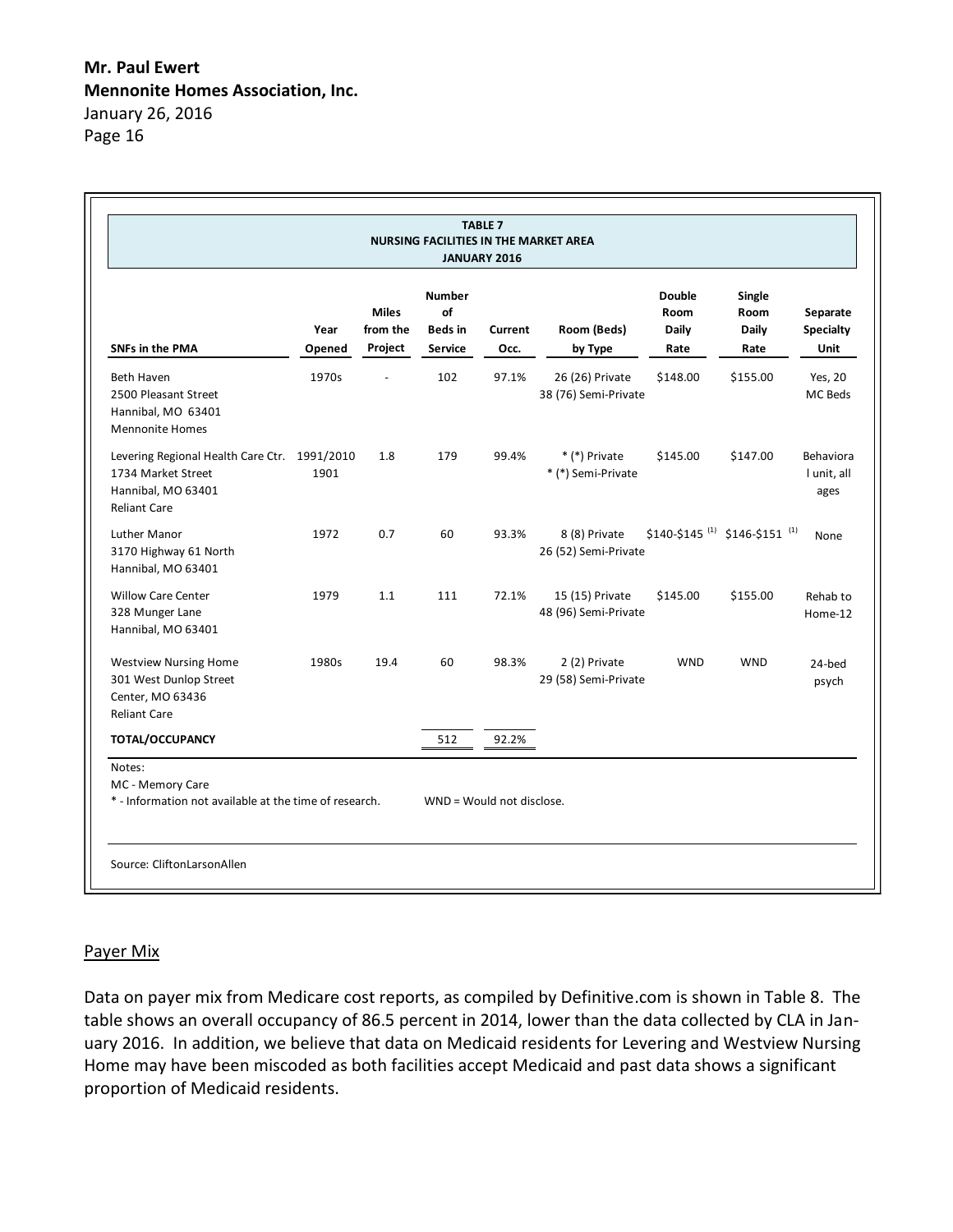| 2014<br>Total<br>Medicare<br>Total<br>Number<br>Calculated<br>Number Percent of Percent of Percent of<br>of Days<br>of Beds<br>Total<br>Occupancy<br>105<br>93.1%<br>7.3%<br>35,668<br>20,969<br>64<br>10.2%<br>89.8% | Medicaid<br>Other |
|-----------------------------------------------------------------------------------------------------------------------------------------------------------------------------------------------------------------------|-------------------|
|                                                                                                                                                                                                                       |                   |
|                                                                                                                                                                                                                       |                   |
| <b>Facility Name</b><br>Beth Haven Nursing Home<br>Luther Manor Ret & Nsg Center                                                                                                                                      |                   |
|                                                                                                                                                                                                                       | Total<br>Total    |
|                                                                                                                                                                                                                       | 47.1%<br>45.7%    |
|                                                                                                                                                                                                                       | 46.0%<br>43.7%    |
| Levering Regional Health Care Center<br>179<br>61,195<br>2.9%<br>93.7%                                                                                                                                                | 0.0%<br>97.1%     |
| 60<br>3.9%<br>89.0%<br>19,494<br><b>Westview Nursing Home</b>                                                                                                                                                         | $0.0\%$<br>96.1%  |
| <b>Willow Care Center</b><br>65.6%<br>26,560<br>11.8%<br>111                                                                                                                                                          | 60.8%<br>27.4%    |
| Total / Weighted Average<br>86.5%<br>163,886<br>6.4%<br>519                                                                                                                                                           | 26.0%<br>67.7%    |
|                                                                                                                                                                                                                       |                   |

## Pending Senior Housing

CLA identified one pending senior housing development in the Market Area, the revitalization of the former St. Elizabeth's Hospital in Hannibal. This project has stalled, however, and may not move ahead for some time. In addition, it would likely be geared to seniors with low or moderate incomes and therefore not competitive with market-rate units.

### **Senior Housing Demand Analysis**

Demand for independent, assisted living and memory care units was estimated for 2016 and 2021 based upon the proportion of the age/income-qualified market likely to move to senior housing in the Market Area using several alternative minimum monthly rent levels. These minimum monthly rent levels were the one used in the Original Study trended by 3.0 percent annually to 2016 and round to the nearest \$50.

Demand for the proposed units was measured by applying a maximum penetration rate to the qualified market for each of the selected minimum monthly rent levels. For independent senior housing, a penetration rate of 10.0 percent was used, and for assisted living and memory care, 30.0 percent was used. Existing competitive units were subtracted from gross demand resulting in demand available for new construction.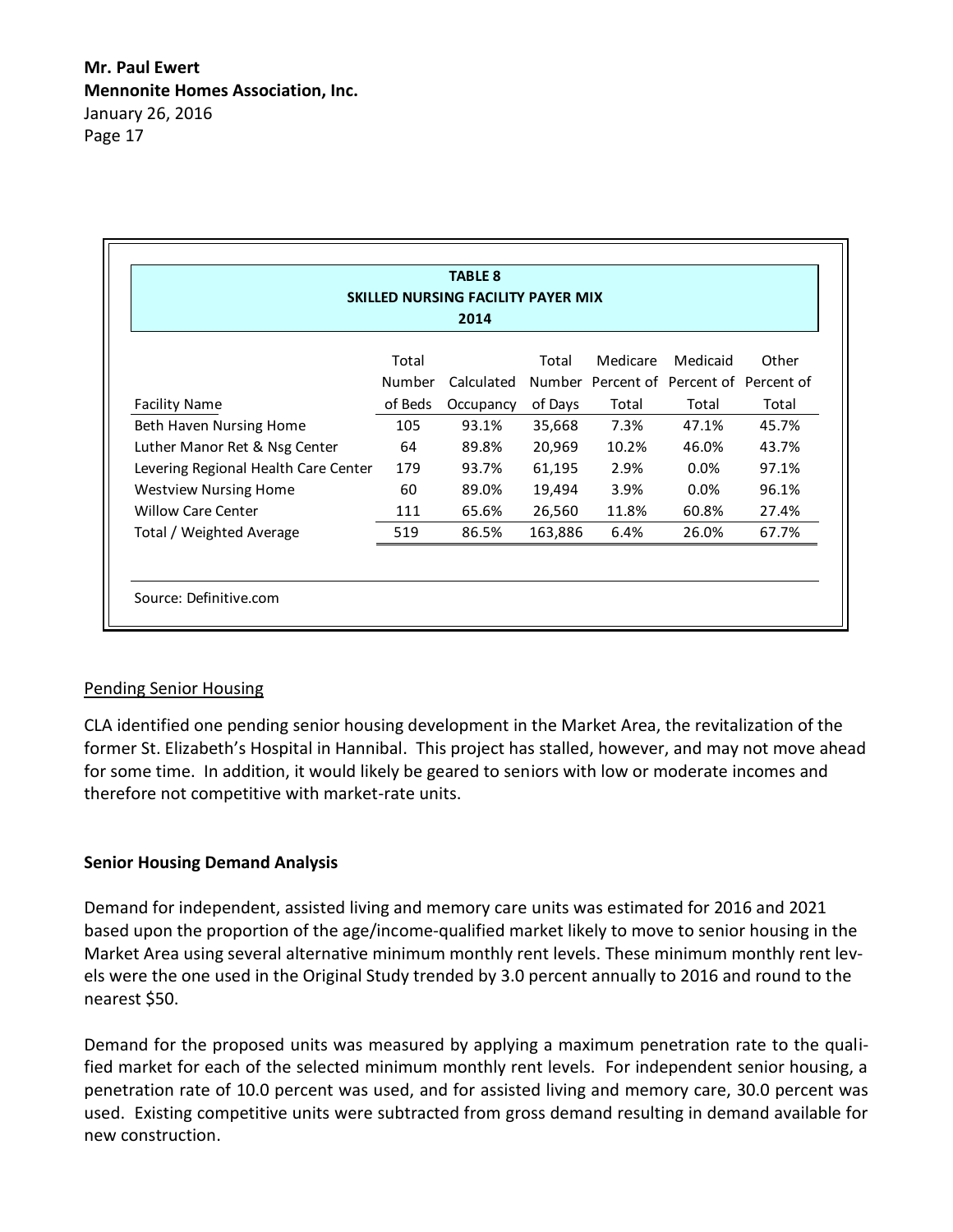These demand calculations are summarized in Table 9. The detailed calculations are shown in Appendices A-1 through A-14.

| <b>TABLE 8</b>                                                                                                                                                             |      |               |      |
|----------------------------------------------------------------------------------------------------------------------------------------------------------------------------|------|---------------|------|
| <b>MARKET AREA DEMAND SUMMARY</b>                                                                                                                                          |      |               |      |
| 2016 - 2021                                                                                                                                                                |      |               |      |
|                                                                                                                                                                            |      | <b>Demand</b> |      |
|                                                                                                                                                                            | 2016 | 2018          | 2021 |
| <b>INDEPENDENT SENIOR HOUSING:</b>                                                                                                                                         |      |               |      |
| \$1,450/Month in 2016 dollars                                                                                                                                              | 64   | 64            | 64   |
| \$1,750/Month in 2016 dollars                                                                                                                                              | 51   | 50            | 50   |
| \$2,300/Month in 2016 dollars                                                                                                                                              | 29   | 29            | 29   |
| \$1,450/Month in 2016 dollars with a \$116,000 entry fee                                                                                                                   | 45   | 45            | 46   |
| <b>ASSISTED LIVING SENIOR HOUSING:</b>                                                                                                                                     |      |               |      |
| \$2,900/Month in 2016 dollars                                                                                                                                              | 47   | 48            | 50   |
| \$3,500/Month in 2016 dollars                                                                                                                                              | 29   | 29            | 29   |
| <b>MEMORY CARE SENIOR HOUSING:</b>                                                                                                                                         |      |               |      |
| \$4,050/Month in 2016 dollars                                                                                                                                              | 34   | 35            | 35   |
| Note: Demand at the higher monthly rates is included in the lower monthly rates. Demand is net of<br>existing units; that is, it is demand available for new construction. |      |               |      |

#### Independent Living Units

- Demand for market-rate independent living units with minimum rents of \$1,450 per month (2016 dollars) was estimated at 64 units in 2016 and in 2021.
- Demand for market-rate independent living units with minimum rents of \$1,750 per month (2016 dollars) was estimated at 51 units in 2016 and 50 units in 2021.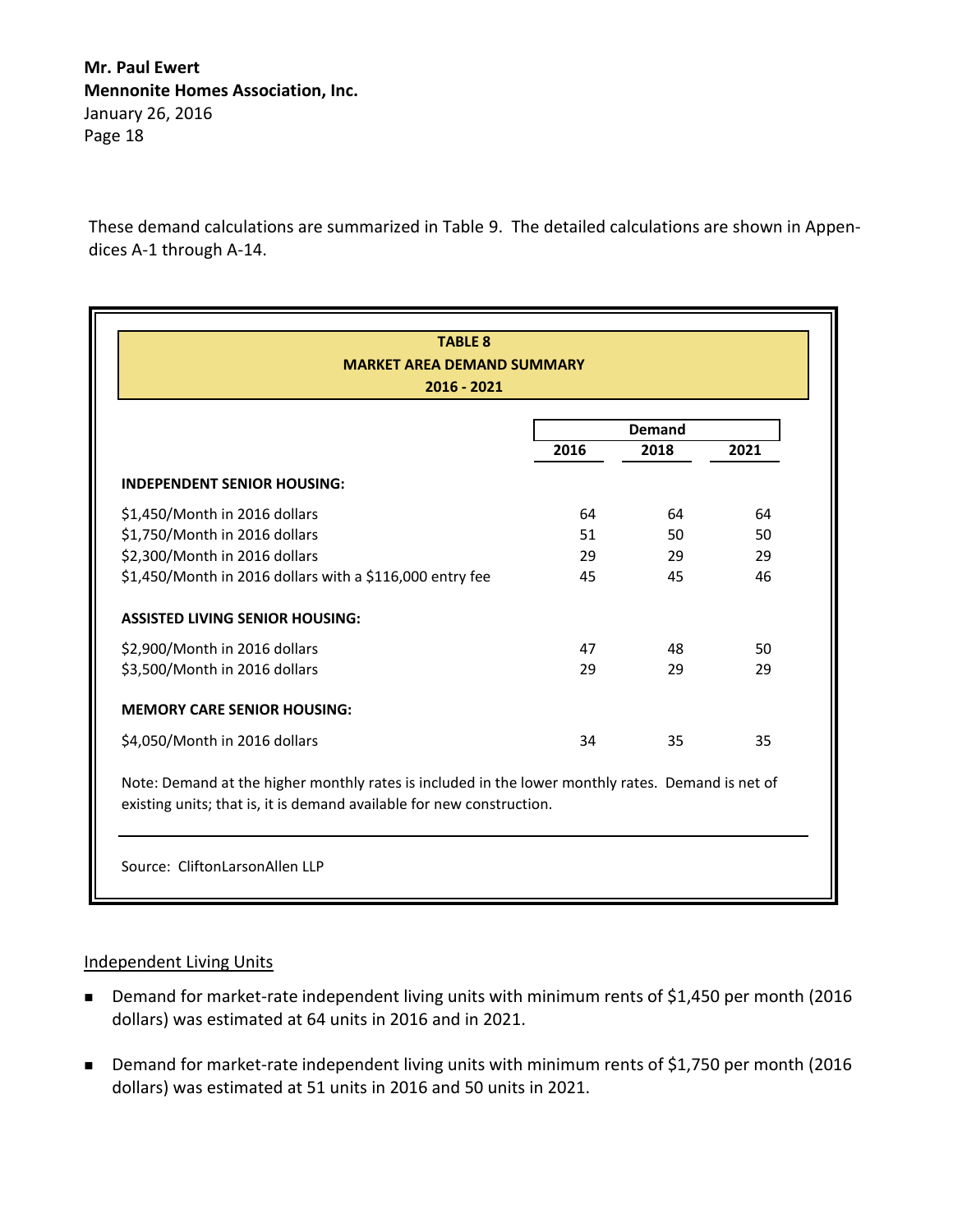- Demand for market-rate independent living units with minimum rents of \$2,300 per month (2016 dollars) was estimated at 29 units in 2016 and in 2021.
- Demand for market-rate independent living units with minimum rents of \$1,450 per month (2016 dollars) with an \$116,000 entry fee was estimated at 45 units in 2016 and 46 units in 2021.

### Assisted Living/Memory Care Units

- Demand for market-rate assisted living units with minimum rents of \$2,900 per month (2016 dollars) was estimated at 47 units in 2016 and 50 units in 2021.
- Demand for market-rate assisted living units with minimum rents of \$3,500 per month (2016 dollars) was estimated at 29 units in 2016 and in 2021.
- Demand for market-rate memory care units with minimum rents of \$4,050 per month (2016 dollars) was estimated at 34 units in 2016 and 35 units in 2021.

The demand estimates are similar to those from the Original Study. We excluded the lowest rent level used in the Original Study as it is unlikely that those rents (\$1,150 per month) could support new construction.

It is important to note that demand will likely increase after 2020 when the oldest baby boomers start turning age 75.

#### **Demand Methodology**

Demand for independent senior housing and assisted living units was calculated for each of the minimum monthly rent ranges using the following methodology:

#### Independent Senior Housing Demand Methodology

- Senior households age 75-and-over will be the primary market for the independent units. This is conservative assumption and it is likely that there will be some householders under the age of 75 who will move to a new senior housing development.
- A senior will utilize 50 percent of their income for independent housing (this is reasonable considering the level of services available to residents).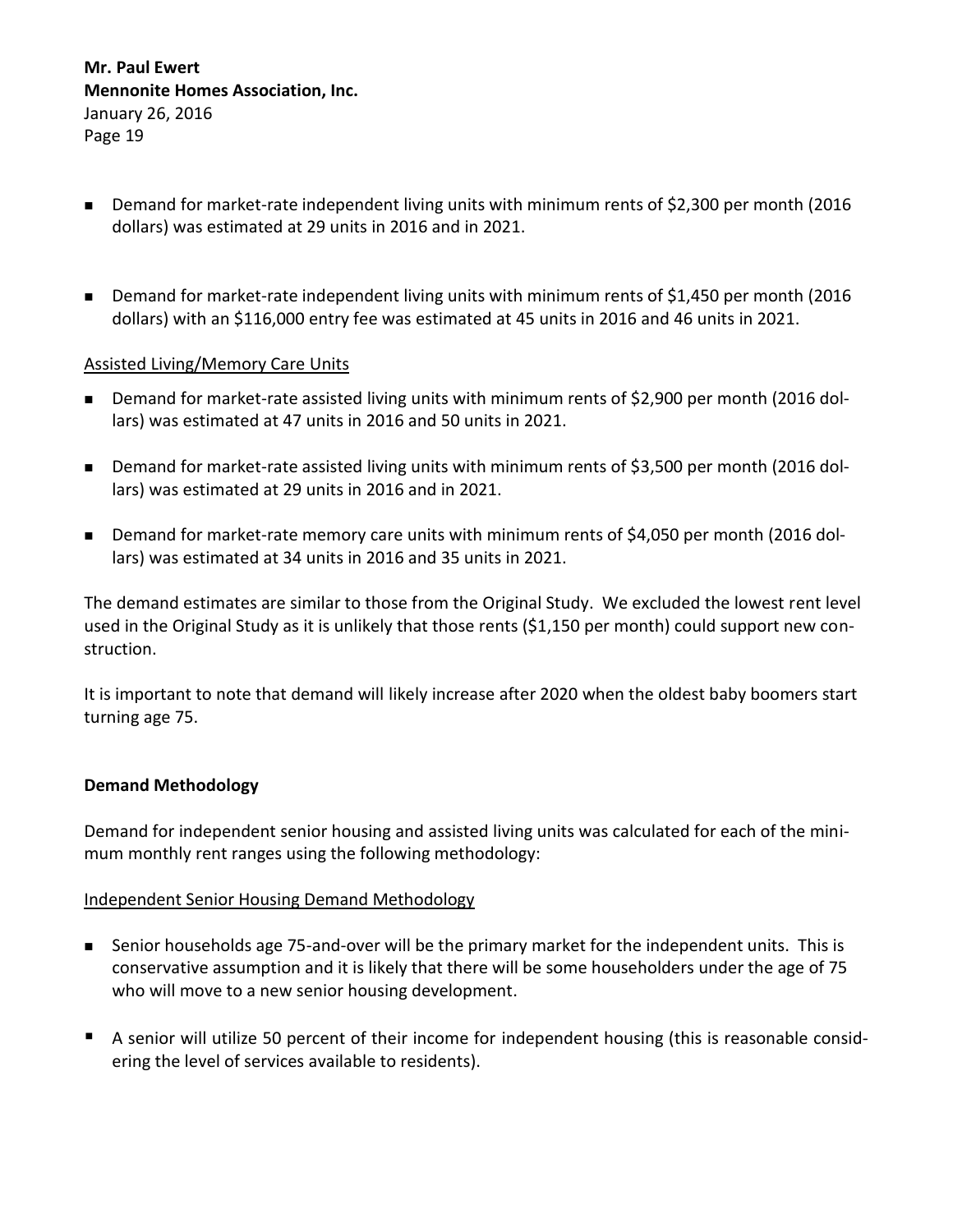- Senior homeowners will have additional income potential from the untapped equity in their home. These households are then multiplied by the home-ownership rate to determine the number of homeowners who could afford the minimum rent through the resale of their home.
- Additional income to be used for alternative housing was calculated using the following assumptions:
	- 1. The value of a senior's home is approximately 90 percent of the estimated value of all homes in 2016 based upon data from Nielsen.
	- 2. Selling costs are approximately 6 percent of the sales price of the home.
	- 3. Average annual investment return is 3.5 percent, net of a 20 percent tax rate on earnings.
	- 4. It is assumed there is no mortgage outstanding on the single-family home. National data shows that more than 70 percent of seniors have no debt on their home.
	- 5. These households are then multiplied by the home-ownership rate to determine the number of homeowners who could afford the minimum rent through the resale of their home.
- It is assumed the number of senior households is evenly distributed within the income categories.
- A penetration rate of 10 percent is applied to the qualified market to determine the unit potential for independent living. In a healthy senior housing market, this penetration rate is considered reasonable since they relate specifically to the age/income qualified group for the specific types of senior housing, not senior households overall.
- Approximately 10 percent of the demand will come from households outside of the Market Area who are 1) living near to, but outside of the Market Area, 2) returning to the area from retirement communities, or 3) moving to be near adult children.
- 2016 minimum monthly rents were inflated by 3 percent annually to 2021 to reflect estimated rents in 2021 dollars.
- In calculating demand for the units at the various minimum monthly rent levels, competitive senior units were subtracted from gross demand to estimate net demand for new units. Pending projects were not included in the subtraction from gross demand.

### Assisted Living and Memory Care Senior Housing Demand Methodology

- A senior will utilize 80 percent of their income for assisted living senior housing and 90 percent for memory care senior housing (this is reasonable considering the level of services included in the monthly fee).
- For assisted living demand, a different proportion of income-qualified households within each age group are applied to determine the number of seniors that need assistance with activities of daily living (ADL). The PAN (personal assistance need) index was developed based upon national surveys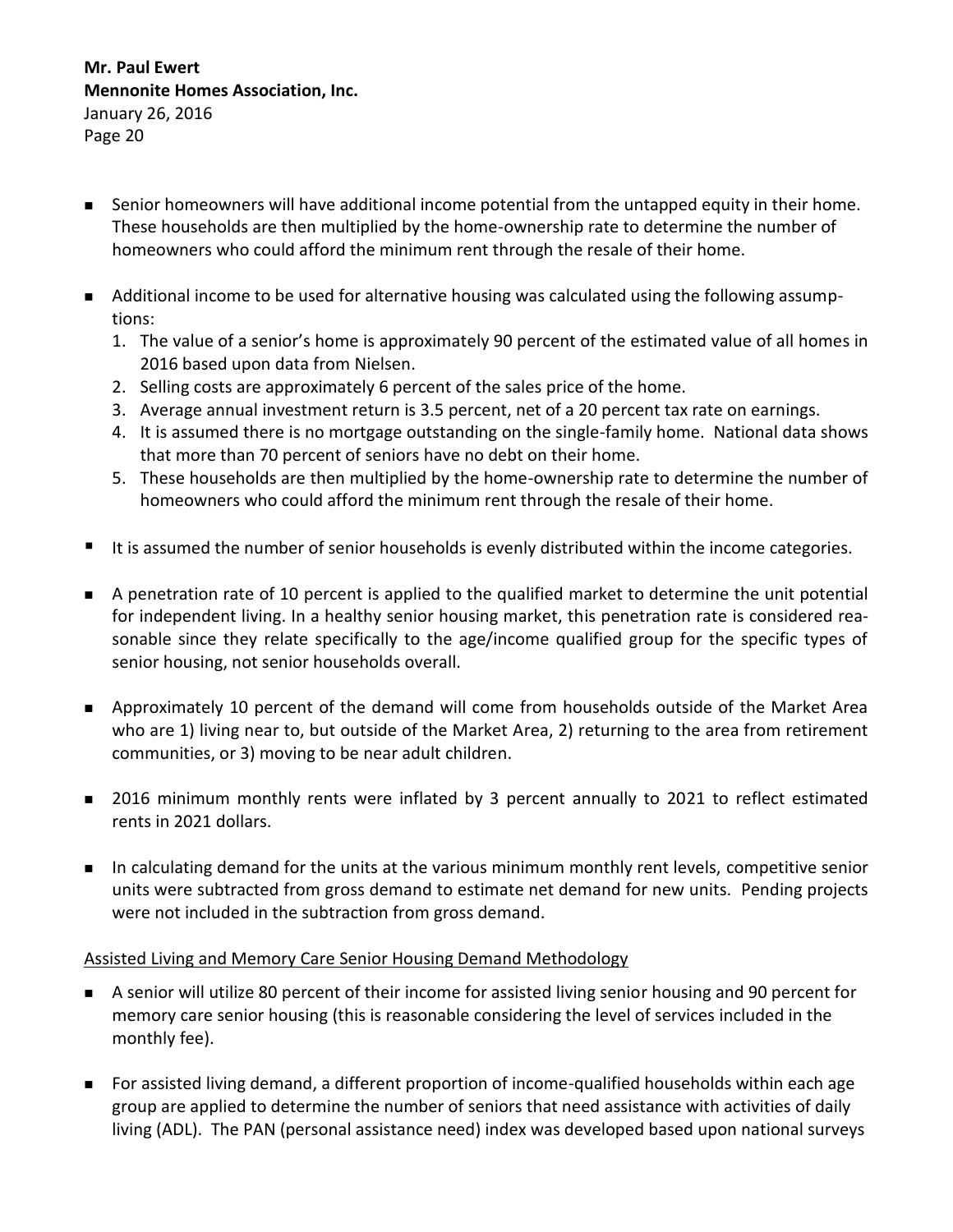of seniors' needs. This proportions used are 5.7 percent (for persons age 65-to-74 needing assistance with three or more ADLs), 30.8 percent for seniors age 75-to-84, and 50.8 percent for seniors age 85-and-over (for persons needing assistance with one or two ADLs or more). The higher threshold for ADL need is used for the youngest senior age cohort to reflect that most seniors in this age cohort are married and would have a spouse to assist them with personal assistance.

- For memory care, the proportion of persons with dementia en each age group is used: 3.2 percent for seniors age 65-to-74, 17.6 percent for seniors age 75-to-84 and 32.8 percent for seniors age 85 and-over.
- It is assumed the number of senior households is evenly distributed within the income categories.
- A penetration rate of 30 percent is applied to the age/income/ADL qualified market to determine the unit potential for assisted living. This is the group that is unable to receive support in their home, either because they live alone, or because their spouse and/or other family members are unable to provide the level of care needed.
- Approximately 10 percent of the demand for assisted living and memory care will come from households from outside the IL/AL Market Area who are 1) living near to, but outside of the IL/AL Market Area, 2) returning to the area from retirement communities or 3) moving to be near adult children.
- **2016** minimum monthly rents were inflated by 3 percent annually to 2021 to reflect estimated rents in 2021 dollars.
- It should be noted that the demand for memory care units overlaps with the demand calculated for assisted living units.

### **Nursing Bed Demand Analysis**

Demand for nursing beds has been declining overall nationally as more seniors with less acute medical needs are accessing other forms of care. The increase in assisted living facilities beginning in the late 1980s and the more recent rise in the use of home health care has allowed a large portion of the senior population to transition from nursing homes to these care alternatives after a shorter stay in a nursing home or to stay out of a nursing home altogether.

One way to assess the potential for nursing beds is to compare the beds-per-thousand ratios for the population age 65-and-over and age 85-and-over in the Market Area with ratios in other areas, i.e., the State of Missouri and the U.S. Table 10 shows these ratios.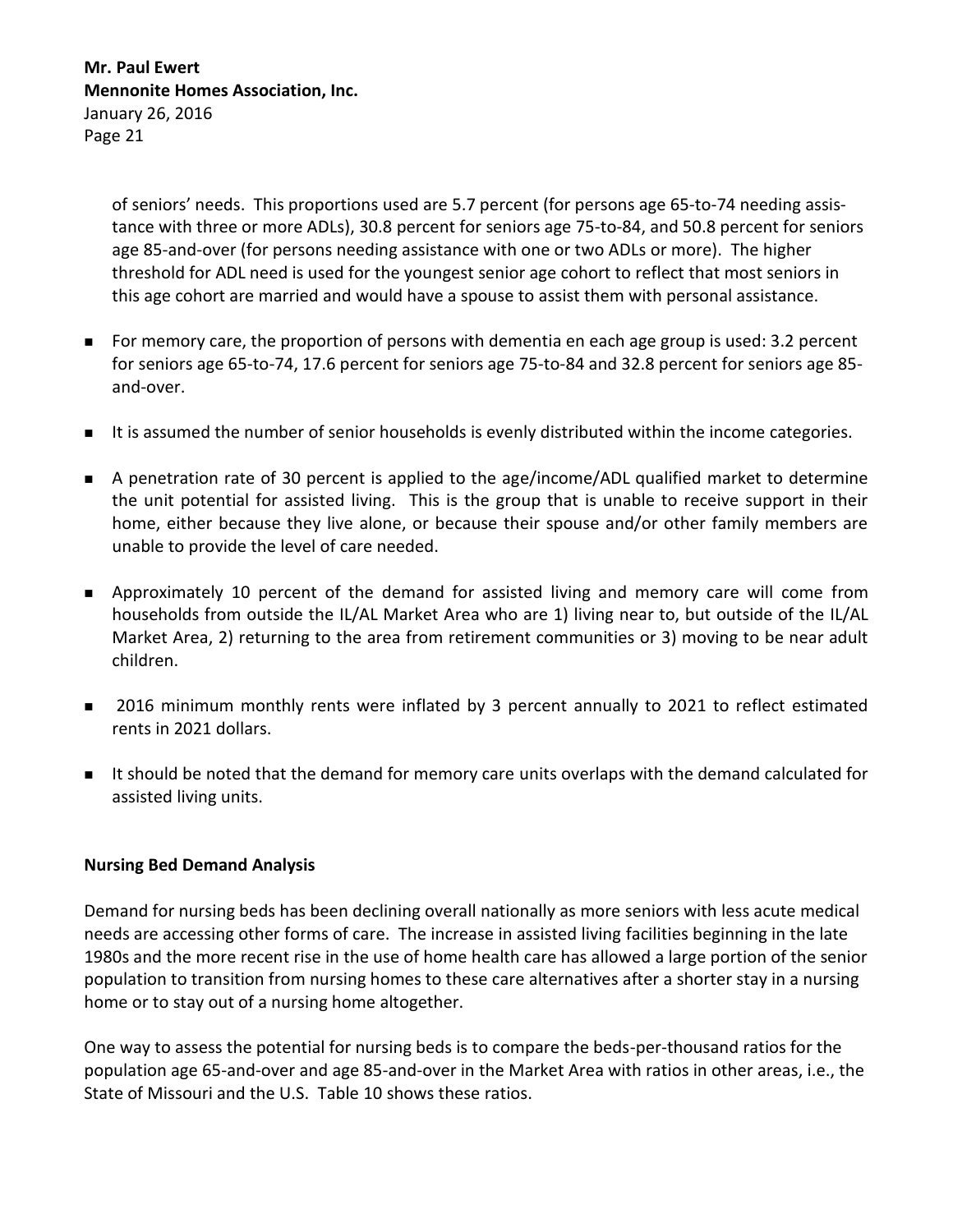|                      |                 |     | 2016 & 2021                                                                                      |           |            |            |
|----------------------|-----------------|-----|--------------------------------------------------------------------------------------------------|-----------|------------|------------|
|                      |                 |     | 2016 SNF BEDS PER 1,000                                                                          |           |            |            |
|                      |                 |     | Population <sup>(1)</sup>                                                                        |           | Age 65+    | Age 85+    |
|                      | <b>SNF Beds</b> |     | Age 65+                                                                                          | Age 85+   | Beds/1,000 | Beds/1,000 |
| <b>Market Area</b>   | 512             | (2) | 4,991                                                                                            | 701       | 102.6      | 730.4      |
| <b>Missouri</b>      | 52,984          | (3) | 972.976                                                                                          | 126,630   | 54.5       | 418.4      |
| <b>United States</b> | 1,662,757       | (3) | 48,622,044                                                                                       | 6,232,138 | 34.2       | 266.8      |
|                      |                 |     | 2021 SNF BEDS PER 1,000 <sup>(4)</sup>                                                           |           |            |            |
|                      |                 |     | Population <sup>(1)</sup>                                                                        |           | Age 65+    | Age 85+    |
|                      | <b>SNF Beds</b> |     | Age 65+                                                                                          | Age 85+   | Beds/1,000 | Beds/1,000 |
| <b>Market Area</b>   | 512             | (2) | 5.647                                                                                            | 735       | 90.7       | 696.6      |
| <b>Missouri</b>      | 52.984          | (4) | 1,117,112                                                                                        | 133,251   | 47.4       | 397.6      |
|                      | 1,662,757       | (4) | 57,178,608                                                                                       | 6,584,425 | 29.1       | 252.5      |
| <b>United States</b> |                 |     | Source: CLA, The Nielsen Company, LTC Stats: Nursing Facility Operational Characteristics Report |           |            |            |

The table shows that bed ratios in the Market Area are much higher than in either Missouri or the United States. This might indicate an excess number of beds in the Market Area.

CLA has developed a skilled nursing demand model based on Medicare discharge data, change in senior population and the impact of demand influencers such as the change in caregivers and substitution of assisted living for nursing care. The following tables summarize the estimated demand for nursing facility beds in the Market Area in 2016 taking into consideration the estimated impact on demand of projected population growth and other demand influencers. Table 11 shows a mid-range demand scenario.

The assumptions used in this scenario are:

 $\triangleright$  A decline in hospital use rates of 8.5 percent annually (based upon changes over the past five years);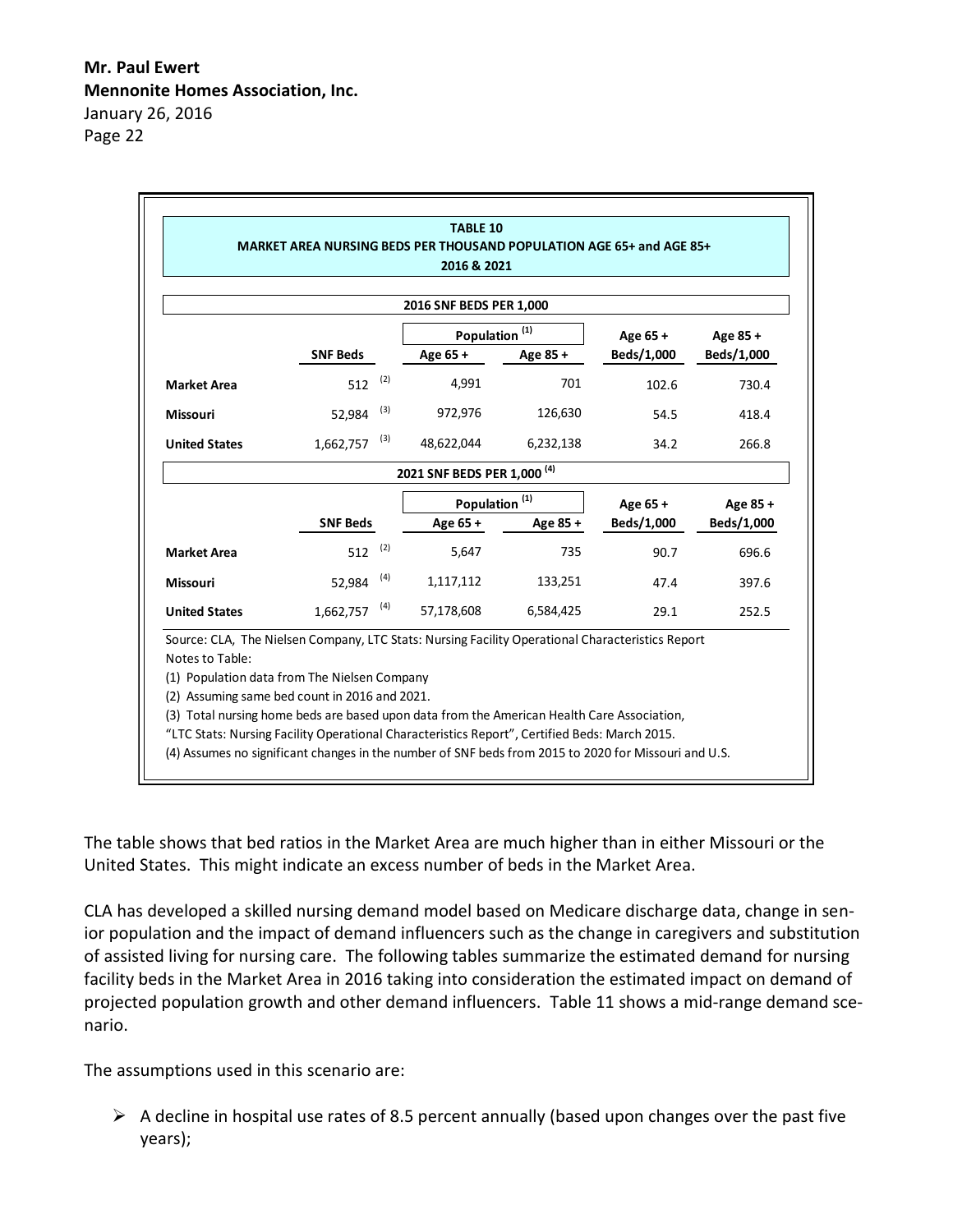- $\triangleright$  A decline of 20 percent in average length of stay for short-stay residents (based upon comparison to national data and recent trends as a result of health care reform);
- $\triangleright$  No change in average length of stay for long-stay residents;
- $\triangleright$  An 8 percent substitution rate for assisted living based upon the case mix index locally and the availability of assisted living alternatives in the Market Area.

|                    |          | <b>ESTIMATED BED DEMAND: SHORT- and LONG-STAY</b><br>2016 - 2021 |                    |                   |                           |
|--------------------|----------|------------------------------------------------------------------|--------------------|-------------------|---------------------------|
|                    |          | <b>Baseline Supply &amp; Demand</b>                              | Short Stay         | Long Stay         | <b>Total Beds</b>         |
|                    |          | Current Bed Supply in the Market Area                            | 55                 | 464               | 519                       |
|                    |          | Current Bed Demand at Stablized Occupancy                        | 52                 | 423               | 475                       |
|                    |          | Net Bed (Excess) Need in 2016                                    | (3)                | (41)              | (44)                      |
| Demand in 2021     |          |                                                                  | Short Stay         | Long Stay         | <b>Total Beds</b>         |
|                    |          | Projected Bed Need in 2021 Based on Population                   | 61                 | 454               | 515                       |
| Change             |          | Total Beds in 2021 Demand/(Excess) based on Population           | 6                  | (10)              | (4)                       |
|                    |          | <b>Environmental Impact Sensitivity Analysis</b>                 | Short Stay         | <b>Long Stay</b>  | <b>Total Beds</b>         |
| €                  | $-8.5%$  | Change in Hospital Utilization Rate                              | (2)                | (12)              | (13)                      |
| $\div$             | $-20.0%$ | Change in Average Length of Short Stay                           | (13)               |                   | (13)                      |
| $\div$             | 0.0%     | Change in Average Length of Long Stay                            |                    |                   |                           |
| $\div$             | $-8.0%$  | Change in Hospital Discharge Rate to SNF                         |                    | $\Omega$          | $\Omega$                  |
| $\hat{\mathbf{t}}$ | 0.0%     | Change in Substitutes Available Short Stay *                     |                    |                   |                           |
| $\hat{\mathbf{z}}$ | 8.0%     | Change in Substitutes Available Long Stay *                      |                    | (40)              | (40)                      |
|                    |          | <b>Estimated Environmental Impacts</b>                           | Short Stay<br>(20) | Long Stay<br>(51) | <b>Total Beds</b><br>(72) |
|                    |          | <b>Total Bed Demand in 2021</b>                                  | (17)               | (102)             | (119)                     |
|                    |          | *Include Home Care and/or Other Service Alternatives             |                    |                   |                           |

Under this scenario, there would be a net decline in demand of 75 nursing beds by 2021: a decline in demand of 14 short-stay beds (resulting in an oversupply of 17 beds in 2021 compared to 3 beds today) and a decrease in demand of 61 long-stay beds (resulting in an oversupply of 102 beds in 2021 compared to an oversupply of 41 beds today).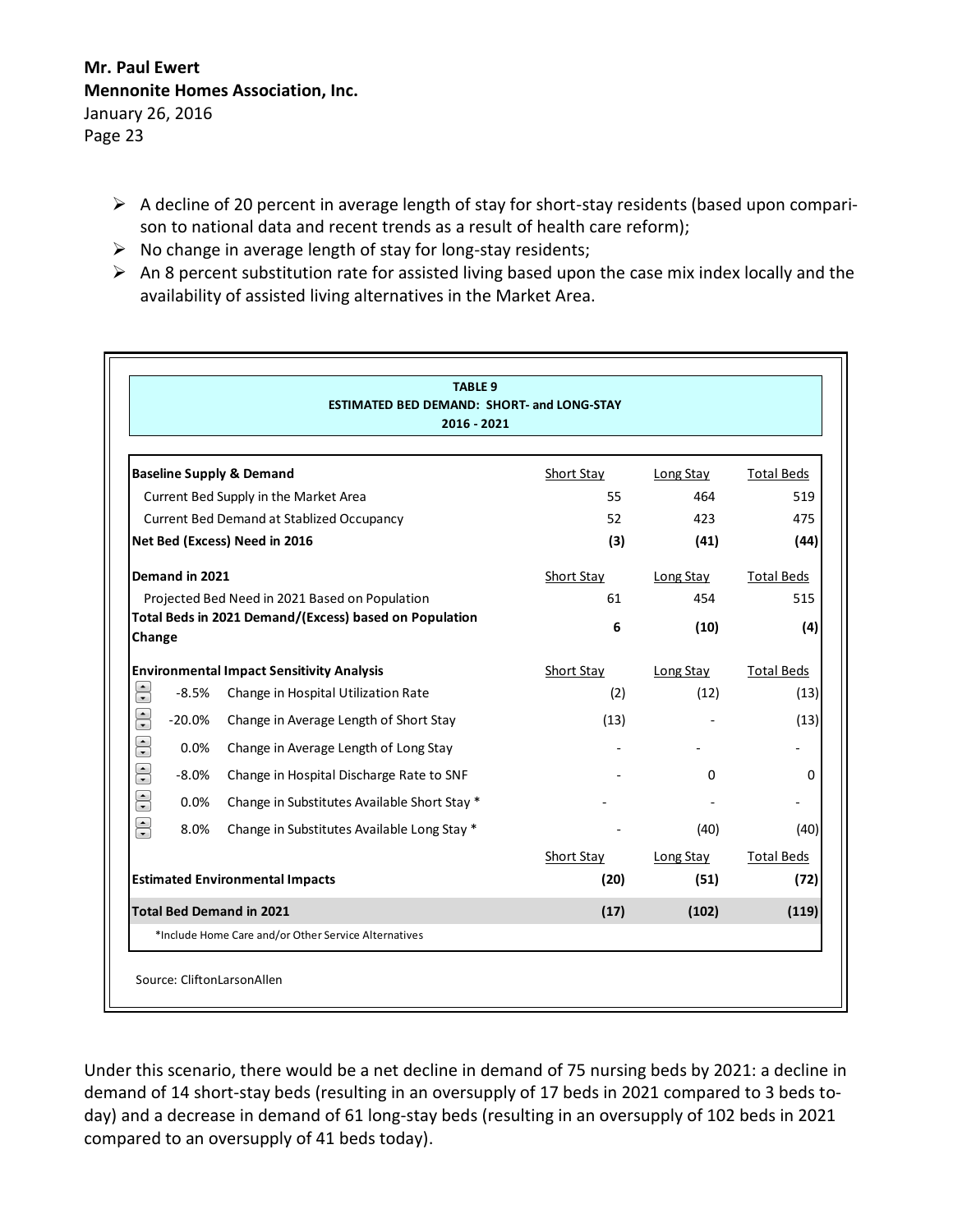## **Summary and Recommendations**

#### Market Observations

- **There is very modest senior population and household growth occurring in the Market Area.**
- Senior household incomes are similar to those in Missouri.
- There is very little senior housing in the Market Area and nearly all that does exist is for low income seniors.
- There appears to be demand for additional market-rate senior housing, but at more moderate rent levels.
- There is no demand for additional nursing beds in the Market Area and, in fact, likely a need for fewer nursing beds over the next five years as indicated in the Original Study.

#### Development Suggestions

Based on the research conducted for this study, there appears to be market support for additional independent living, assisted living and memory care units in Hannibal. The potential for development over the next three years is suggested as follows:

- $\geq$  30-to-35 units of independent living
- $\geq 20$ -to-25 units of assisted living
- $\geq$  20 memory care assisted living units

The ability to fill these units will be based in part on a healthy economy and housing market, however, based on the demand estimates and assuming that 60 percent of 2018 demand is developed, these numbers are reasonable.

For the Original Study we provided suggestions that included development of a possible new campus elsewhere in Hannibal. While this might still be appropriate if a good location could be found, we believe it is more prudent to consider expansion of Pleasant View.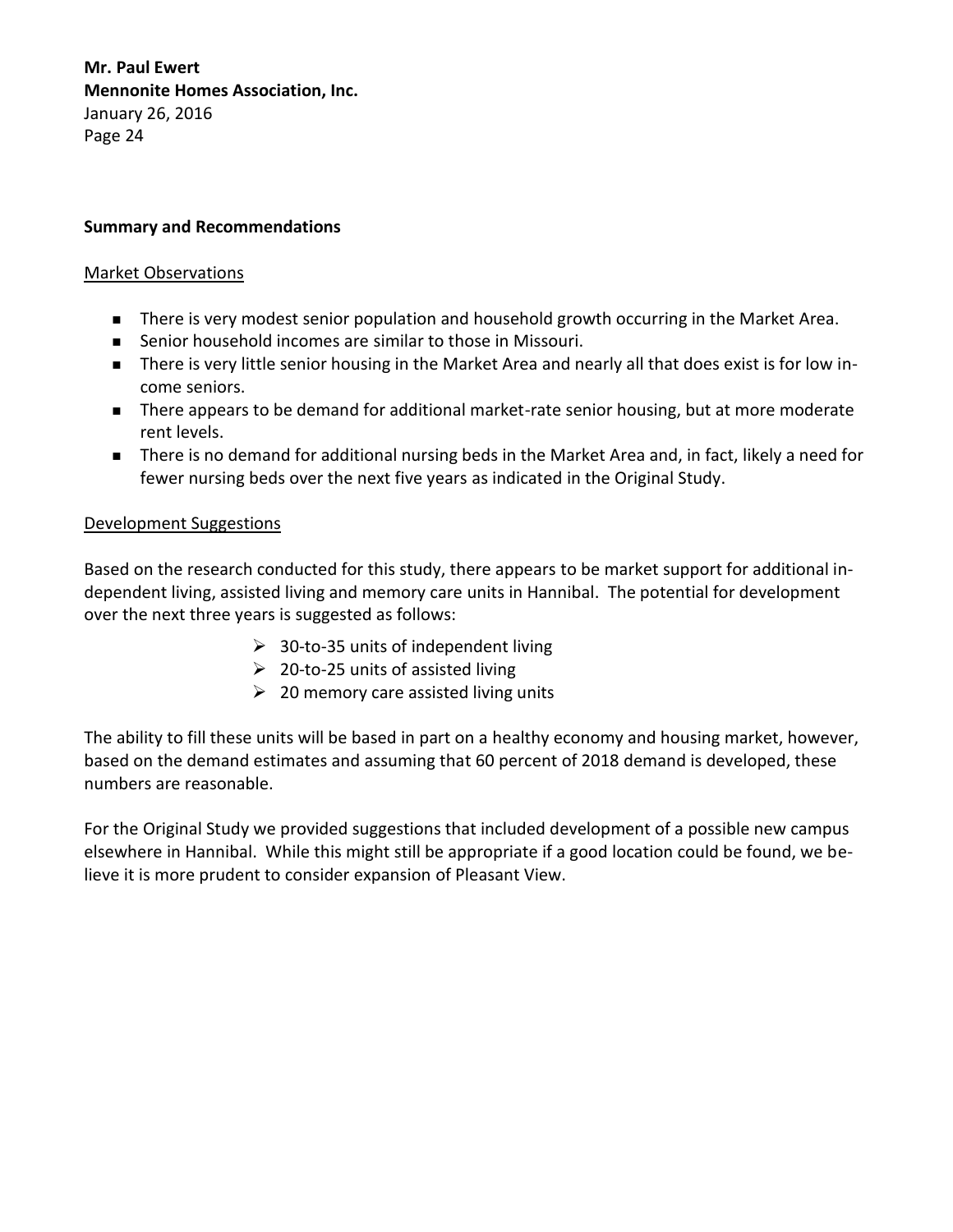APPENDIX A – Detailed Demand Estimates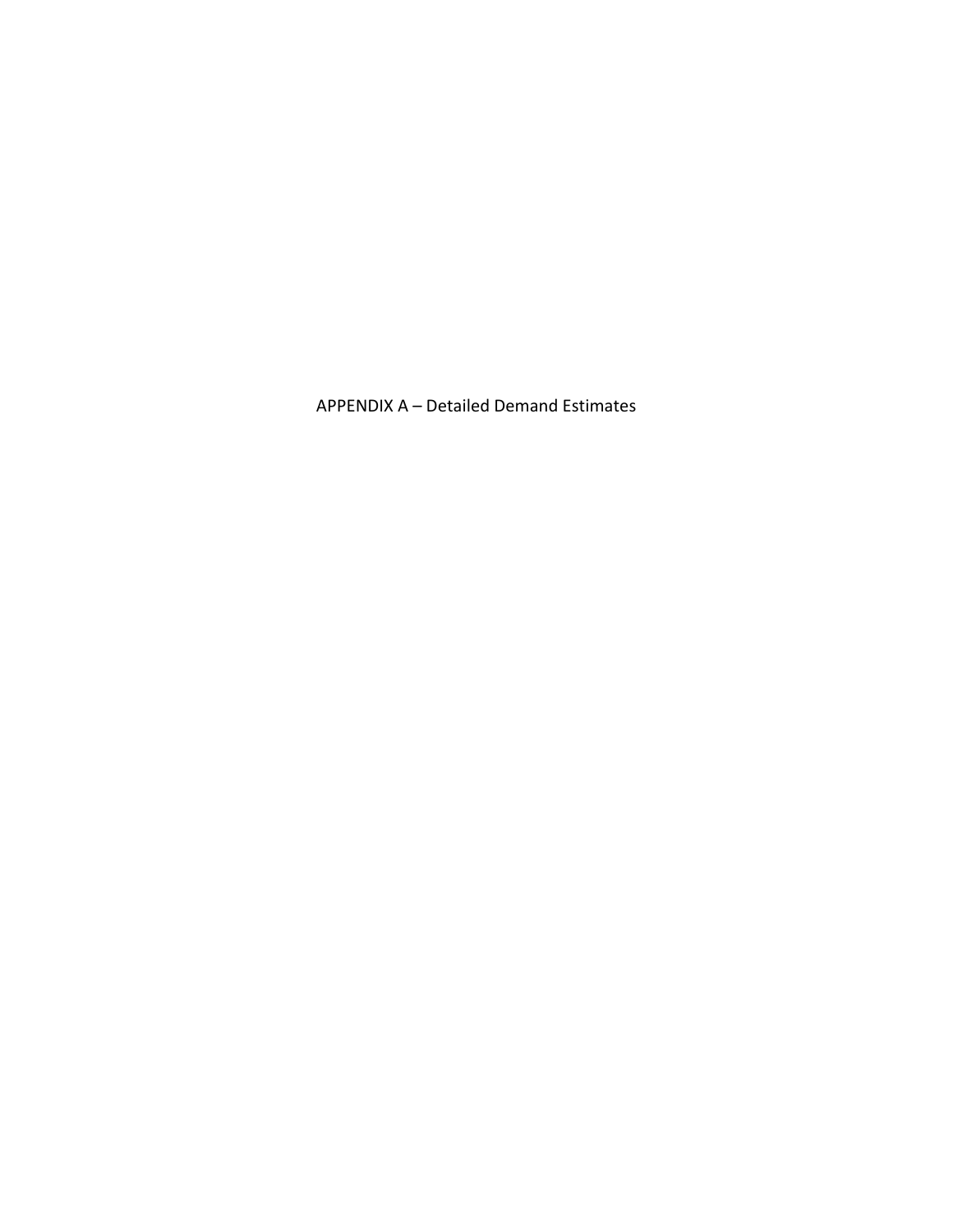## **APPENDIX A-1 APPENDIX A-2 MARKET AREA INDEPENDENT LIVING DEMAND CALCULATION MARKET AREA INDEPENDENT LIVING DEMAND CALCULATION MARKET-RATE SENIOR HOUSING MARKET-RATE SENIOR HOUSING**

## **MINIMUM RENTS OF \$1,150/Month in 2016 dollars MINIMUM RENTS OF \$1,150/Month in 2016 dollars**

| <b>Age/Income-Qualified Market</b>                                                       |              |     |            |                 |                 |
|------------------------------------------------------------------------------------------|--------------|-----|------------|-----------------|-----------------|
|                                                                                          | Age 65 to 74 |     |            | Age 75 and Over |                 |
| Households with incomes of \$22,600 - \$27,599                                           |              | N/A |            |                 | 135             |
| Multiplied by the home-ownership rate (2010):<br>Total income-qualified homeowners       |              |     |            |                 | x 70.4%<br>95   |
| Add households with incomes of \$27,600 or more:                                         |              |     |            |                 | 723             |
| Include renters and home owners<br>Total income-qualified homeowners                     |              |     |            |                 | x 100.0%<br>723 |
| Total                                                                                    |              |     |            |                 | 818             |
| Proportion age-qualified:                                                                |              |     |            | 100%            | 818             |
| Total age/income qualified:<br>Total Households available for independent senior housing |              |     | 818<br>818 |                 |                 |
| Primary potential demand (assuming a penetration rate of 10%-10%):                       |              | 82  |            | 82              |                 |
| Add: An allowance for residents outside of the market area at 10%                        |              | 9   |            | 9               |                 |
| Subtotal                                                                                 |              | 91  |            | 91              |                 |
| Subtract: Competitive units in the market area:                                          |              | (9) |            | (9)             |                 |
| <b>Total Market Area Demand for Independent Units (Net)</b>                              |              | 82  |            | 82              |                 |
| Average Market Area Demand for Independent Units                                         |              |     | 82         |                 |                 |
|                                                                                          |              |     |            |                 |                 |
|                                                                                          |              |     |            |                 |                 |
| The Nielsen Company<br>Source:<br>2010 Census<br>CliftonLarsonAllen LLP                  |              |     |            |                 |                 |
|                                                                                          |              |     |            |                 |                 |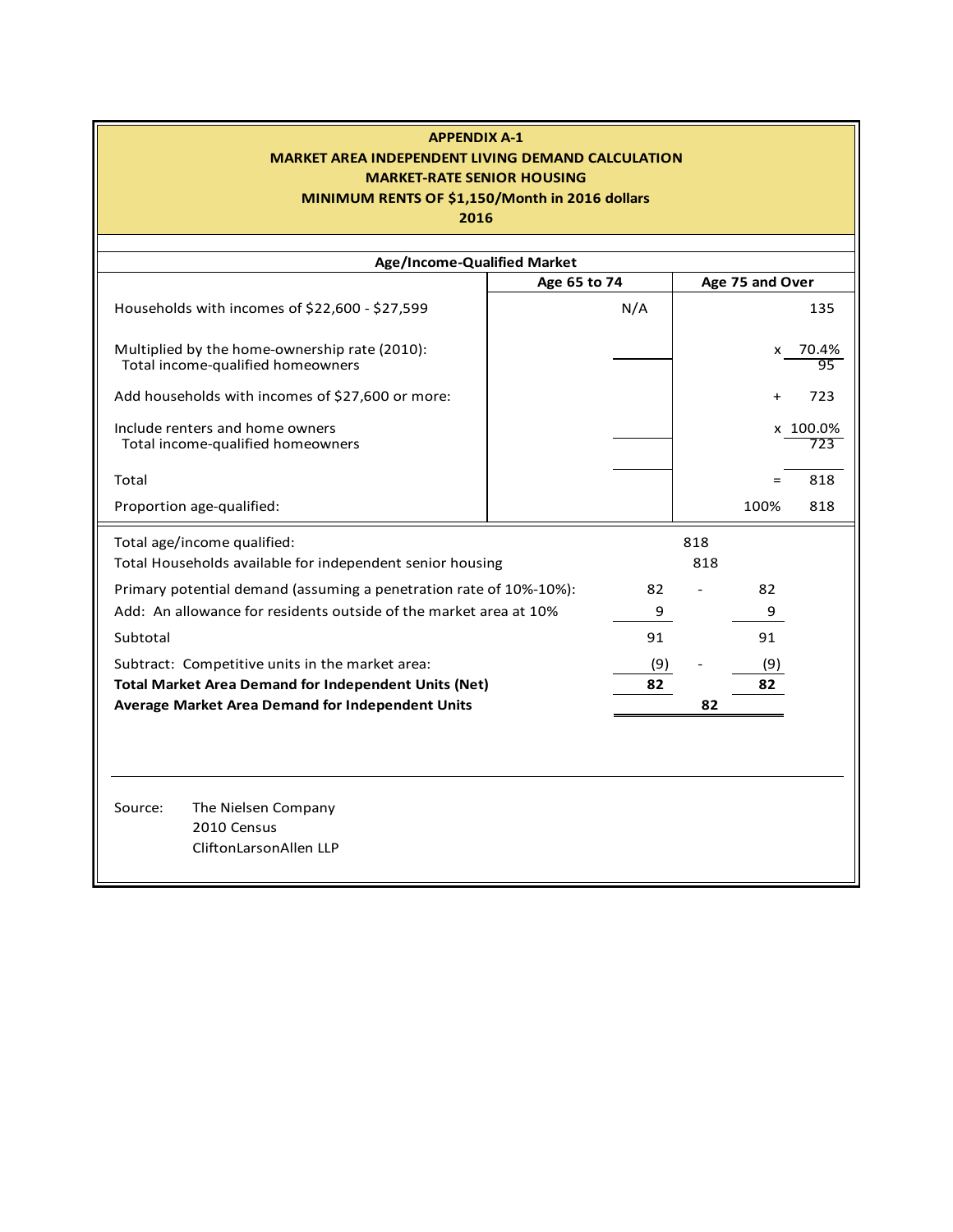## **APPENDIX A-2 MARKET AREA INDEPENDENT LIVING DEMAND CALCULATION MARKET-RATE SENIOR HOUSING**

## **MINIMUM RENTS OF \$1,150/Month in 2016 dollars**

| Age/Income-Qualified Market                                                        |              |     |     |                 |                 |
|------------------------------------------------------------------------------------|--------------|-----|-----|-----------------|-----------------|
|                                                                                    | Age 65 to 74 |     |     | Age 75 and Over |                 |
| Households with incomes of \$26,200 - \$31,999                                     |              | N/A |     |                 | 108             |
| Multiplied by the home-ownership rate (2010):<br>Total income-qualified homeowners |              |     |     |                 | x 70.4%<br>76   |
| Add households with incomes of \$32,000 or more:                                   |              |     |     | $\ddot{}$       | 735             |
| Include renters and home owners<br>Total income-qualified homeowners               |              |     |     |                 | x 100.0%<br>735 |
| Total                                                                              |              |     |     |                 | 811             |
| Proportion age-qualified:                                                          |              |     |     | 100%            | 811             |
| Total age/income qualified:                                                        |              |     | 811 |                 |                 |
| Total Households available for independent senior housing                          |              |     | 811 |                 |                 |
| Primary potential demand (assuming a penetration rate of 10%-10%):                 |              | 81  |     | 81              |                 |
| Add: An allowance for residents outside of the market area at 10%                  |              | 9   |     | 9               |                 |
| Subtotal                                                                           |              | 90  |     | 90              |                 |
| Subtract: Competitive units in the market area:                                    |              | (9) |     | (9)             |                 |
| <b>Total Market Area Demand for Independent Units (Net)</b>                        |              | 81  |     | 81              |                 |
| <b>Average Market Area Demand for Independent Units</b>                            |              |     | 81  |                 |                 |
|                                                                                    |              |     |     |                 |                 |
|                                                                                    |              |     |     |                 |                 |
|                                                                                    |              |     |     |                 |                 |
| Source:<br>The Nielsen Company                                                     |              |     |     |                 |                 |
| 2010 Census                                                                        |              |     |     |                 |                 |
| CliftonLarsonAllen LLP                                                             |              |     |     |                 |                 |
|                                                                                    |              |     |     |                 |                 |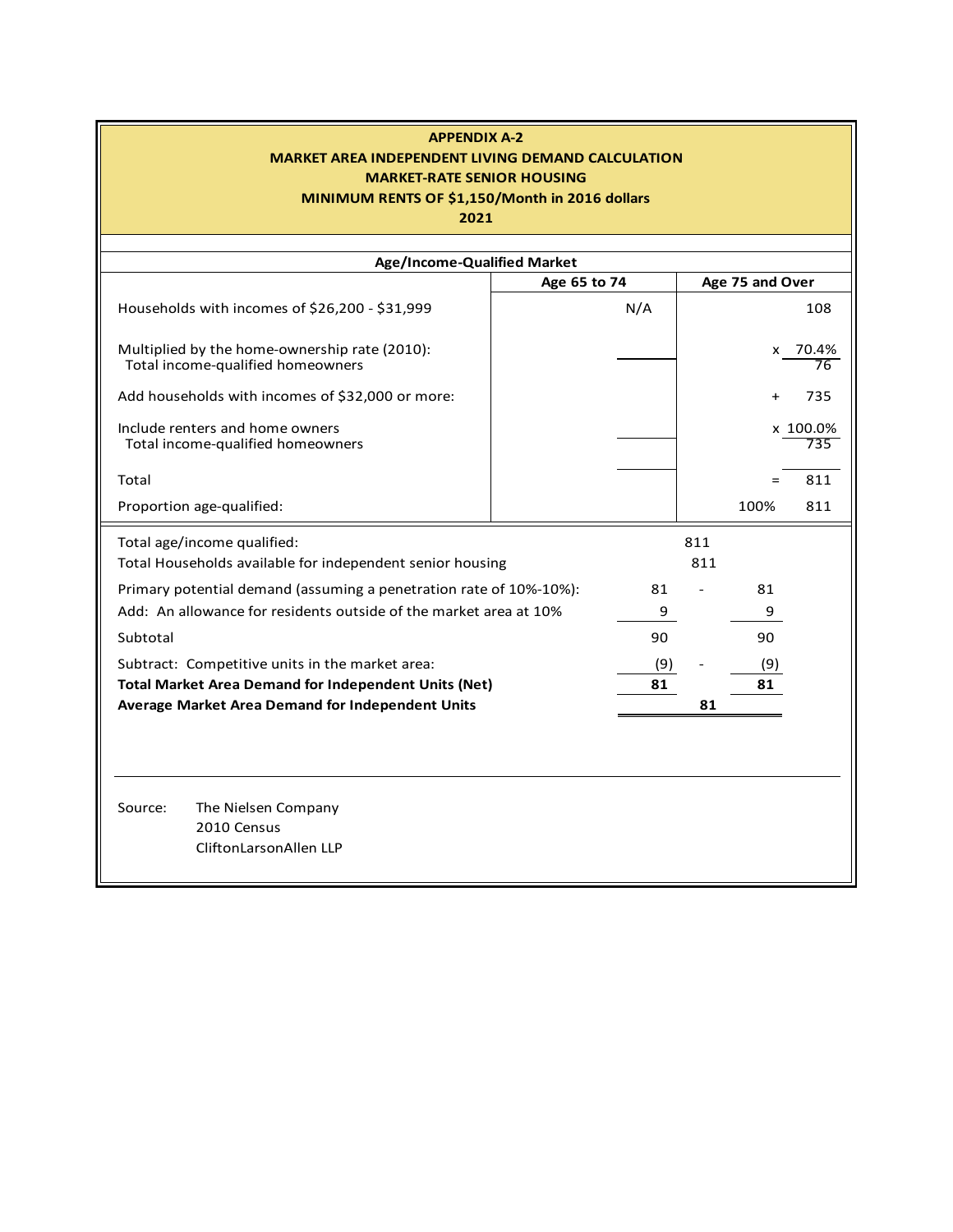## **APPENDIX A-3 APPENDIX A-4 MARKET AREA INDEPENDENT LIVING DEMAND CALCULATION MARKET AREA INDEPENDENT LIVING DEMAND CALCULATION MARKET-RATE SENIOR HOUSING MARKET-RATE SENIOR HOUSING**

## **MINIMUM RENTS OF \$1,450/Month in 2016 dollars MINIMUM RENTS OF \$1,450/Month in 2016 dollars**

| Age/Income-Qualified Market                                                        |              |                |     |                 |                 |
|------------------------------------------------------------------------------------|--------------|----------------|-----|-----------------|-----------------|
|                                                                                    | Age 65 to 74 |                |     | Age 75 and Over |                 |
| Households with incomes of \$29,800 - \$34,799                                     |              | N/A            |     |                 | 91              |
| Multiplied by the home-ownership rate (2010):<br>Total income-qualified homeowners |              |                |     | X               | 70.4%<br>64     |
| Add households with incomes of \$34,800 or more:                                   |              |                |     |                 | 593             |
| Include renters and home owners<br>Total income-qualified homeowners               |              |                |     |                 | x 100.0%<br>593 |
| Total                                                                              |              |                |     | $=$             | 656             |
| Proportion age-qualified:                                                          |              |                |     | 100%            | 656             |
| Total age/income qualified:                                                        |              |                | 656 |                 |                 |
| Total Households available for independent senior housing                          |              |                | 656 |                 |                 |
| Primary potential demand (assuming a penetration rate of 10%-10%):                 |              | 66             |     | 66              |                 |
| Add: An allowance for residents outside of the market area at 10%                  |              | $\overline{7}$ |     |                 |                 |
| Subtotal                                                                           |              | 73             |     | 73              |                 |
| Subtract: Competitive units in the market area:                                    |              | (9)            |     | (9)             |                 |
| <b>Total Market Area Demand for Independent Units (Net)</b>                        |              | 64             |     | 64              |                 |
| Average Market Area Demand for Independent Units                                   |              |                | 64  |                 |                 |
|                                                                                    |              |                |     |                 |                 |
|                                                                                    |              |                |     |                 |                 |
| The Nielsen Company<br>Source:                                                     |              |                |     |                 |                 |
| 2010 Census                                                                        |              |                |     |                 |                 |
| CliftonLarsonAllen LLP                                                             |              |                |     |                 |                 |
|                                                                                    |              |                |     |                 |                 |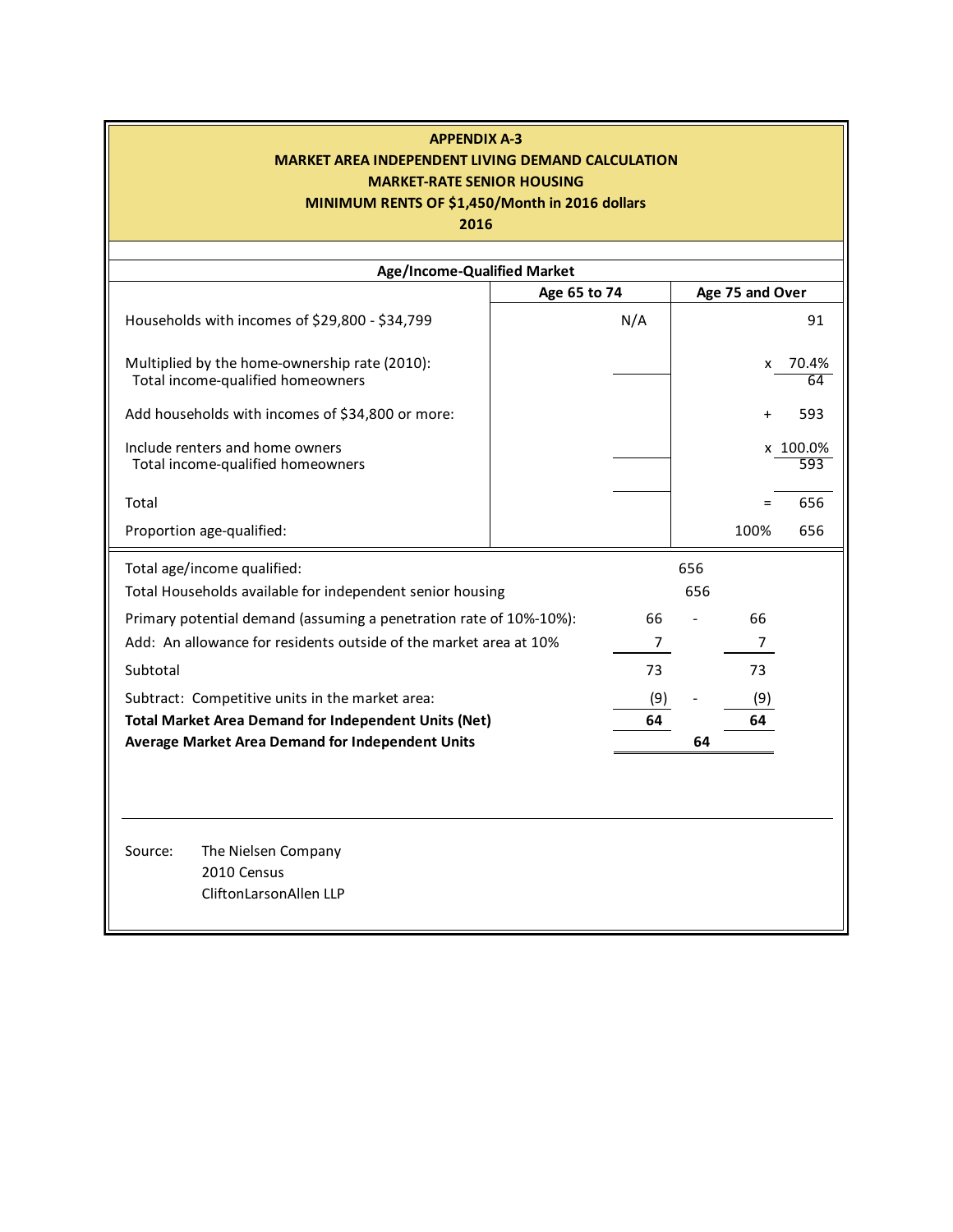## **APPENDIX A-4 MARKET AREA INDEPENDENT LIVING DEMAND CALCULATION MARKET-RATE SENIOR HOUSING**

## **MINIMUM RENTS OF \$1,450/Month in 2016 dollars**

|                                                                                                                 | <b>Age/Income-Qualified Market</b> |                 |               |
|-----------------------------------------------------------------------------------------------------------------|------------------------------------|-----------------|---------------|
|                                                                                                                 | Age 65 to 74                       | Age 75 and Over |               |
| Households with incomes of \$34,500 - \$40,299                                                                  | N/A                                |                 | 93            |
| Multiplied by the home-ownership rate (2010):<br>Total income-qualified homeowners                              |                                    | x               | 70.4%<br>65   |
| Add households with incomes of \$40,300 or more:                                                                |                                    | $\ddot{}$       | 596           |
| Include renters and home owners<br>Total income-qualified homeowners                                            |                                    | x               | 100.0%<br>596 |
| Total                                                                                                           |                                    | $=$             | 661           |
| Proportion age-qualified:                                                                                       |                                    | 100%            | 661           |
| Total age/income qualified:<br>Total Households available for independent senior housing                        |                                    | 661<br>661      |               |
| Primary potential demand (assuming a penetration rate of 10%-10%):                                              | 66                                 | 66              |               |
| Add: An allowance for residents outside of the market area at 10%                                               | 7                                  | 7               |               |
| Subtotal                                                                                                        | 73                                 | 73              |               |
| Subtract: Competitive units in the market area:                                                                 | (9)                                | (9)             |               |
| <b>Total Market Area Demand for Independent Units (Net)</b><br>Average Market Area Demand for Independent Units | 64                                 | 64<br>64        |               |
|                                                                                                                 |                                    |                 |               |
|                                                                                                                 |                                    |                 |               |
|                                                                                                                 |                                    |                 |               |
| Source:<br>The Nielsen Company<br>2010 Census<br>CliftonLarsonAllen LLP                                         |                                    |                 |               |
|                                                                                                                 |                                    |                 |               |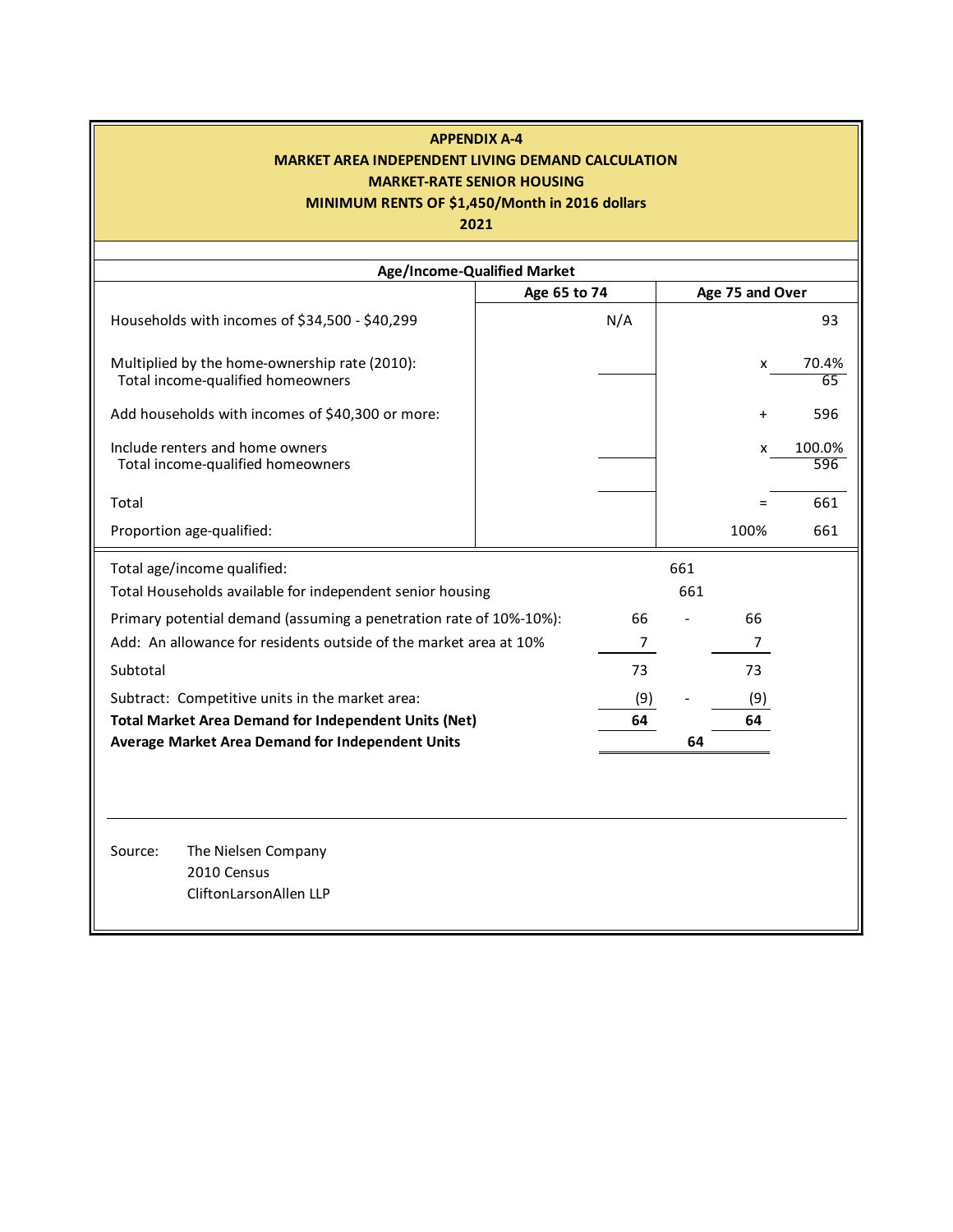## **APPENDIX A-5 APPENDIX A-6 MARKET AREA INDEPENDENT LIVING DEMAND CALCULATION MARKET AREA INDEPENDENT LIVING DEMAND CALCULATION MARKET-RATE SENIOR HOUSING MARKET-RATE SENIOR HOUSING**

## **MINIMUM RENTS OF \$1,750/Month in 2016 dollars MINIMUM RENTS OF \$1,750/Month in 2016 dollars**

| Age/Income-Qualified Market                                                        |              |     |     |                 |                 |
|------------------------------------------------------------------------------------|--------------|-----|-----|-----------------|-----------------|
|                                                                                    | Age 65 to 74 |     |     | Age 75 and Over |                 |
| Households with incomes of \$37,000 - \$41,999                                     |              | N/A |     |                 | 76              |
| Multiplied by the home-ownership rate (2010):<br>Total income-qualified homeowners |              |     |     |                 | x 70.4%<br>54   |
| Add households with incomes of \$42,000 or more:                                   |              |     |     |                 | 483             |
| Include renters and home owners<br>Total income-qualified homeowners               |              |     |     |                 | x 100.0%<br>483 |
| Total                                                                              |              |     |     |                 | 536             |
| Proportion age-qualified:                                                          |              |     |     | 100%            | 536             |
| Total age/income qualified:                                                        |              |     | 536 |                 |                 |
| Total Households available for independent senior housing                          |              |     | 536 |                 |                 |
| Primary potential demand (assuming a penetration rate of 10%-10%):                 |              | 54  |     | 54              |                 |
| Add: An allowance for residents outside of the market area at 10%                  |              | 6   |     | 6               |                 |
| Subtotal                                                                           |              | 60  |     | 60              |                 |
| Subtract: Competitive units in the market area:                                    |              | (9) |     | (9)             |                 |
| <b>Total Market Area Demand for Independent Units (Net)</b>                        |              | 51  |     | 51              |                 |
| Average Market Area Demand for Independent Units                                   |              |     | 51  |                 |                 |
|                                                                                    |              |     |     |                 |                 |
|                                                                                    |              |     |     |                 |                 |
|                                                                                    |              |     |     |                 |                 |
| The Nielsen Company<br>Source:                                                     |              |     |     |                 |                 |
| 2010 Census                                                                        |              |     |     |                 |                 |
| CliftonLarsonAllen LLP                                                             |              |     |     |                 |                 |
|                                                                                    |              |     |     |                 |                 |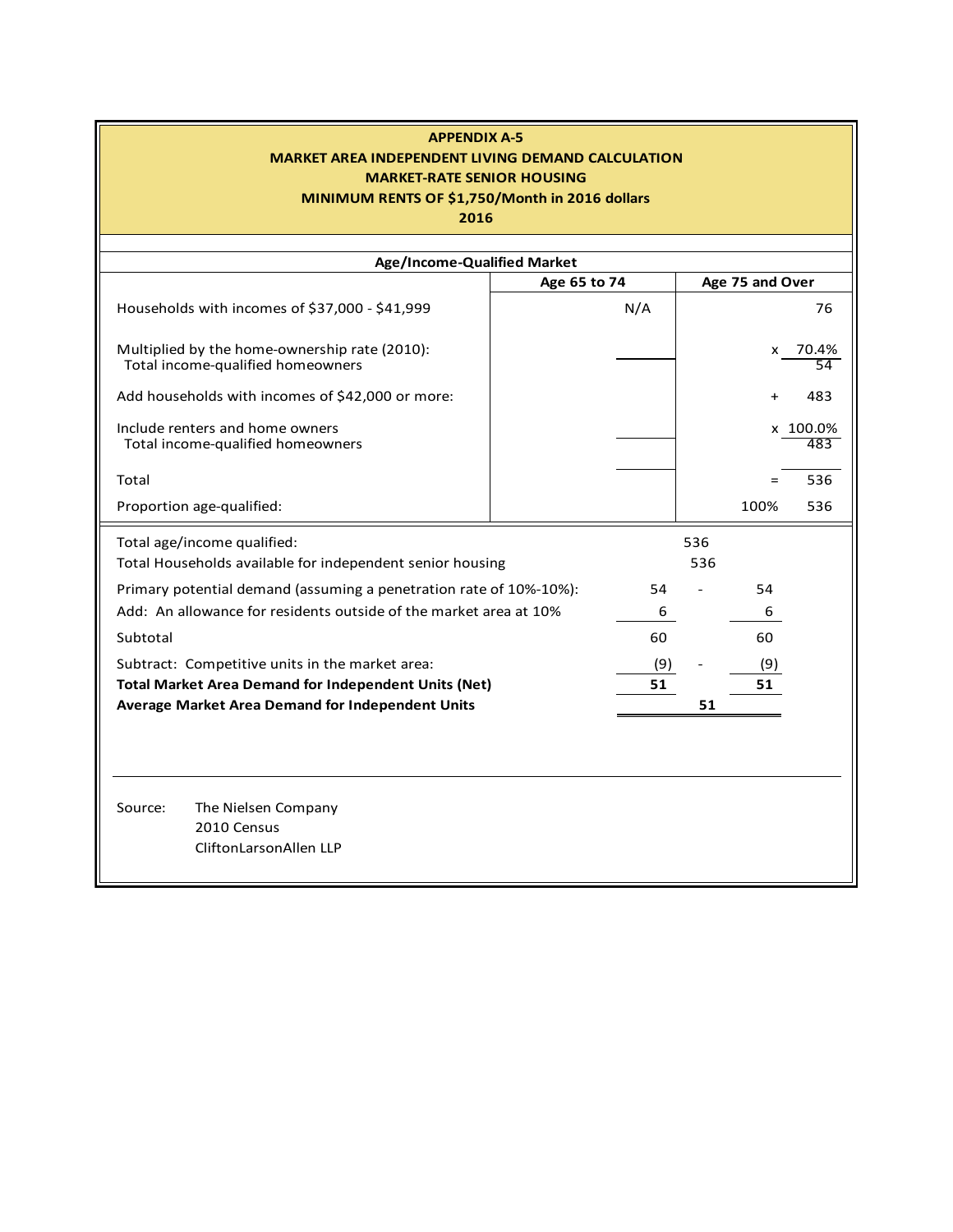## **APPENDIX A-6 MARKET AREA INDEPENDENT LIVING DEMAND CALCULATION MARKET-RATE SENIOR HOUSING**

## **MINIMUM RENTS OF \$1,750/Month in 2016 dollars**

| Age/Income-Qualified Market                                                        |              |     |     |                 |                 |
|------------------------------------------------------------------------------------|--------------|-----|-----|-----------------|-----------------|
|                                                                                    | Age 65 to 74 |     |     | Age 75 and Over |                 |
| Households with incomes of \$42,900 - \$48,699                                     |              | N/A |     |                 | 91              |
| Multiplied by the home-ownership rate (2010):<br>Total income-qualified homeowners |              |     |     | x               | 70.4%           |
| Add households with incomes of \$48,700 or more:                                   |              |     |     | $\ddot{}$       | 463             |
| Include renters and home owners<br>Total income-qualified homeowners               |              |     |     |                 | x 100.0%<br>463 |
| Total                                                                              |              |     |     |                 | 528             |
| Proportion age-qualified:                                                          |              |     |     | 100%            | 528             |
| Total age/income qualified:                                                        |              |     | 528 |                 |                 |
| Total Households available for independent senior housing                          |              |     | 528 |                 |                 |
| Primary potential demand (assuming a penetration rate of 10%-10%):                 |              | 53  |     | 53              |                 |
| Add: An allowance for residents outside of the market area at 10%                  |              | 6   |     | 6               |                 |
| Subtotal                                                                           |              | 59  |     | 59              |                 |
| Subtract: Competitive units in the market area:                                    |              | (9) |     | (9)             |                 |
| <b>Total Market Area Demand for Independent Units (Net)</b>                        |              | 50  |     | 50              |                 |
| Average Market Area Demand for Independent Units                                   |              |     | 50  |                 |                 |
|                                                                                    |              |     |     |                 |                 |
|                                                                                    |              |     |     |                 |                 |
| Source:<br>The Nielsen Company<br>2010 Census<br>CliftonLarsonAllen LLP            |              |     |     |                 |                 |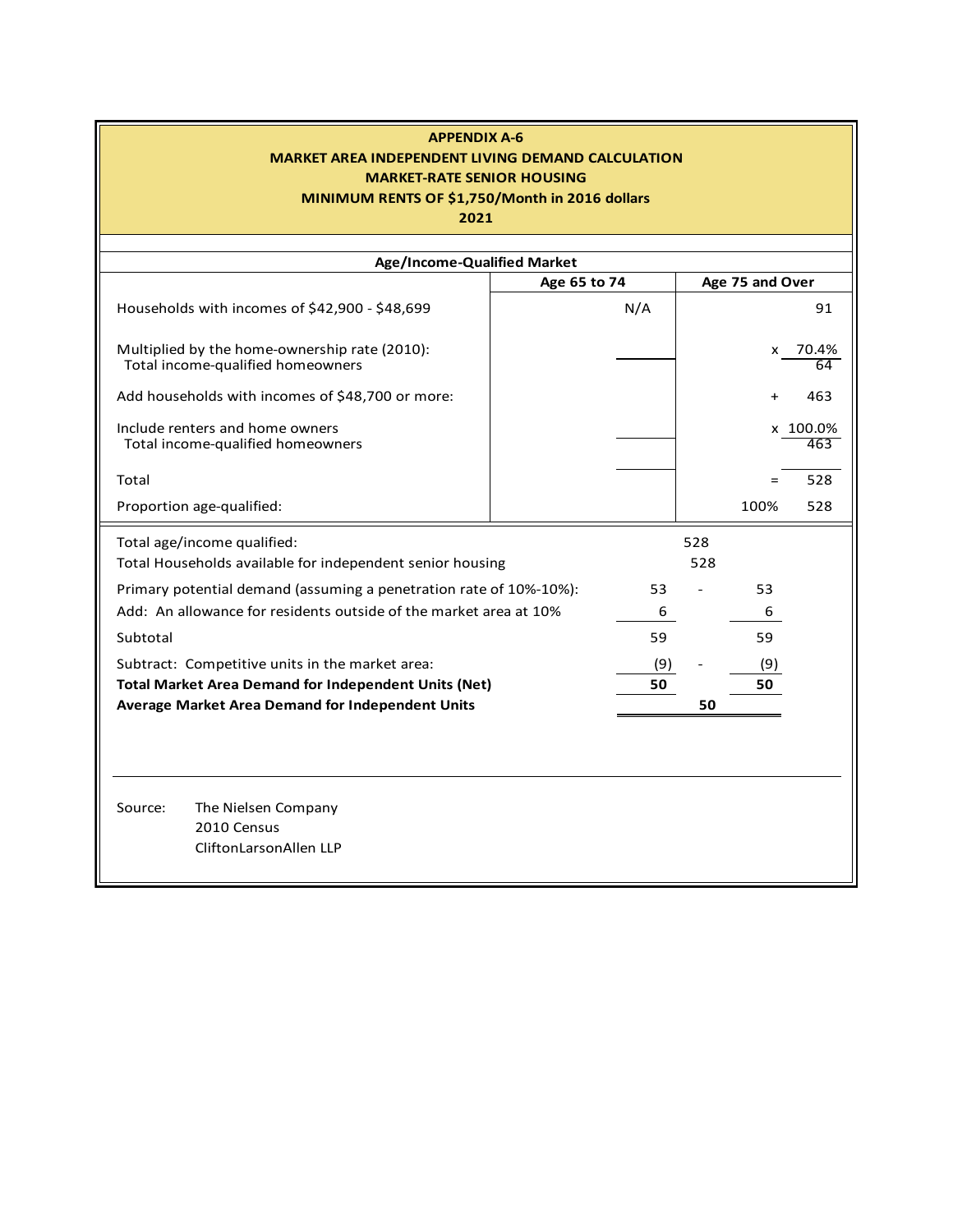## **APPENDIX A-7 MARKET AREA INDEPENDENT LIVING DEMAND CALCULATION MARKET AREA INDEPENDENT LIVING DEMAND CALCULATION MARKET-RATE SENIOR HOUSING MARKET-RATE SENIOR HOUSING**

## **MINIMUM RENTS OF \$2,300/Month in 2016 dollars MINIMUM RENTS OF \$2,300/Month in 2016 dollars**

| Age/Income-Qualified Market<br>Age 75 and Over<br>Age 65 to 74<br>N/A<br>Households with incomes of \$50,200 - \$55,199<br>44<br>Multiplied by the home-ownership rate (2010):<br>x 70.4%<br>Total income-qualified homeowners<br>Add households with incomes of \$55,200 or more:<br>316<br>Include renters and home owners<br>x 100.0%<br>Total income-qualified homeowners<br>316<br>346<br>Total<br>Proportion age-qualified:<br>100%<br>346<br>Total age/income qualified:<br>346<br>Total Households available for independent senior housing<br>346<br>Primary potential demand (assuming a penetration rate of 10%-10%):<br>35<br>35<br>Add: An allowance for residents outside of the market area at 10%<br>4<br>4<br>38<br>38<br>Subtotal<br>Subtract: Competitive units in the market area:<br>(9)<br>(9)<br><b>Total Market Area Demand for Independent Units (Net)</b><br>29<br>29 |                                                  |  |    |    |
|-------------------------------------------------------------------------------------------------------------------------------------------------------------------------------------------------------------------------------------------------------------------------------------------------------------------------------------------------------------------------------------------------------------------------------------------------------------------------------------------------------------------------------------------------------------------------------------------------------------------------------------------------------------------------------------------------------------------------------------------------------------------------------------------------------------------------------------------------------------------------------------------------|--------------------------------------------------|--|----|----|
|                                                                                                                                                                                                                                                                                                                                                                                                                                                                                                                                                                                                                                                                                                                                                                                                                                                                                                 |                                                  |  |    |    |
|                                                                                                                                                                                                                                                                                                                                                                                                                                                                                                                                                                                                                                                                                                                                                                                                                                                                                                 |                                                  |  |    |    |
|                                                                                                                                                                                                                                                                                                                                                                                                                                                                                                                                                                                                                                                                                                                                                                                                                                                                                                 |                                                  |  |    |    |
|                                                                                                                                                                                                                                                                                                                                                                                                                                                                                                                                                                                                                                                                                                                                                                                                                                                                                                 |                                                  |  |    | 31 |
|                                                                                                                                                                                                                                                                                                                                                                                                                                                                                                                                                                                                                                                                                                                                                                                                                                                                                                 |                                                  |  |    |    |
|                                                                                                                                                                                                                                                                                                                                                                                                                                                                                                                                                                                                                                                                                                                                                                                                                                                                                                 |                                                  |  |    |    |
|                                                                                                                                                                                                                                                                                                                                                                                                                                                                                                                                                                                                                                                                                                                                                                                                                                                                                                 |                                                  |  |    |    |
|                                                                                                                                                                                                                                                                                                                                                                                                                                                                                                                                                                                                                                                                                                                                                                                                                                                                                                 |                                                  |  |    |    |
|                                                                                                                                                                                                                                                                                                                                                                                                                                                                                                                                                                                                                                                                                                                                                                                                                                                                                                 |                                                  |  |    |    |
|                                                                                                                                                                                                                                                                                                                                                                                                                                                                                                                                                                                                                                                                                                                                                                                                                                                                                                 |                                                  |  |    |    |
|                                                                                                                                                                                                                                                                                                                                                                                                                                                                                                                                                                                                                                                                                                                                                                                                                                                                                                 |                                                  |  |    |    |
|                                                                                                                                                                                                                                                                                                                                                                                                                                                                                                                                                                                                                                                                                                                                                                                                                                                                                                 |                                                  |  |    |    |
|                                                                                                                                                                                                                                                                                                                                                                                                                                                                                                                                                                                                                                                                                                                                                                                                                                                                                                 |                                                  |  |    |    |
|                                                                                                                                                                                                                                                                                                                                                                                                                                                                                                                                                                                                                                                                                                                                                                                                                                                                                                 |                                                  |  |    |    |
|                                                                                                                                                                                                                                                                                                                                                                                                                                                                                                                                                                                                                                                                                                                                                                                                                                                                                                 |                                                  |  |    |    |
|                                                                                                                                                                                                                                                                                                                                                                                                                                                                                                                                                                                                                                                                                                                                                                                                                                                                                                 | Average Market Area Demand for Independent Units |  | 29 |    |
|                                                                                                                                                                                                                                                                                                                                                                                                                                                                                                                                                                                                                                                                                                                                                                                                                                                                                                 |                                                  |  |    |    |
|                                                                                                                                                                                                                                                                                                                                                                                                                                                                                                                                                                                                                                                                                                                                                                                                                                                                                                 | The Nielsen Company<br>Source:<br>2010 Census    |  |    |    |
| CliftonLarsonAllen LLP                                                                                                                                                                                                                                                                                                                                                                                                                                                                                                                                                                                                                                                                                                                                                                                                                                                                          |                                                  |  |    |    |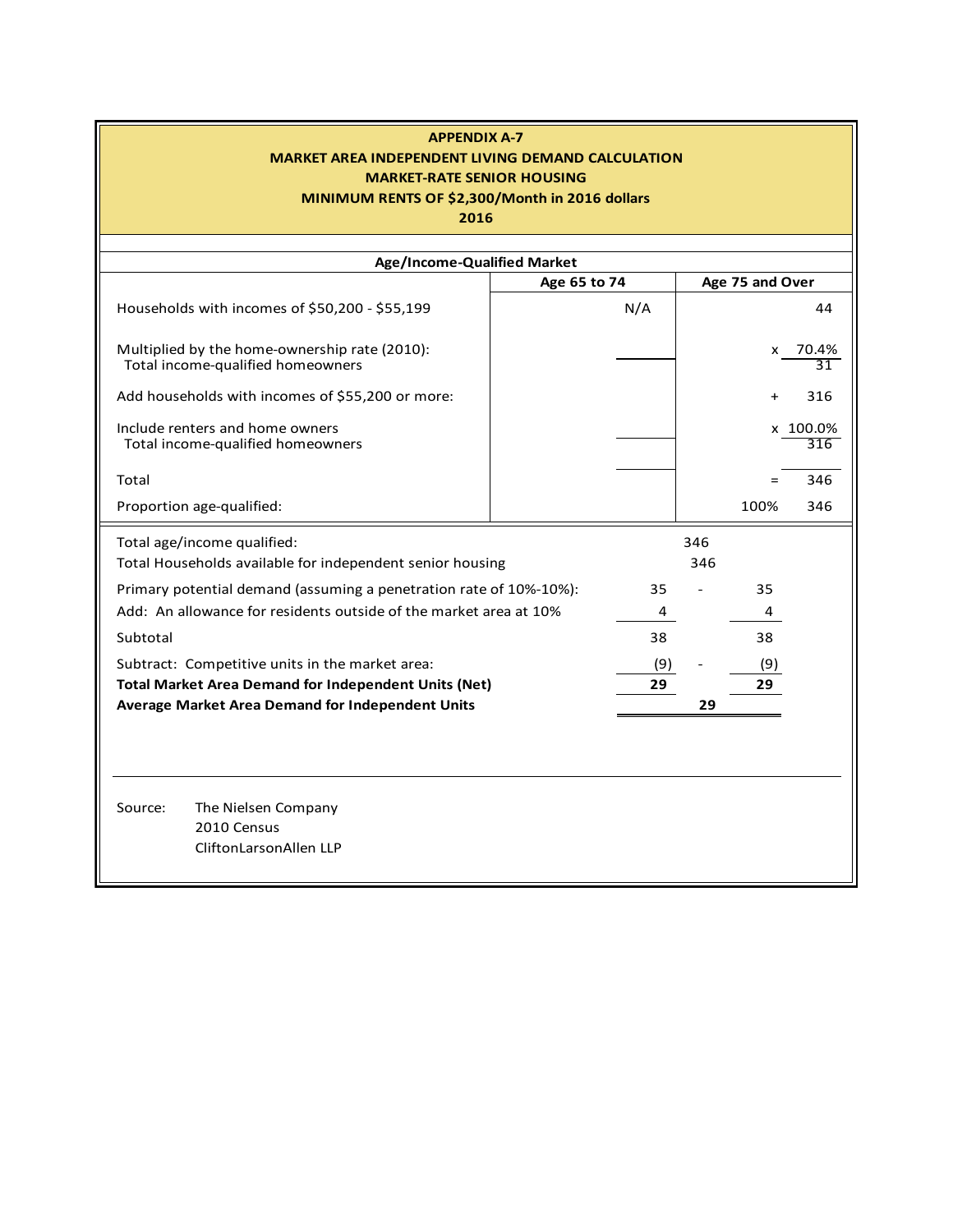## **APPENDIX A-8 MARKET AREA INDEPENDENT LIVING DEMAND CALCULATION MARKET-RATE SENIOR HOUSING**

## **MINIMUM RENTS OF \$2,300/Month in 2016 dollars**

| Age/Income-Qualified Market                                                        |              |                  |
|------------------------------------------------------------------------------------|--------------|------------------|
|                                                                                    | Age 65 to 74 | Age 75 and Over  |
| Households with incomes of \$58,200 - \$63,999                                     | N/A          | 59               |
| Multiplied by the home-ownership rate (2010):<br>Total income-qualified homeowners |              | 70.4%<br>x       |
| Add households with incomes of \$64,000 or more:                                   |              | 300<br>$\ddot{}$ |
| Include renters and home owners<br>Total income-qualified homeowners               |              | x 100.0%<br>300  |
| Total                                                                              |              | 342              |
| Proportion age-qualified:                                                          |              | 100%<br>342      |
| Total age/income qualified:                                                        |              | 342              |
| Total Households available for independent senior housing                          |              | 342              |
| Primary potential demand (assuming a penetration rate of 10%-10%):                 | 34           | 34               |
| Add: An allowance for residents outside of the market area at 10%                  | 4            | 4                |
| Subtotal                                                                           | 38           | 38               |
| Subtract: Competitive units in the market area:                                    | (9)          | (9)              |
| <b>Total Market Area Demand for Independent Units (Net)</b>                        | 29           | 29               |
| <b>Average Market Area Demand for Independent Units</b>                            |              | 29               |
|                                                                                    |              |                  |
| Source:<br>The Nielsen Company                                                     |              |                  |
| 2010 Census                                                                        |              |                  |
| CliftonLarsonAllen LLP                                                             |              |                  |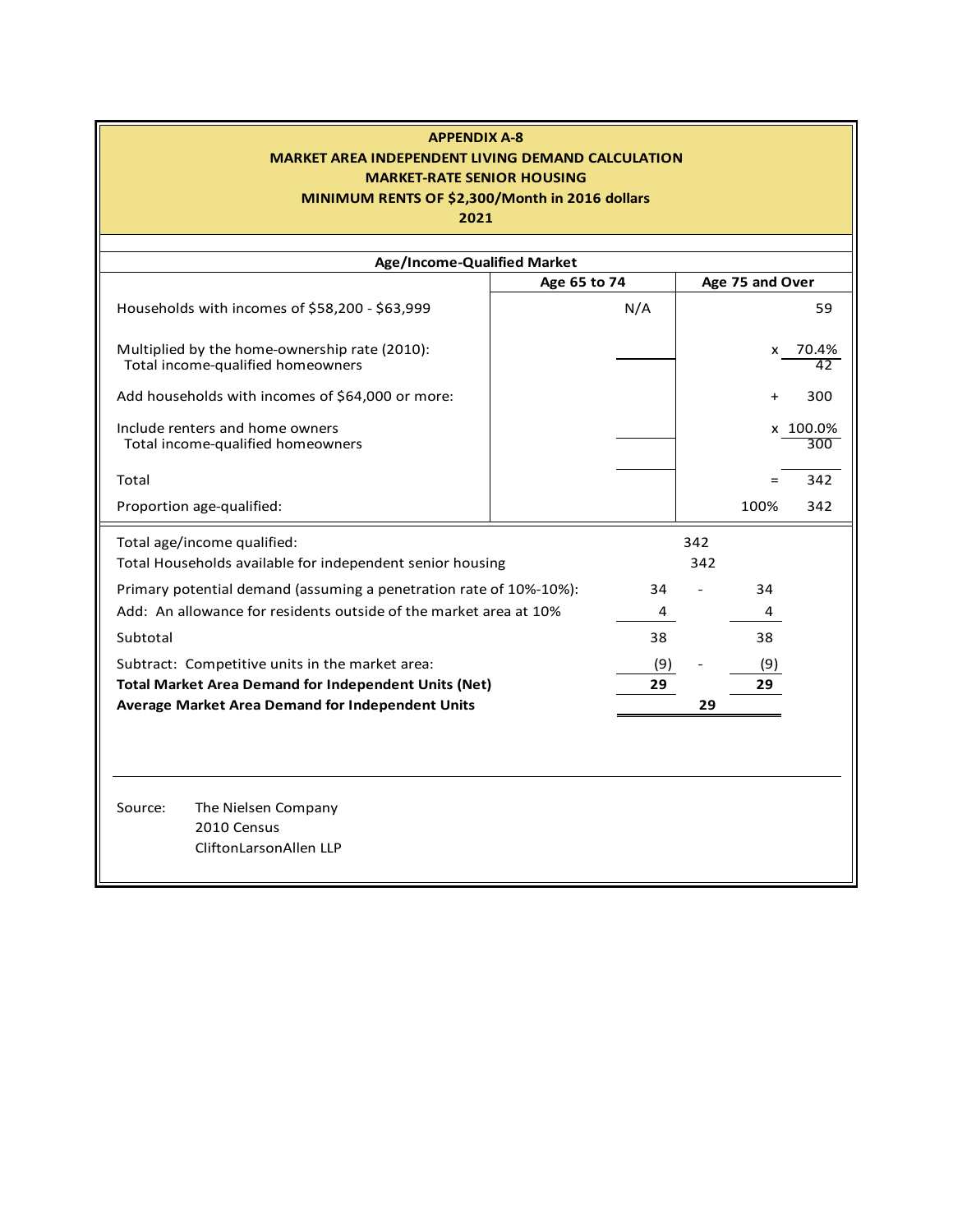### **APPENDIX A-9 APPENDIX A-10 MARKET AREA INDEPENDENT LIVING DEMAND CALCULATION MARKET AREA INDEPENDENT LIVING DEMAND CALCULATION MARKET-RATE SENIOR HOUSING MARKET-RATE SENIOR HOUSING**

## **MINIMUM RENTS OF \$1,450/Month in 2016 dollars with a \$116,000 entry fee MINIMUM RENTS OF \$1,450/Month in 2016 dollars with a \$116,000 entry fee**

| Age/Income-Qualified Market<br>Age 65 to 74<br>Age 75 and Over<br>Households with incomes of \$30,200 - \$33,099<br>N/A<br>Multiplied by the home-ownership rate (2010):<br>x 70.4%<br>Total income-qualified homeowners<br>Add households with incomes of \$33,100 or more:<br>Include renters and home owners<br>x 100.0%<br>Total income-qualified homeowners<br>Total<br>Proportion age-qualified:<br>100%<br>Total age/income qualified:<br>660<br>Total Households available for independent senior housing<br>660<br>Primary potential demand (assuming a penetration rate of 10%-10%):<br>66<br>66<br>Add: An allowance for residents outside of the market area at 10%<br>7<br>7<br>73<br>73<br>Subtotal<br>Subtract: Competitive units in the market area:<br>(28)<br>(28)<br><b>Total Market Area Demand for Independent Units (Net)</b><br>45<br>45 |                                                                         |  |  |                 |
|-----------------------------------------------------------------------------------------------------------------------------------------------------------------------------------------------------------------------------------------------------------------------------------------------------------------------------------------------------------------------------------------------------------------------------------------------------------------------------------------------------------------------------------------------------------------------------------------------------------------------------------------------------------------------------------------------------------------------------------------------------------------------------------------------------------------------------------------------------------------|-------------------------------------------------------------------------|--|--|-----------------|
|                                                                                                                                                                                                                                                                                                                                                                                                                                                                                                                                                                                                                                                                                                                                                                                                                                                                 |                                                                         |  |  |                 |
|                                                                                                                                                                                                                                                                                                                                                                                                                                                                                                                                                                                                                                                                                                                                                                                                                                                                 |                                                                         |  |  |                 |
|                                                                                                                                                                                                                                                                                                                                                                                                                                                                                                                                                                                                                                                                                                                                                                                                                                                                 |                                                                         |  |  | 52              |
|                                                                                                                                                                                                                                                                                                                                                                                                                                                                                                                                                                                                                                                                                                                                                                                                                                                                 |                                                                         |  |  | $\overline{37}$ |
|                                                                                                                                                                                                                                                                                                                                                                                                                                                                                                                                                                                                                                                                                                                                                                                                                                                                 |                                                                         |  |  | 623             |
|                                                                                                                                                                                                                                                                                                                                                                                                                                                                                                                                                                                                                                                                                                                                                                                                                                                                 |                                                                         |  |  | 623             |
|                                                                                                                                                                                                                                                                                                                                                                                                                                                                                                                                                                                                                                                                                                                                                                                                                                                                 |                                                                         |  |  | 660             |
|                                                                                                                                                                                                                                                                                                                                                                                                                                                                                                                                                                                                                                                                                                                                                                                                                                                                 |                                                                         |  |  | 660             |
|                                                                                                                                                                                                                                                                                                                                                                                                                                                                                                                                                                                                                                                                                                                                                                                                                                                                 |                                                                         |  |  |                 |
|                                                                                                                                                                                                                                                                                                                                                                                                                                                                                                                                                                                                                                                                                                                                                                                                                                                                 |                                                                         |  |  |                 |
|                                                                                                                                                                                                                                                                                                                                                                                                                                                                                                                                                                                                                                                                                                                                                                                                                                                                 |                                                                         |  |  |                 |
|                                                                                                                                                                                                                                                                                                                                                                                                                                                                                                                                                                                                                                                                                                                                                                                                                                                                 |                                                                         |  |  |                 |
|                                                                                                                                                                                                                                                                                                                                                                                                                                                                                                                                                                                                                                                                                                                                                                                                                                                                 |                                                                         |  |  |                 |
|                                                                                                                                                                                                                                                                                                                                                                                                                                                                                                                                                                                                                                                                                                                                                                                                                                                                 |                                                                         |  |  |                 |
|                                                                                                                                                                                                                                                                                                                                                                                                                                                                                                                                                                                                                                                                                                                                                                                                                                                                 |                                                                         |  |  |                 |
| Average Market Area Demand for Independent Units<br>45                                                                                                                                                                                                                                                                                                                                                                                                                                                                                                                                                                                                                                                                                                                                                                                                          |                                                                         |  |  |                 |
|                                                                                                                                                                                                                                                                                                                                                                                                                                                                                                                                                                                                                                                                                                                                                                                                                                                                 |                                                                         |  |  |                 |
|                                                                                                                                                                                                                                                                                                                                                                                                                                                                                                                                                                                                                                                                                                                                                                                                                                                                 | The Nielsen Company<br>Source:<br>2010 Census<br>CliftonLarsonAllen LLP |  |  |                 |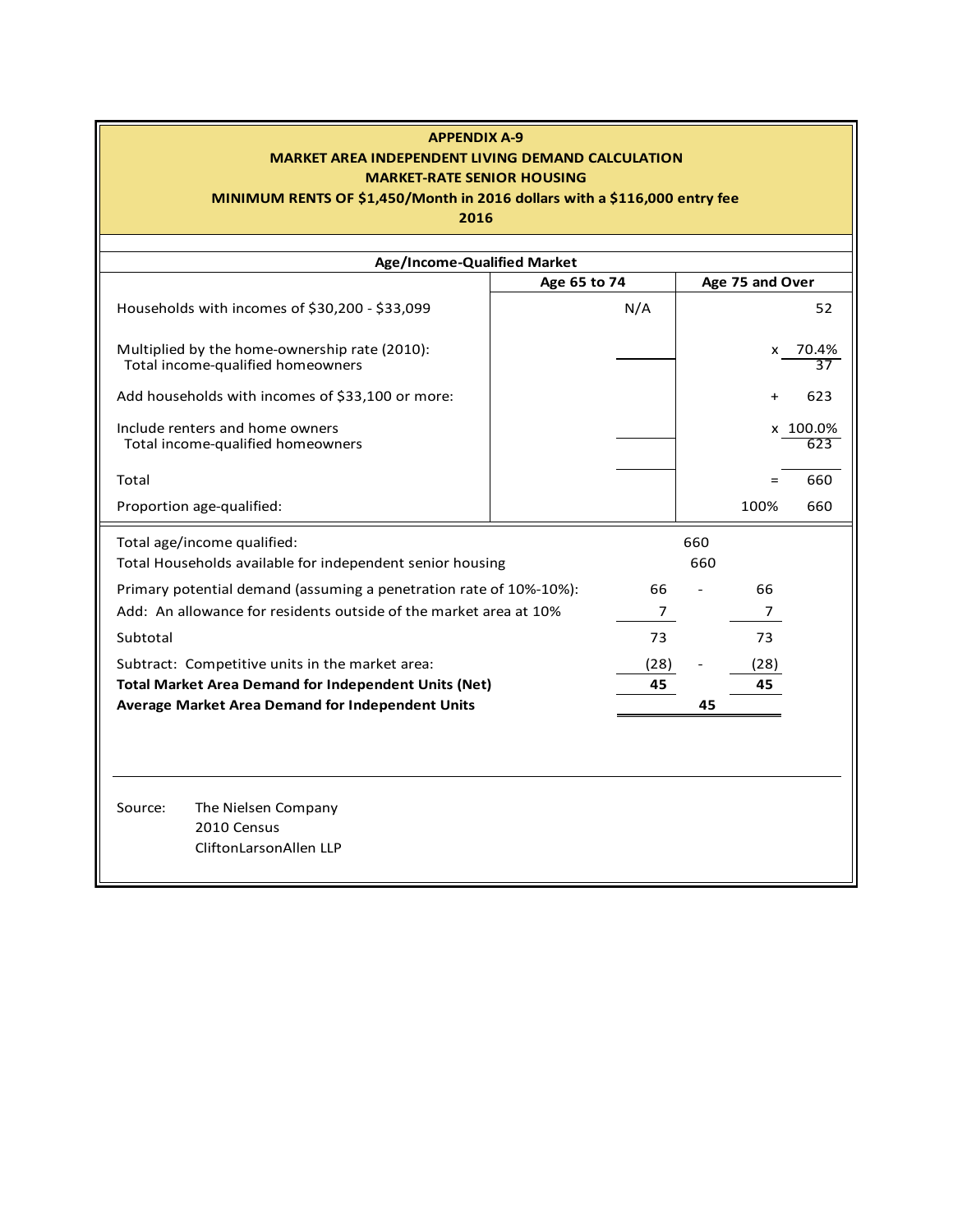#### **APPENDIX A-10 MARKET AREA INDEPENDENT LIVING DEMAND CALCULATION MARKET-RATE SENIOR HOUSING**

## **MINIMUM RENTS OF \$1,450/Month in 2016 dollars with a \$116,000 entry fee**

| Age/Income-Qualified Market                                                        |                |                 |             |
|------------------------------------------------------------------------------------|----------------|-----------------|-------------|
|                                                                                    | Age 65 to 74   | Age 75 and Over |             |
| Households with incomes of \$35,100 - \$38,299                                     | N/A            |                 | 50          |
| Multiplied by the home-ownership rate (2010):<br>Total income-qualified homeowners |                | x               | 70.4%<br>35 |
| Add households with incomes of \$38,300 or more:                                   |                | $\ddot{}$       | 627         |
| Include renters and home owners<br>Total income-qualified homeowners               |                |                 | x 100.0%    |
| Total                                                                              |                | $=$             | 663         |
| Proportion age-qualified:                                                          |                | 100%            | 663         |
| Total age/income qualified:                                                        |                | 663             |             |
| Total Households available for independent senior housing                          |                | 663             |             |
| Primary potential demand (assuming a penetration rate of 10%-10%):                 | 66             | 66              |             |
| Add: An allowance for residents outside of the market area at 10%                  | $\overline{7}$ | $\overline{7}$  |             |
| Subtotal                                                                           | 74             | 74              |             |
| Subtract: Competitive units in the market area:                                    | (28)           | (28)            |             |
| <b>Total Market Area Demand for Independent Units (Net)</b>                        | 46             | 46              |             |
| <b>Average Market Area Demand for Independent Units</b>                            |                | 46              |             |
|                                                                                    |                |                 |             |
| Source:<br>The Nielsen Company<br>2010 Census<br>CliftonLarsonAllen LLP            |                |                 |             |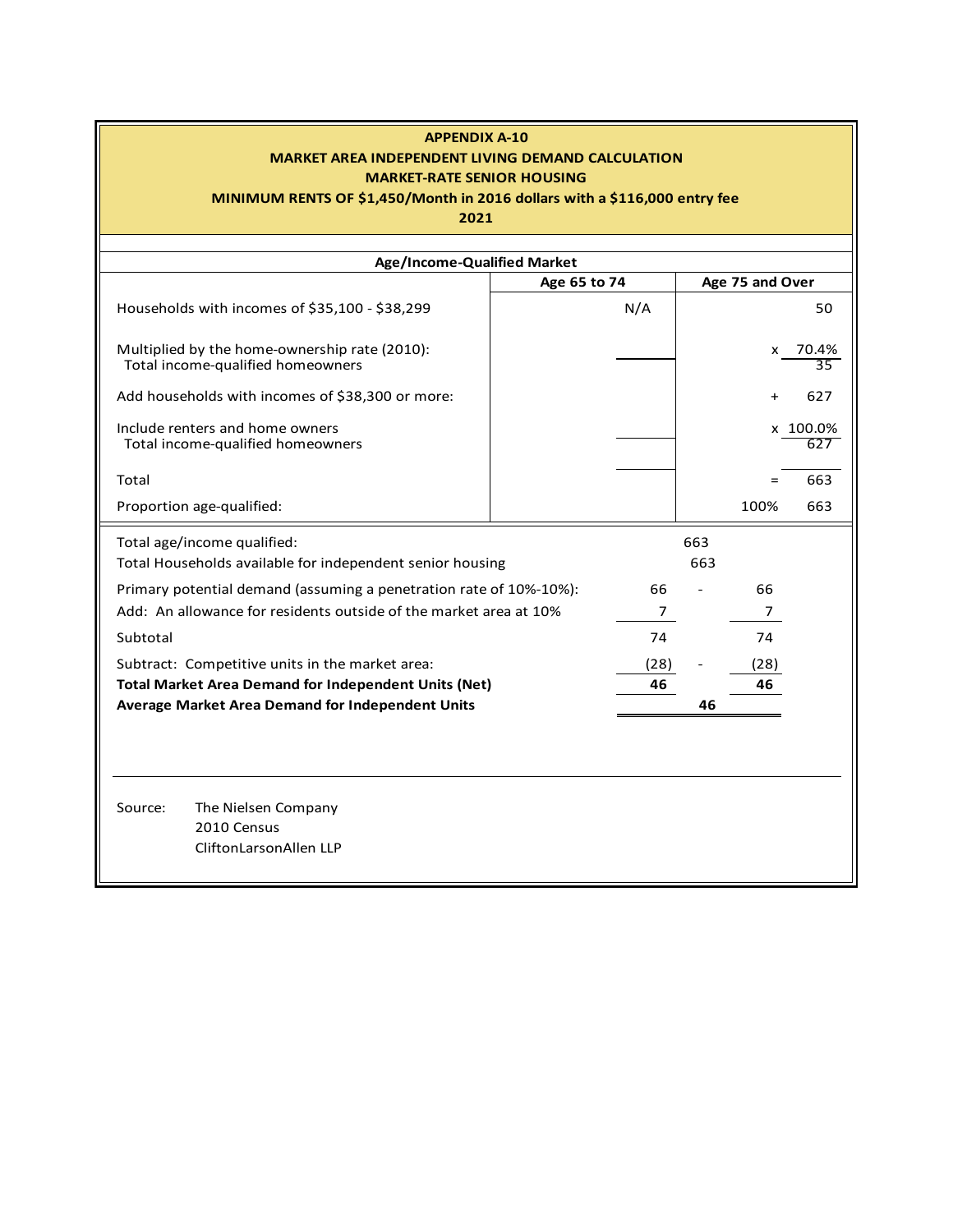## **APPENDIX A-11 APPENDIX A-12 MARKET AREA ASSISTED LIVING DEMAND MARKET AREA ASSISTED LIVING DEMAND**

**MINIMUM RENTS OF \$2,900/Month in 2016 dollars MINIMUM RENTS OF \$2,900/Month in 2016 dollars**

| 1,028             |
|-------------------|
|                   |
|                   |
| 49                |
| 1,077             |
| 61<br><u>5.7%</u> |
|                   |
| 405               |
|                   |
|                   |
| 23                |
| 428               |
| 30.8%<br>132      |
|                   |
| 128               |
|                   |
|                   |
| 7                 |
| 135               |
| 50.8%<br>68       |
| 262               |
| 30.0%<br>x        |
| 79                |
|                   |
| 87                |
| (40)              |
| 47                |
|                   |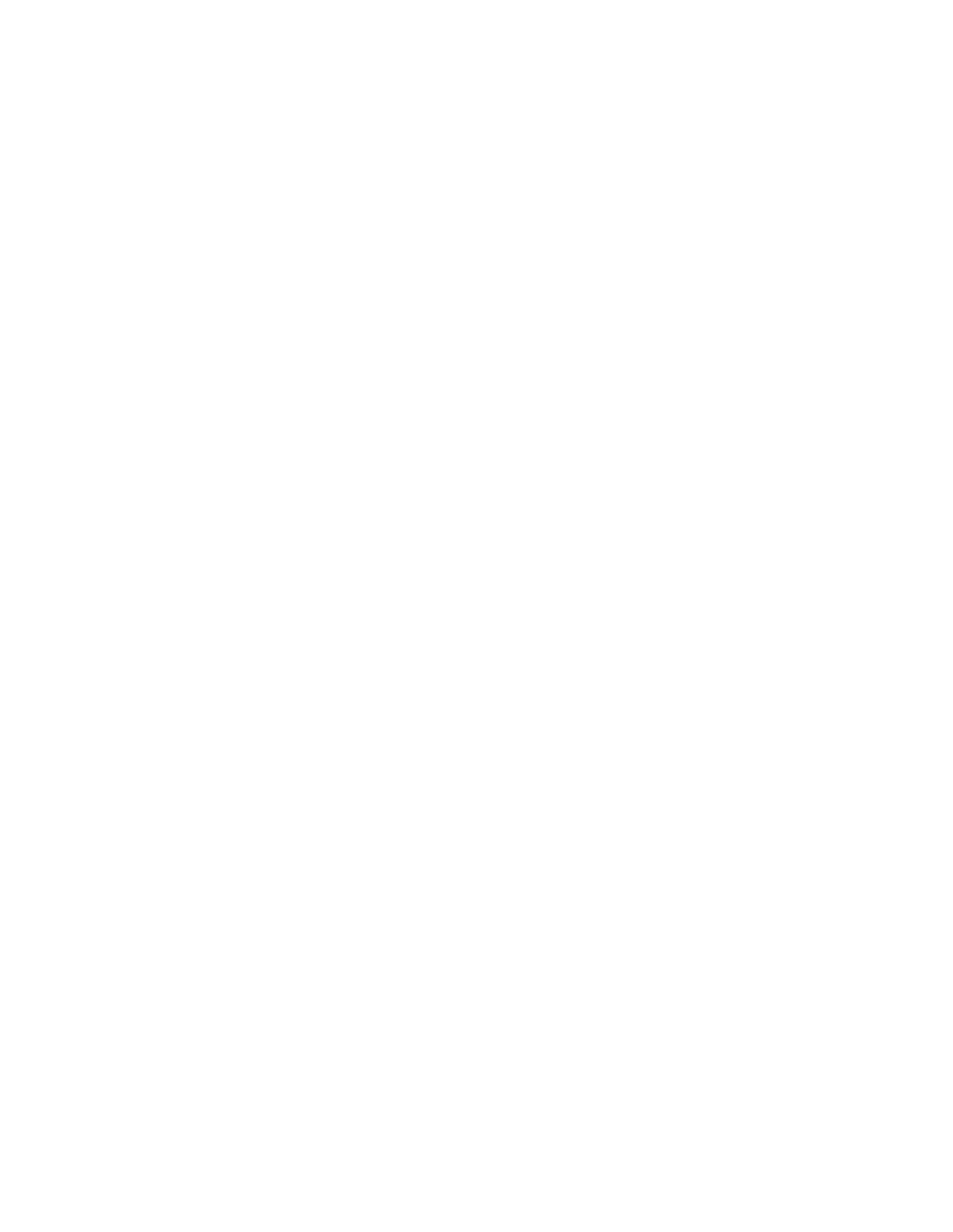## **APPENDIX A-12 MARKET AREA ASSISTED LIVING DEMAND**

**MINIMUM RENTS OF \$2,900/Month in 2016 dollars**

| AGE 65 - 74                                                 |       |       |       |
|-------------------------------------------------------------|-------|-------|-------|
| a. Households with incomes of \$44,800 or more              |       | 1,165 |       |
| b. Estimated households with incomes of \$41,600 - \$44,799 | 77    |       |       |
| c. Times home-ownership rate, (2010)<br>x                   | 80.5% |       |       |
| d. Equals homeowners w/incomes \$41,600 - \$44,799          |       | 62    |       |
| e. Total income-qualified households                        |       | 1,227 |       |
| f. Times percent who need assistance                        | x     | 5.7%  | 70    |
| AGE 75 - 84                                                 |       |       |       |
| a. Households with incomes of \$44,800 or more              |       | 399   |       |
| b. Estimated households with incomes of \$41,600 - \$44,799 | 38    |       |       |
| c. Times home-ownership rate, (2010)<br>x                   | 73.2% |       |       |
| d. Equals homeowners w/incomes \$41,600 - \$44,799          |       | 27    |       |
| e. Total income-qualified households                        |       | 426   |       |
| f. Times percent who need assistance                        | x     | 30.8% | 131   |
| AGE 85+                                                     |       |       |       |
| a. Households with incomes of \$44,800 or more              |       | 126   |       |
| b. Estimated households with incomes of \$41,600 - \$44,799 | 13    |       |       |
| c. Times home-ownership rate, (2010)<br>x                   | 63.5% |       |       |
| d. Equals homeowners w/incomes \$41,600 - \$44,799          |       | 8     |       |
| e. Total income-qualified households                        |       | 134   |       |
| f. Times percent who need assistance                        | x     | 50.8% | 68    |
| <b>Total Assisted Living Market Base</b>                    |       |       | 269   |
| Multiplied by penetration potential @ 30%                   |       | x     | 30.0% |
| Equals current total demand from local seniors              |       |       | 81    |
| Add: Demand from outside market area/@10%                   |       |       | 9     |
| Equals total assisted living demand                         |       |       | 90    |
| Minus: Existing Assisted Living Units/Beds                  |       |       | (40)  |
| <b>Total Demand for Assisted Living Units</b>               |       |       | 50    |
|                                                             |       |       |       |
| Source:<br>The Nielsen Company<br>U.S. Bureau of the Census |       |       |       |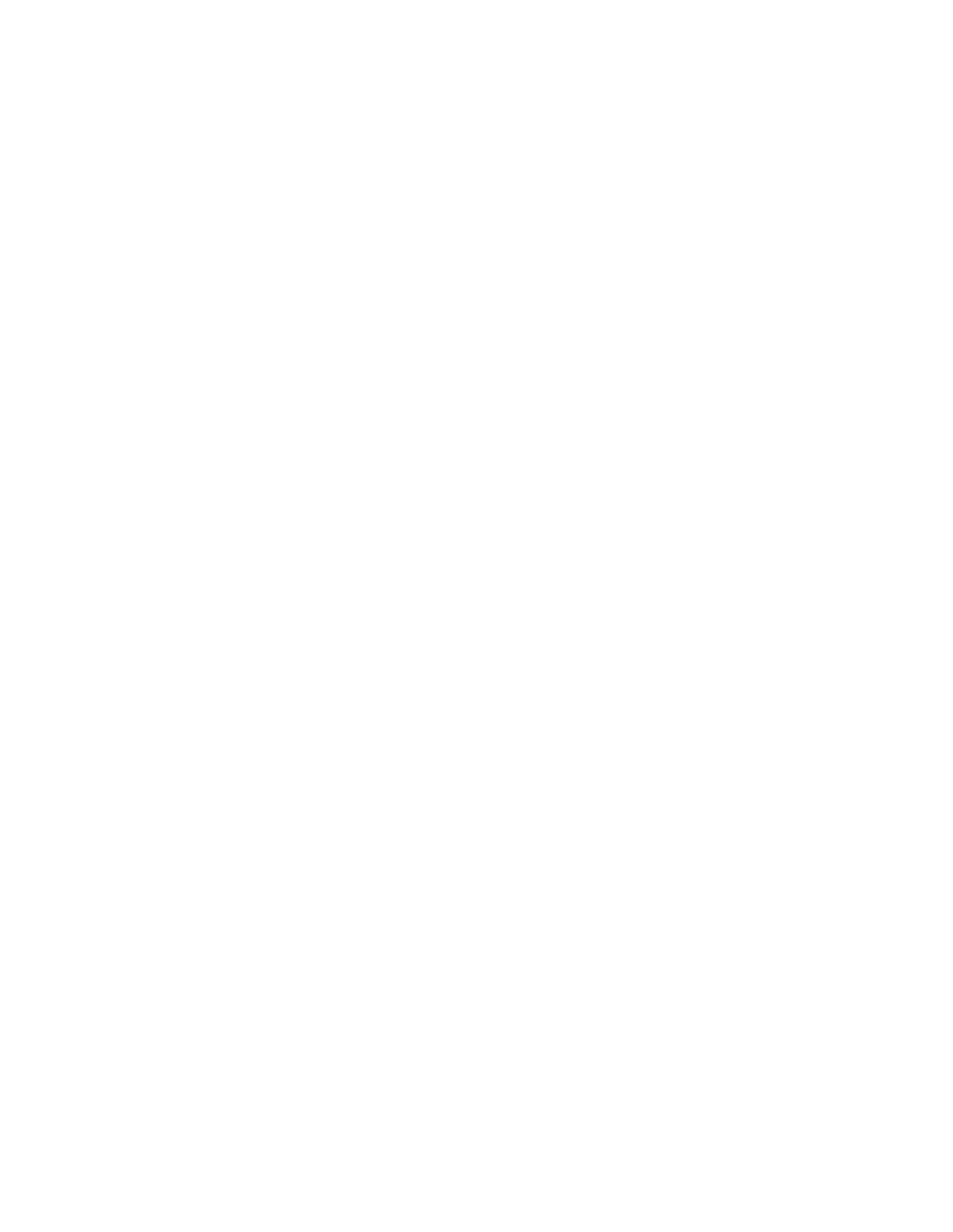## **APPENDIX A-13 APPENDIX A-14**

## **MARKET AREA ASSISTED LIVING DEMAND MARKET AREA ASSISTED LIVING DEMAND**

**MINIMUM RENTS OF \$3,500/Month in 2016 dollars MINIMUM RENTS OF \$3,500/Month in 2016 dollars**

| AGE 65 - 74                                                                           |       |       |       |
|---------------------------------------------------------------------------------------|-------|-------|-------|
| a. Households with incomes of \$46,700 or more                                        |       | 853   |       |
| b. Estimated households with incomes of \$43,900 - \$46,699                           | 61    |       |       |
| c. Times home-ownership rate, (2010)<br>x                                             | 80.5% |       |       |
| d. Equals homeowners w/incomes \$43,900 - \$46,699                                    |       | 49    |       |
| e. Total income-qualified households                                                  |       | 902   |       |
| f. Times percent who need assistance                                                  | x     | 5.7%  | 51    |
| AGE 75 - 84                                                                           |       |       |       |
| a. Households with incomes of \$46,700 or more                                        |       | 314   |       |
| b. Estimated households with incomes of \$43,900 - \$46,699                           | 32    |       |       |
| c. Times home-ownership rate, (2010)<br>x                                             | 73.2% |       |       |
| d. Equals homeowners w/incomes \$43,900 - \$46,699                                    |       | 23    |       |
| e. Total income-qualified households                                                  |       | 337   |       |
| f. Times percent who need assistance                                                  | x     | 30.8% | 104   |
| <b>AGE 85+</b>                                                                        |       |       |       |
| a. Households with incomes of \$46,700 or more                                        |       | 98    |       |
| b. Estimated households with incomes of \$43,900 - \$46,699                           | 11    |       |       |
| c. Times home-ownership rate, (2010)<br>x                                             | 63.5% |       |       |
| d. Equals homeowners w/incomes \$43,900 - \$46,699                                    |       | 7     |       |
| e. Total income-qualified households                                                  |       | 104   |       |
| f. Times percent who need assistance                                                  | x     | 50.8% | 53    |
| <b>Total Assisted Living Market Base</b>                                              |       |       | 208   |
| Multiplied by penetration potential @ 30%                                             |       | x     | 30.0% |
| Equals current total demand from local seniors                                        |       |       | 62    |
| Add: Demand from outside market area/@10%                                             |       |       | 7     |
| Equals total assisted living demand                                                   |       |       | 69    |
| Minus: Existing Assisted Living Units/Beds                                            |       |       | (40)  |
| <b>Total Demand for Assisted Living Units</b>                                         |       |       | 29    |
| Source:<br>The Nielsen Company<br>U.S. Bureau of the Census<br>CliftonLarsonAllen LLP |       |       |       |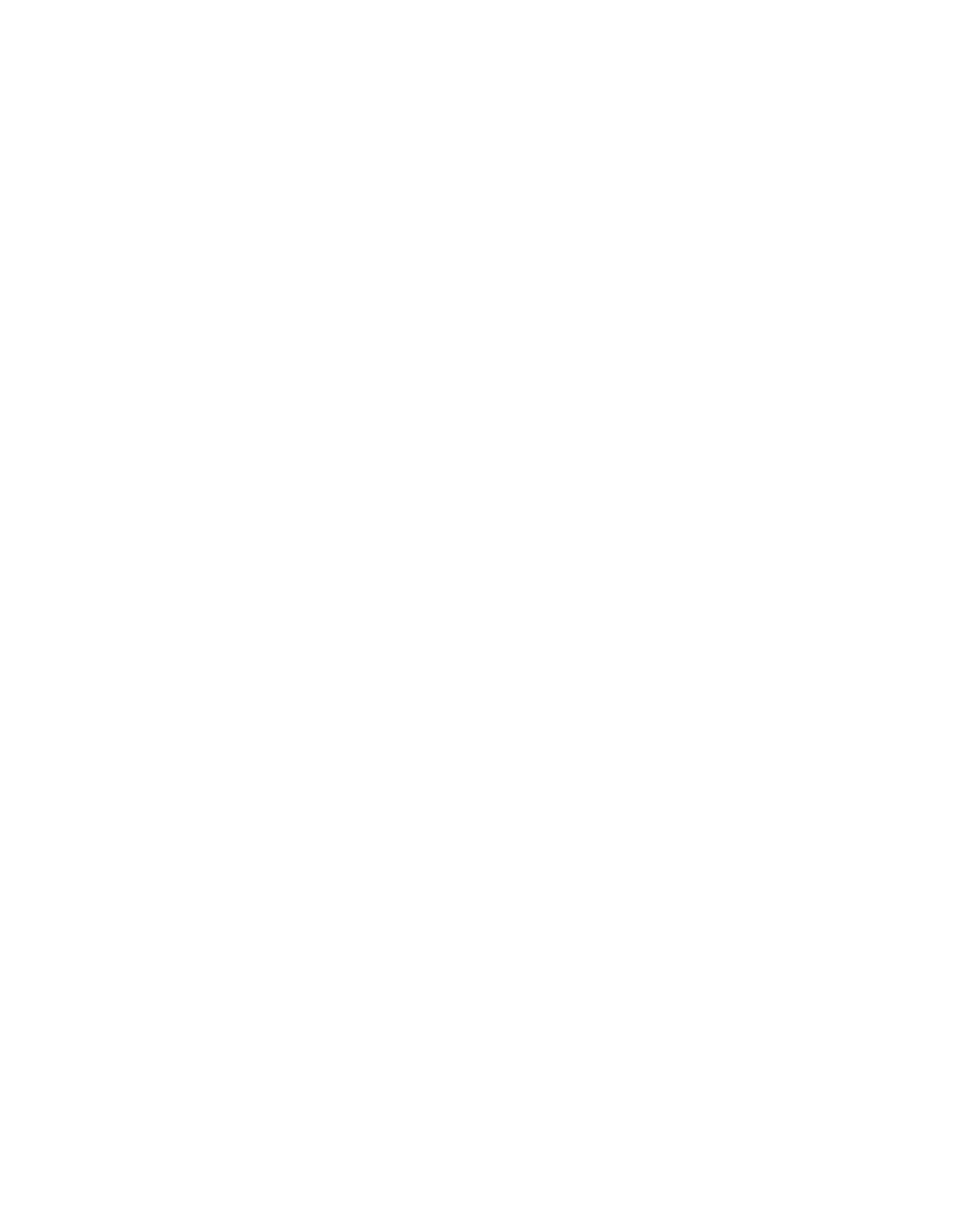#### **APPENDIX A-14 MARKET AREA ASSISTED LIVING DEMAND**

b

#### **MINIMUM RENTS OF \$3,500/Month in 2016 dollars**

| AGE 65 - 74                                                                           |       |             |       |
|---------------------------------------------------------------------------------------|-------|-------------|-------|
| a. Households with incomes of \$54,100 or more                                        |       | 955         |       |
| b. Estimated households with incomes of \$50,900 - \$54,099                           | 66    |             |       |
| c. Times home-ownership rate, (2010)<br>x                                             | 80.5% |             |       |
| d. Equals homeowners w/incomes \$50,900 - \$54,099                                    |       | 53          |       |
| e. Total income-qualified households                                                  |       | 1,008       |       |
| f. Times percent who need assistance                                                  | x     | <u>5.7%</u> | 57    |
| AGE 75 - 84                                                                           |       |             |       |
| a. Households with incomes of \$54,100 or more                                        |       | 307         |       |
| b. Estimated households with incomes of \$50,900 - \$54,099                           | 24    |             |       |
| c. Times home-ownership rate, (2010)<br>x                                             | 73.2% |             |       |
| d. Equals homeowners w/incomes \$50,900 - \$54,099                                    |       | 18          |       |
| e. Total income-qualified households                                                  |       | 325         |       |
| f. Times percent who need assistance                                                  | x     | 30.8%       | 100   |
| <b>AGE 85+</b>                                                                        |       |             |       |
| a. Households with incomes of \$54,100 or more                                        |       | 94          |       |
| b. Estimated households with incomes of \$50,900 - \$54,099                           | 9     |             |       |
| c. Times home-ownership rate, (2010)<br>x                                             | 63.5% |             |       |
| d. Equals homeowners w/incomes \$50,900 - \$54,099                                    |       | 5           |       |
| e. Total income-qualified households                                                  |       | 99          |       |
| f. Times percent who need assistance                                                  | x     | 50.8%       | 51    |
| <b>Total Assisted Living Market Base</b>                                              |       |             | 208   |
| Multiplied by penetration potential @ 30%                                             |       | x           | 30.0% |
| Equals current total demand from local seniors                                        |       |             | 62    |
| Add: Demand from outside market area/@10%                                             |       |             | 7     |
| Equals total assisted living demand                                                   |       |             | 69    |
| Minus: Existing Assisted Living Units/Beds                                            |       |             | (40)  |
| <b>Total Demand for Assisted Living Units</b>                                         |       |             | 29    |
| Source:<br>The Nielsen Company<br>U.S. Bureau of the Census<br>CliftonLarsonAllen LLP |       |             |       |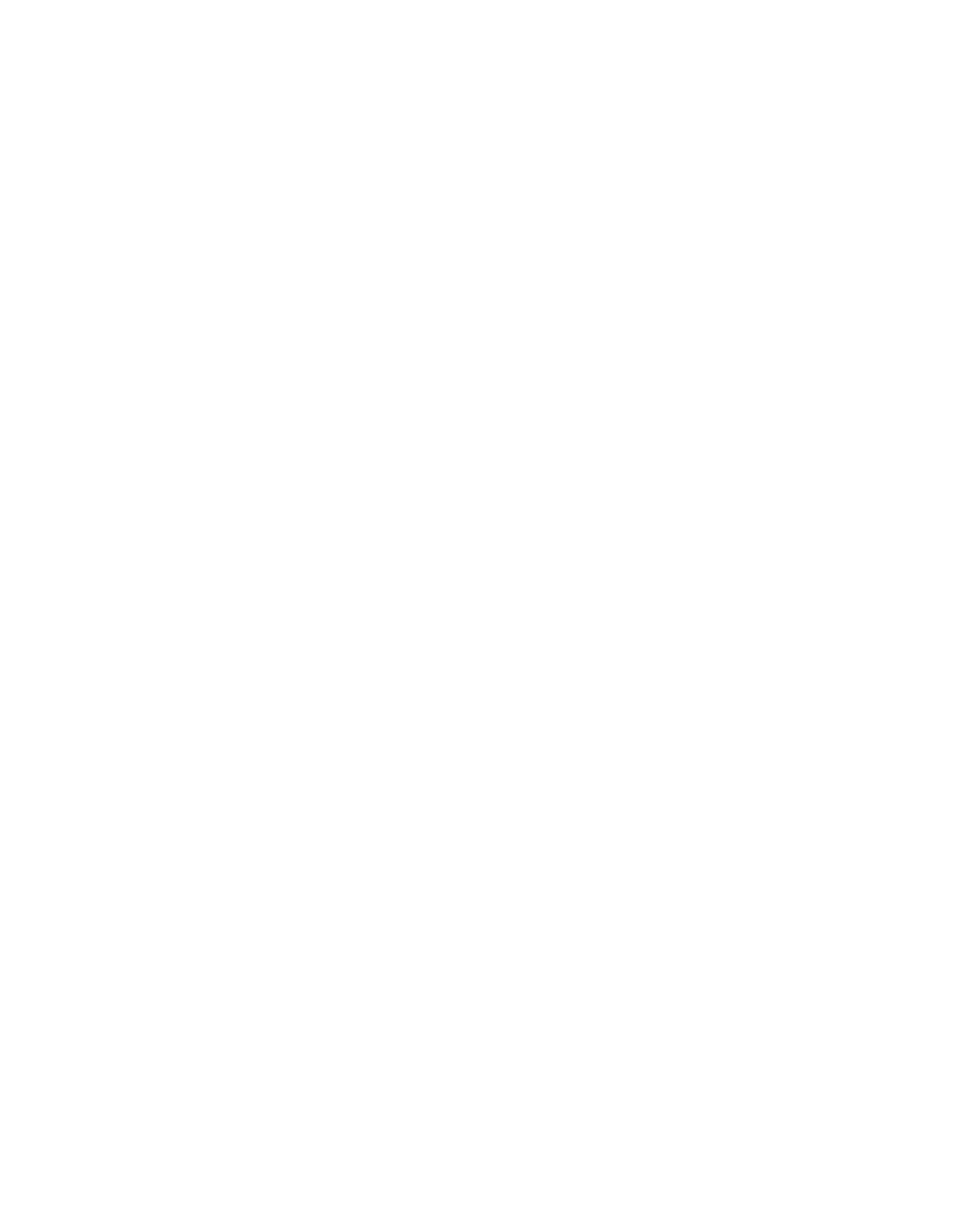| <b>APPENDIX A-15</b>                                        |       |       |       |
|-------------------------------------------------------------|-------|-------|-------|
| <b>MARKET AREA MEMORY CARE DEMAND CALCULATION</b>           |       |       |       |
| MINIMUM RENTS OF \$4,050/Month in 2016 dollars              |       |       |       |
| 2016                                                        |       |       |       |
| AGE 65 - 74                                                 |       |       |       |
| a. Households with incomes of \$54,000 or more              |       | 713   |       |
| b. Estimated households with incomes of \$51,200 - \$53,999 | 47    |       |       |
| c. Times home-ownership rate, (2010)<br>X                   | 80.5% |       |       |
| d. Equals homeowners w/incomes \$51,200 - \$53,999          |       | 38    |       |
| e. Total income-qualified households                        |       | 752   |       |
| f. Times percent who need assistance                        | x     | 3.0%  | 23    |
|                                                             |       |       |       |
| AGE 75 - 84                                                 |       |       |       |
| a. Households with incomes of \$54,000 or more              |       | 250   |       |
| b. Estimated households with incomes of \$51,200 - \$53,999 | 18    |       |       |
| c. Times home-ownership rate, (2010)<br>X                   | 73.2% |       |       |
| d. Equals homeowners w/incomes \$51,200 - \$53,999          |       | 13    |       |
| e. Total income-qualified households                        |       | 263   |       |
| f. Times percent who need assistance                        | x     | 18.7% | 49    |
|                                                             |       |       |       |
| <b>AGE 85+</b>                                              |       |       |       |
| a. Households with incomes of \$54,000 or more              |       | 76    |       |
| b. Estimated households with incomes of \$51,200 - \$53,999 | 6     |       |       |
| c. Times home-ownership rate, (2010)<br>X                   | 63.5% |       |       |
| d. Equals homeowners w/incomes \$51,200 - \$53,999          |       |       |       |
| e. Total income-qualified households                        |       | 80    |       |
| f. Times percent who need assistance                        |       | 47.0% | 38    |
| Total Alzheimer's/dementia Market Base                      |       |       | 109   |
| Multiplied by penetration potential @ 30%                   |       | x     | 30.0% |
| Equals current total demand from local seniors              |       |       | 33    |
| Add: Demand from outside market area/@10%                   |       |       | 4     |
|                                                             |       |       |       |
| Equals total memory care demand                             |       |       | 36    |
| Minus: Existing memory care beds                            |       |       | (2)   |
| <b>Total Demand for Memory Care Units</b>                   |       |       | 34    |
| The Nielsen Company<br>Source:                              |       |       |       |
| U.S. Bureau of the Census                                   |       |       |       |
| CliftonLarsonAllen LLP                                      |       |       |       |
|                                                             |       |       |       |